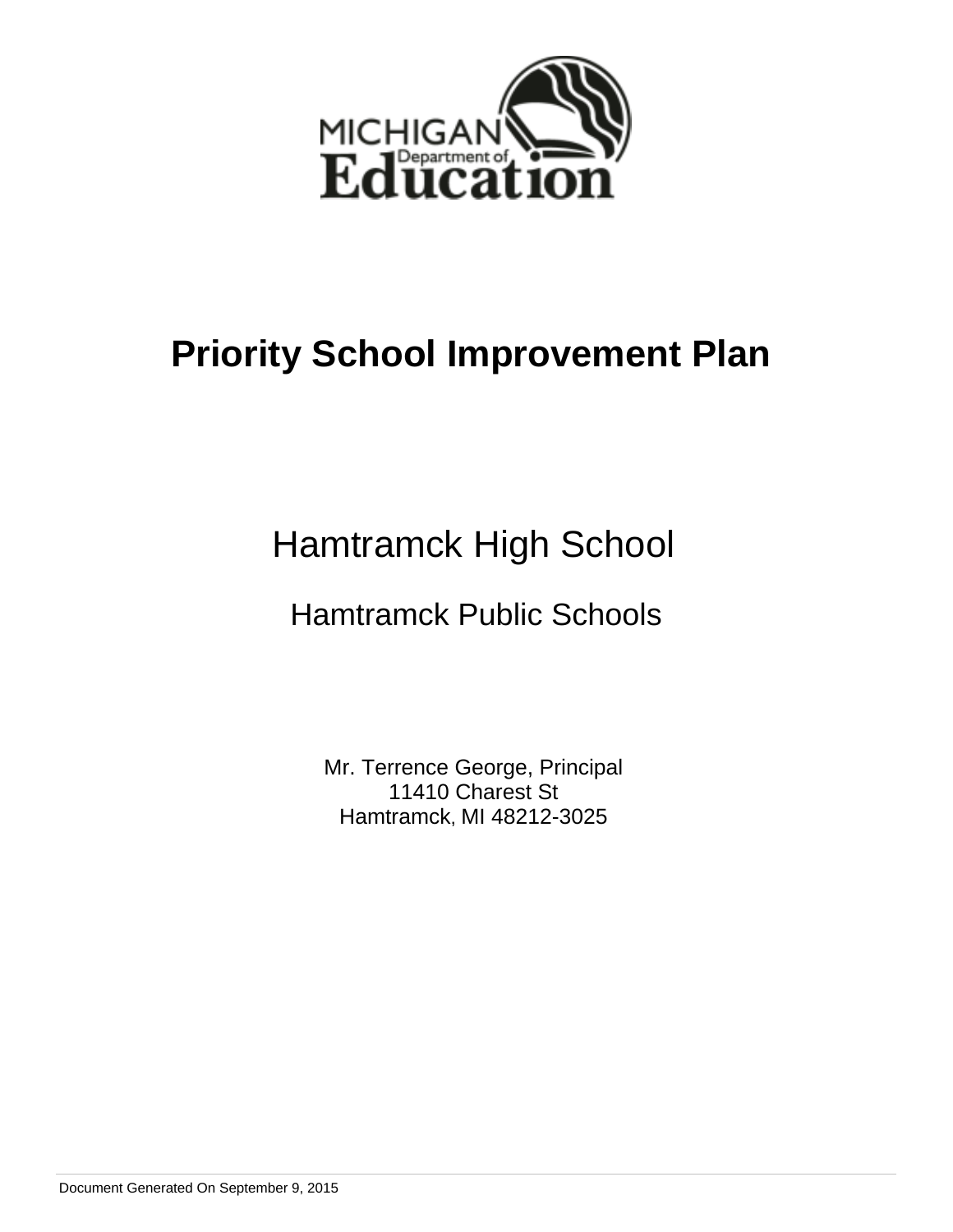# **TABLE OF CONTENTS**

## **School Data Analysis**

## **School Additional Requirements Diagnostic**

## **Title I Schoolwide Diagnostic**

| $Introduction \dots 24$ |  |
|-------------------------|--|
|                         |  |
|                         |  |
|                         |  |
|                         |  |
|                         |  |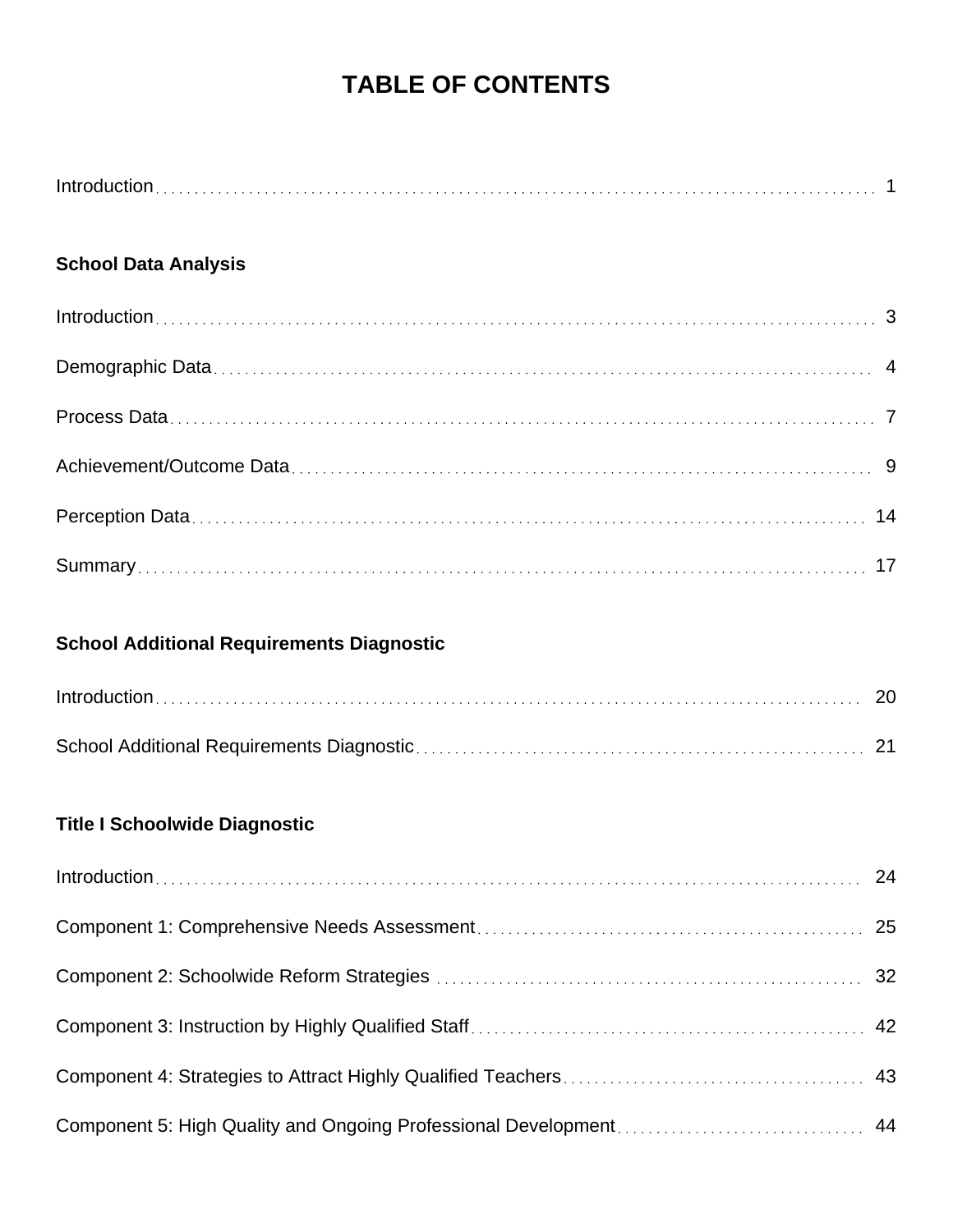|    | Component 9: Timely and Additional Assistance to Students Having Difficulty Mastering the     |  |
|----|-----------------------------------------------------------------------------------------------|--|
| 55 | Component 10: Coordination and Integration of Federal, State and Local Programs and Resources |  |
|    |                                                                                               |  |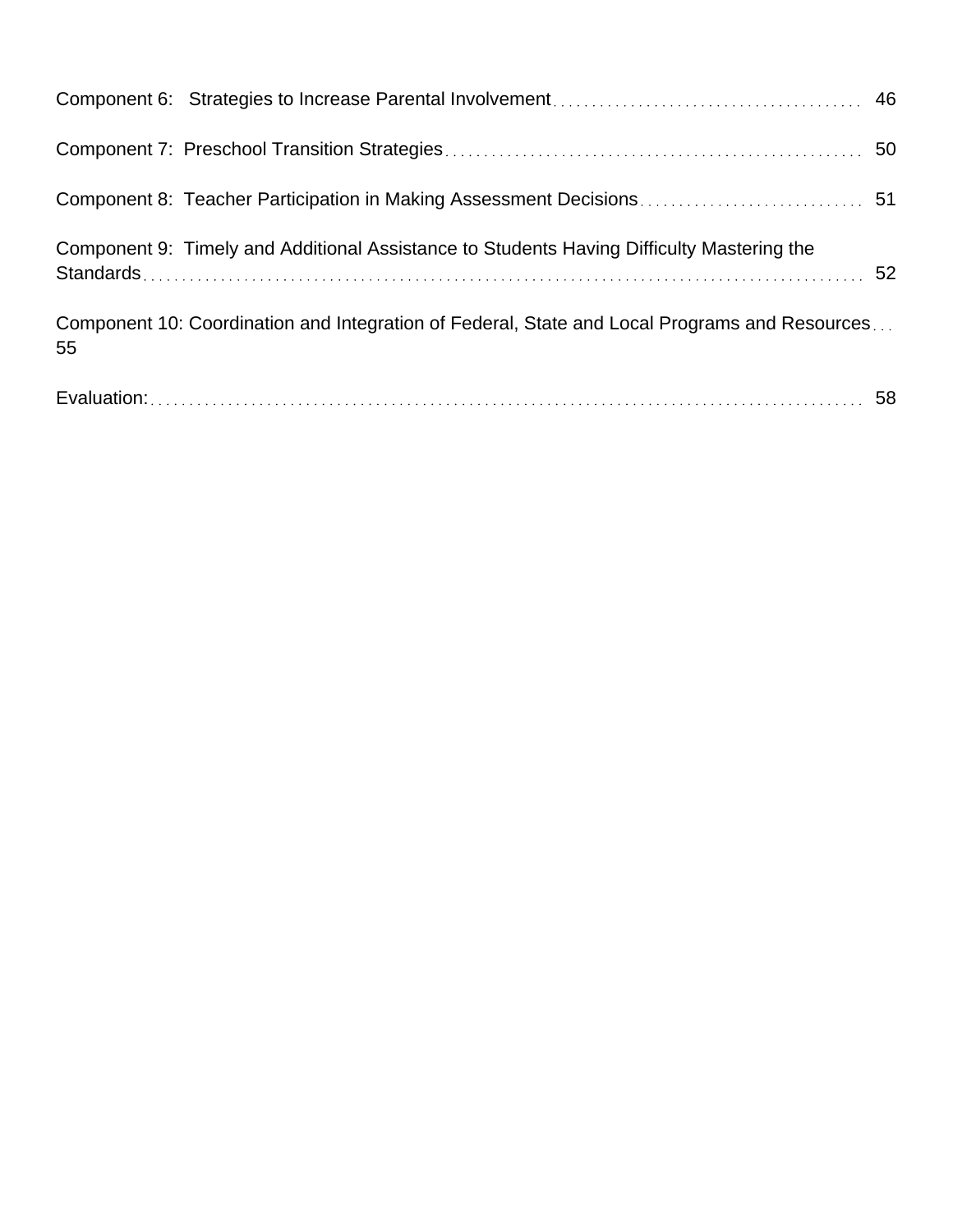# **Introduction**

The SIP is a planning tool designed to address student achievement and system needs identified through the school's comprehensive needs assessment (CNA). Additionally, the SIP provides a method for schools to address the school improvement planning requirements of Public Act 25 of the Revised School Code and the Elementary and Secondary Education Act (ESEA) as applicable.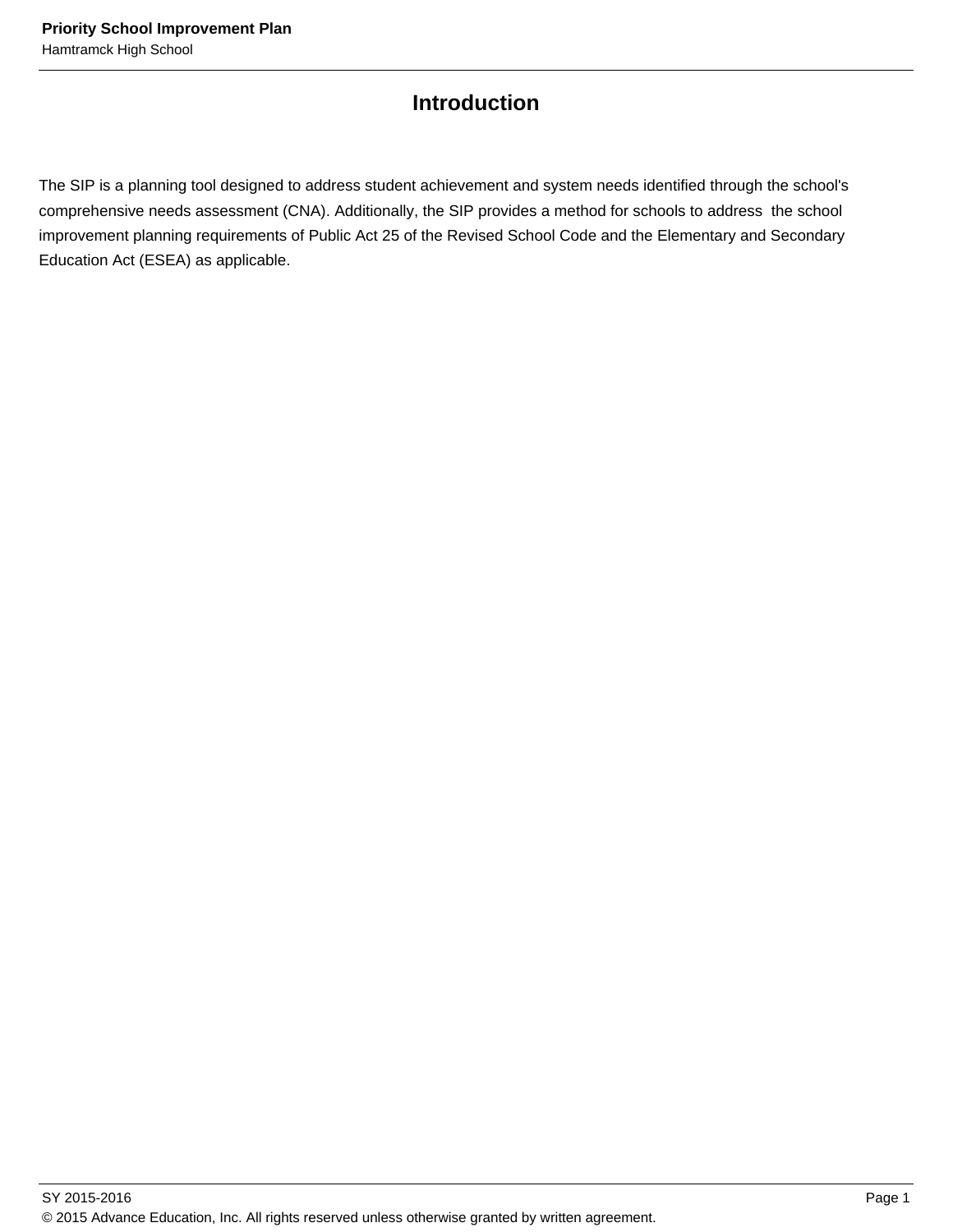# **School Data Analysis**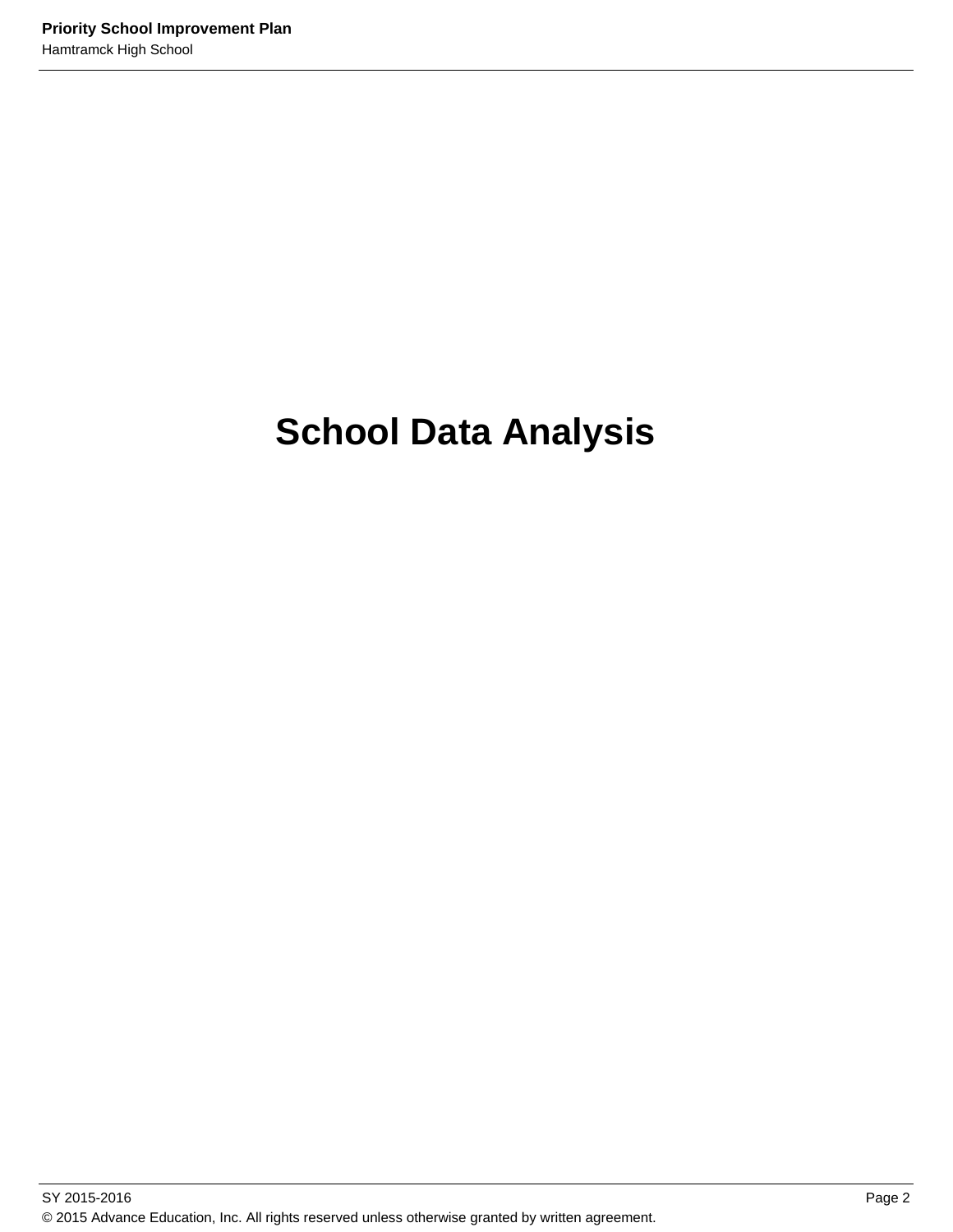## **Introduction**

The School Data Analysis (SDA) is a diagnostic tool intended to facilitate rich and deep collaborative discussions among staff members about school data. The SDA can serve as a guide to determine a school's strengths and challenges as well as directions for improvement based on an analysis of data and responses to a series of data - related questions in content areas. This data collection and analysis process should include the identification of achievement gaps as well as reflections on possible causes for these gaps. This diagnostic represents the various types of data that should be continuously collected, reviewed, analyzed and evaluated. Completion of the SDA is one piece of a school's comprehensive needs assessment process.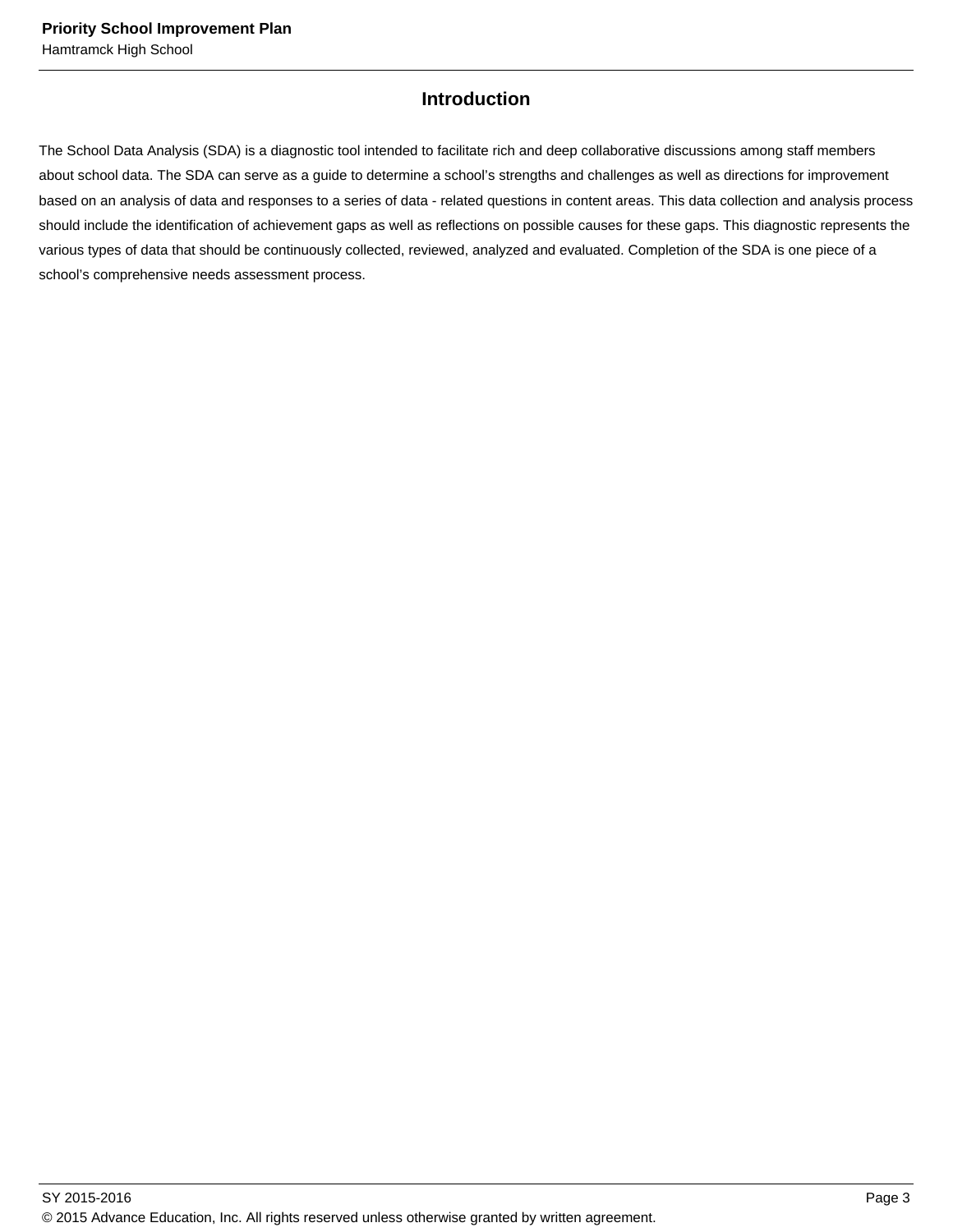## **Demographic Data**

Demographic data is data that provides descriptive information about the school community. Examples may include enrollment, attendance, grade levels, race/ethnicity, gender, students with disabilities, English learners, socio-economic status, graduation rate, suspensions/expulsions, etc.

#### **Student Demographic Data**

**1. In looking at the three year trend in student enrollment data, what challenges have been identified?**

Enrollment has been steady with no changes in the student demographics. Our challenge is a large number of non-English-speaking students in the first two months of school. These students are primarily Asian and Middle Eastern.

#### **Student Demographic Data**

**2. In looking at the three year trend in student attendance data, what challenges have been identified?**

The biggest challenge in student attendance is the high rate of tardiness in the mornings for the first class of the day. This is an issue across all subgroups. In the fall of the 2014-2015 school year, there were an average of 160 tardy students each morning.

#### **Student Demographic Data**

## **3. In looking at the three year trend in student behavior data (discipline referrals, suspensions and expulsions), what challenges have been identified?**

Ninth graders consistently make up the majority of disciplinary referrals (approximately 37%). Additionally, the majority of disciplinary offenders are Black students (about 42%). These figures are a steady trend.

#### **Student Demographic Data**

#### **4. What action(s) could be taken to address any identified challenges with student demographic data?**

To help our ELL students, Hamtramck High School offers special Language Acquisition and Shelter classes. We also have a summer bridge program to help these students practice and learn more of the English language.

To address our tardiness issue, administration pushed the start of the day back by 5 minutes and creating a tardiness policy that said students who come in after the first bell must stop and get a written pass to this class. At this time, students with three or more tardies for the week received detention or in-school suspension. In the first week of this initiative, there were an average of 160 tardy passes each morning. By the end of the school year, however, that number decrease to approximately 50.

HHS has two Behavior Interventionist positions. These professionals are in charge of working with students and their discipline issues. For the 2015-2016 school year, HHS has opened a new 9th and 10th Grade Interventionist to help students improve academically, but also socially and behaviorally.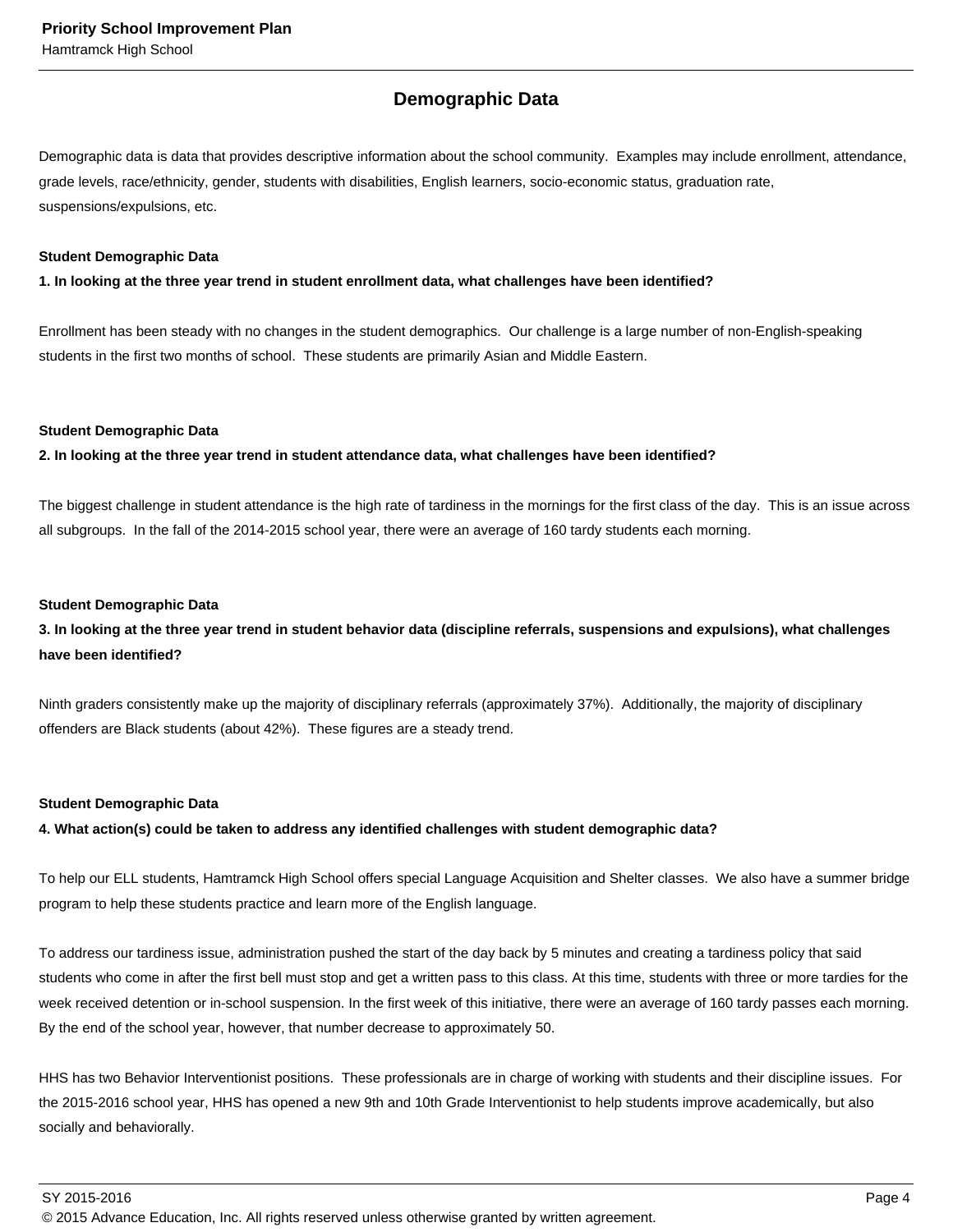#### **Teacher/School Leader(s) Demographic Data**

## **5. As you review the number of years of teaching and administrative experience of the school leader(s) in your building, what impact might this have on student achievement?**

The school leaders in our building have many years of experience both as teachers and administrators in a variety of settings. These levels of experience may help student achievement indirectly because they implement educational policies for both teachers and students that increase alignment, engagement, and rigor.

#### **Teacher/School Leader(s) Demographic Data**

## **6. As you review the number of years of teaching experience of teachers in your building, what impact might this have on student achievement?**

Research shows that teachers with more experience have students with higher rates of achievement. These teachers with advanced degrees and years of experience are considered master teachers. Forty percent of our current staff have 20 or more years of teaching experience.

#### **Teacher/School Leader(s) Demographic Data**

## **7. As you review the total number of days for school leader absences and note how many were due to professional learning and /or due to illness, what impact might this have on student achievement?**

Absences could have a negative correlation with student achievement. However, if school leaders are absent due to professional development that relates to student achievement, then it would have a positive effect on achievement.

#### **Teacher/School Leader(s) Demographic Data**

**8. As you review the total number of days for teacher absences due to professional learning and/or illness, what impact might this have on student achievement?**

Teachers have an average daily attendance rate of 91%. Like the absences of school leaders, if they are due to professional development, they could have a positive correlation with student achievement.

#### **Teacher/School Leader(s) Demographic Data**

#### **9. What actions might be taken to address any identified challenges regarding teacher/school leader demographics?**

For the 2015-2016 school year, HHS has hired a Director of Teacher Evaluation and Instructional Improvement to help improve student achievement. Also, new teachers are hired by committee through a careful selection process. These teachers are experienced and are familiar with working with diverse student populations. Finally, the professional development calendar for the school year is balanced and staggered. This ensures that there is a continuity between leadership and instruction and that staff members are not going to professional development in large groups on school days.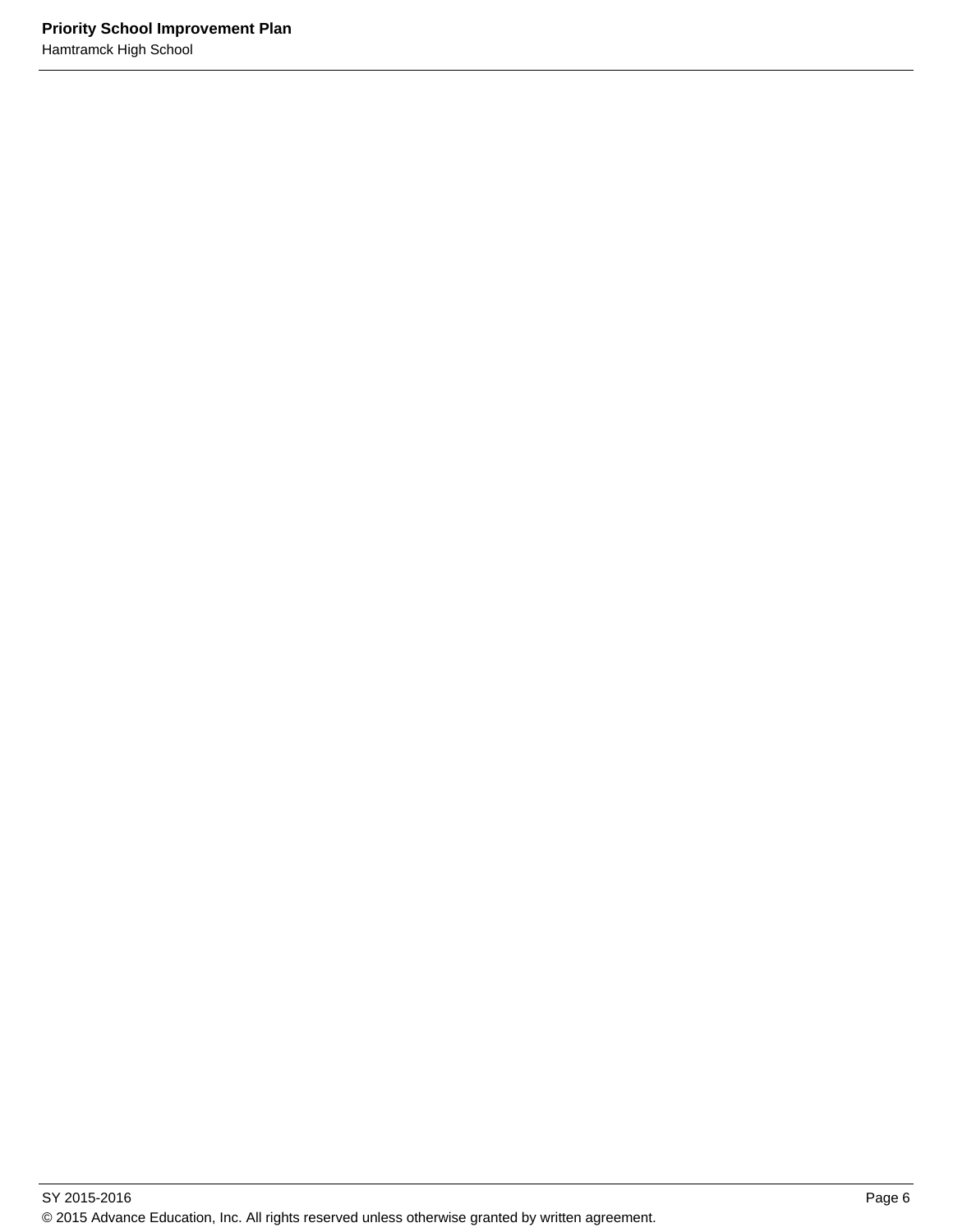## **Process Data**

Process data is information about the practices and procedures schools use to plan, deliver and monitor curriculum, instruction and assessment.

## **10. In reviewing the results of the School Systems Review or the Interim Self Assessment/Self Assessment, what strands/standards/indicators stand out as strengths?**

Our staff rated our building with a 3.25 in the Professional Learning Culture strand. We have a sustained implementation in Collaborative Teams and full implementation in Instructional Design, Shared Understanding, Data Analysis and Decision-Making, A Vision for Learning, Guidance and Support for Teaching and Learning, Results-Focused, Shared Leadership for Learning, Intentional Practices, Collective Responsibility, Purposeful Planning, Impact of Professional Learning, Approaches and Tools, and Cultural Responsiveness.

## **11. In reviewing the results of the School Systems Review or the Interim Self Assessment/Self Assessment, what strands/standards/indicators stand out as challenges?**

Our school rated 2.3 in Teaching for Learning, 2.62 for Leadership for Learning, and 2.5 for School, Family, and Community Relations. We have partial implementation in Alignment, Coherence, Effective Instructional Practices, Learning Environment, Reflection, Assessment System, Student Involvement in the Assessment Process, Safe and Supportive Learning Environment, Communication Systems, and Resource Allocation.

#### **12. How might these challenges impact student achievement?**

Challenges in alignment, effective instructional practices, and the learning environment can all affect how students demonstrate their learning and achieve academically. Weaknesses in the assessment system, which the state uses to measure student achievement, can also have a negative impact.

## **13. What actions could be taken and incorporated into the School Improvement Plan to address these challenges from the School Systems Review or the Interim Self Assessment/Self Assessment.**

The professional development offered by the school in the upcoming year will address issues in instruction and the learning environment. The new Direction of Teacher Evaluation and Instructional Improvement will help staff improve their instructional habits to increase student achievement. An SAT preparation class is also being developed for juniors to help them score higher on the mandated state assessment.

## 14. How do you ensure that students with disabilities have access to the full array of intervention programs available i.e. Title I, Title **III, Section 31a, IDEA, credit recovery, extended learning opportunities?**

There are several interventions that are offered to our struggling students. The Lexia reading program is used in special education classrooms with students who have disabilities and in ELL classes. Paraprofessionals provide additional support in both types of

classrooms.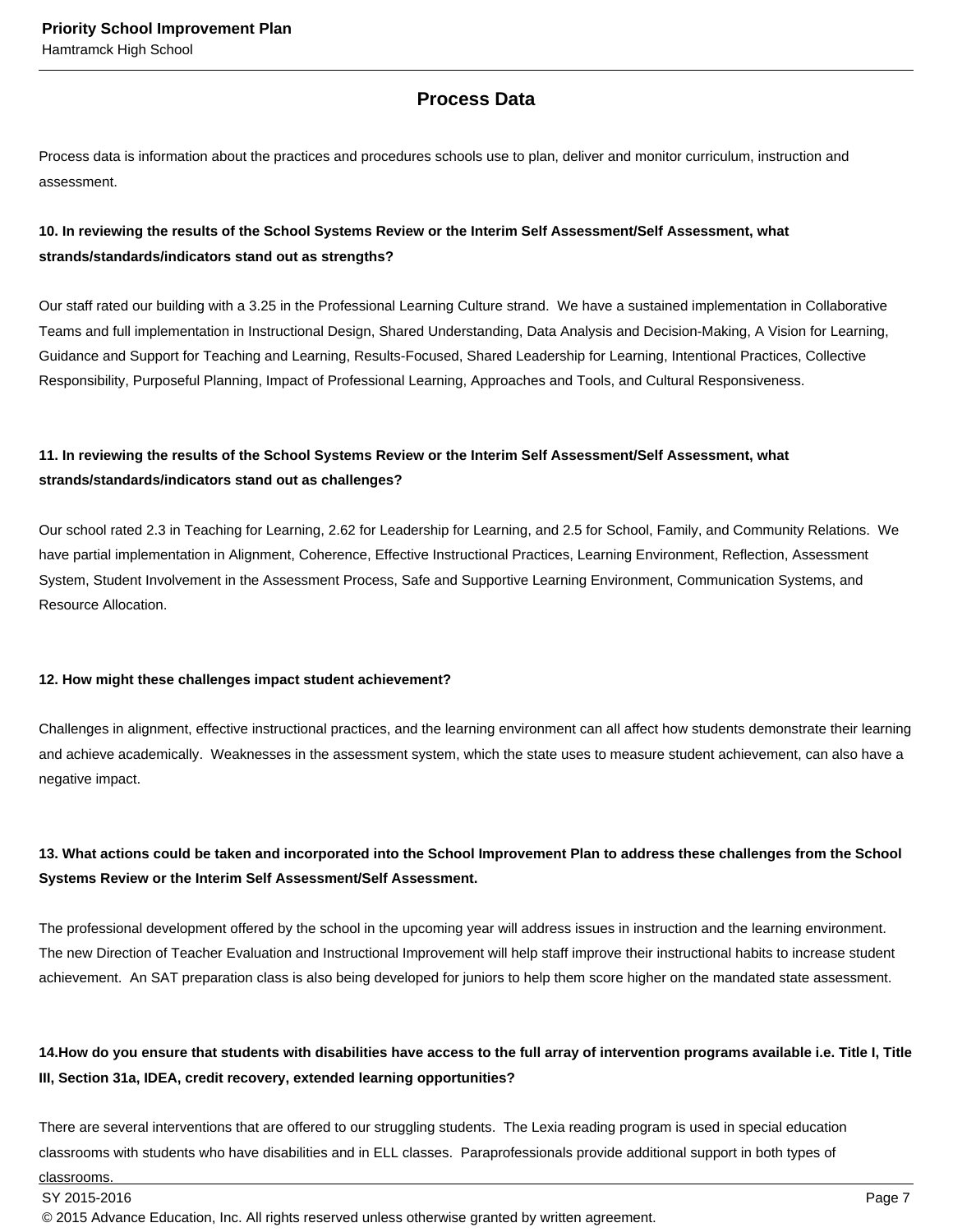Credit recovery via E2020 is offered to students primarily during the summer months, but also throughout the school year on a limited basis. A small staff of teachers provide assistance to students and monitor their progress.

Seminar teachers monitor their students grades and attendance and hold conferences with them. Classroom teachers conference with their students as well as provide accommodations, differentiated instruction, and small group instruction to help ensure the success of all students.

#### **15. Describe the Extended Learning Opportunities that are available for students and in what grades they are available?**

All students have block scheduling, which provides them with extended class time in both math and English classes. Ninth and tenth graders go through the First Things First reading and writing programs to improve critical skills and literacy. Students also have the opportunity to go to the Benchmark Cafe during lunch, the HOPE after-school program, or teacher tutoring each day after school for additional help with their classwork. Dual enrollment, Advanced Placement, and honors classes are also available to students.

## **16. What is the process for identifying students for Extended Learning Opportunities and how are parents notified of these opportunities?**

Students voluntarily seek tutoring in Benchmark Cafe, HOPE, or after school with teachers. Students apply for honors, Advanced Placement, and dual enrollment classes. Grade point averages and NWEA test scores are used to determine if a student is eligible for these offerings. Parents are notified about these opportunities through newsletters, informational meetings, and Curriculum Night.

## **17. What evidence do you have to indicate the extent to which the state content standards are being implemented with fidelity i.e. horizontal and vertical alignment, in all content courses and grade levels?**

Each department has a curriculum that is aligned with Common Core and new state standards. These have vertical alignment within the building and each teacher follows the established curriculum in their content area.

## **18. How does your school use health survey/screener results (i.e. MIPHY) to improve student learning? Answer only if you completed a health survey/ screener.**

The MIPHY was not administered in the 2014-2015 school year.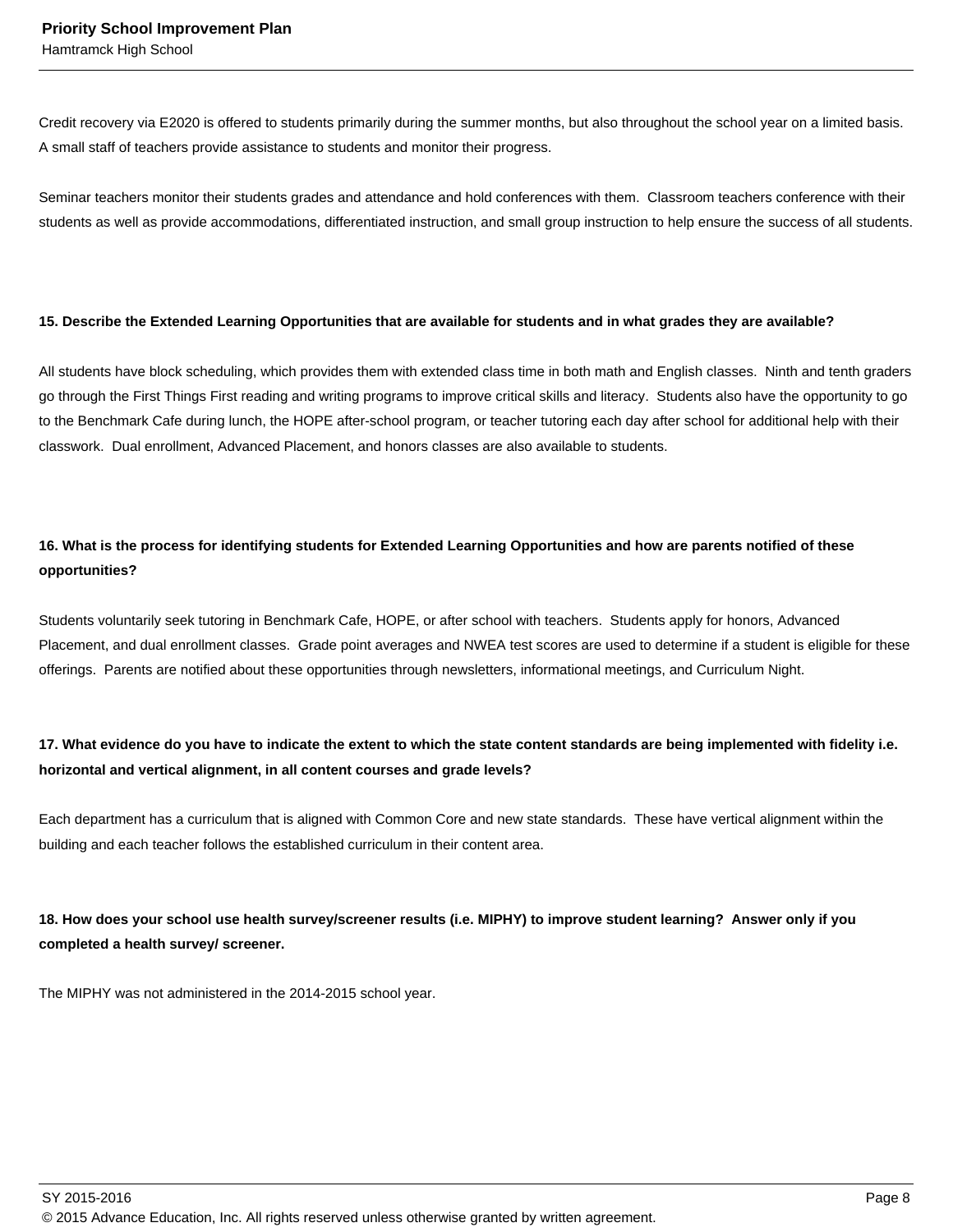## **Achievement/Outcome Data**

Achievement/outcome data tell us what students have learned. These include classroom-level, benchmark, interim and formative assessment data as well as summative data such as standardized test scores from annual district and state assessments. If the school completed the Student Performance Diagnostic for the AdvancED External Review, please insert 'See Student Performance Diagnostic' in each text box.

#### **19a. Reading- Strengths**

According to NWEA scores, we had an increase in students who scored High in Literature.

#### **19b. Reading- Challenges**

According to NWEA scores, our students showed no real gains in Information Text or Vocabulary. On the ACT, the majority of our students scored in the 20th percentile for Rhetorical Skills, the 30th percentile for Reading in Social Studies/Science, and the 10th percentile for Reading in Arts and Literature. Thirty percent of all students tested were proficient in reading on the MME.

**19c. Reading- Trends**

The MME Reading score from 2014 increased 5% over the previous year and decreased 4.9% in five years. NWEA scores increased in ninth grade across all subgroups. In tenth grade, scores increased except with African-American students. In eleventh grade, scores increased amongst males and Asian students.

#### **19d. Reading- Summary**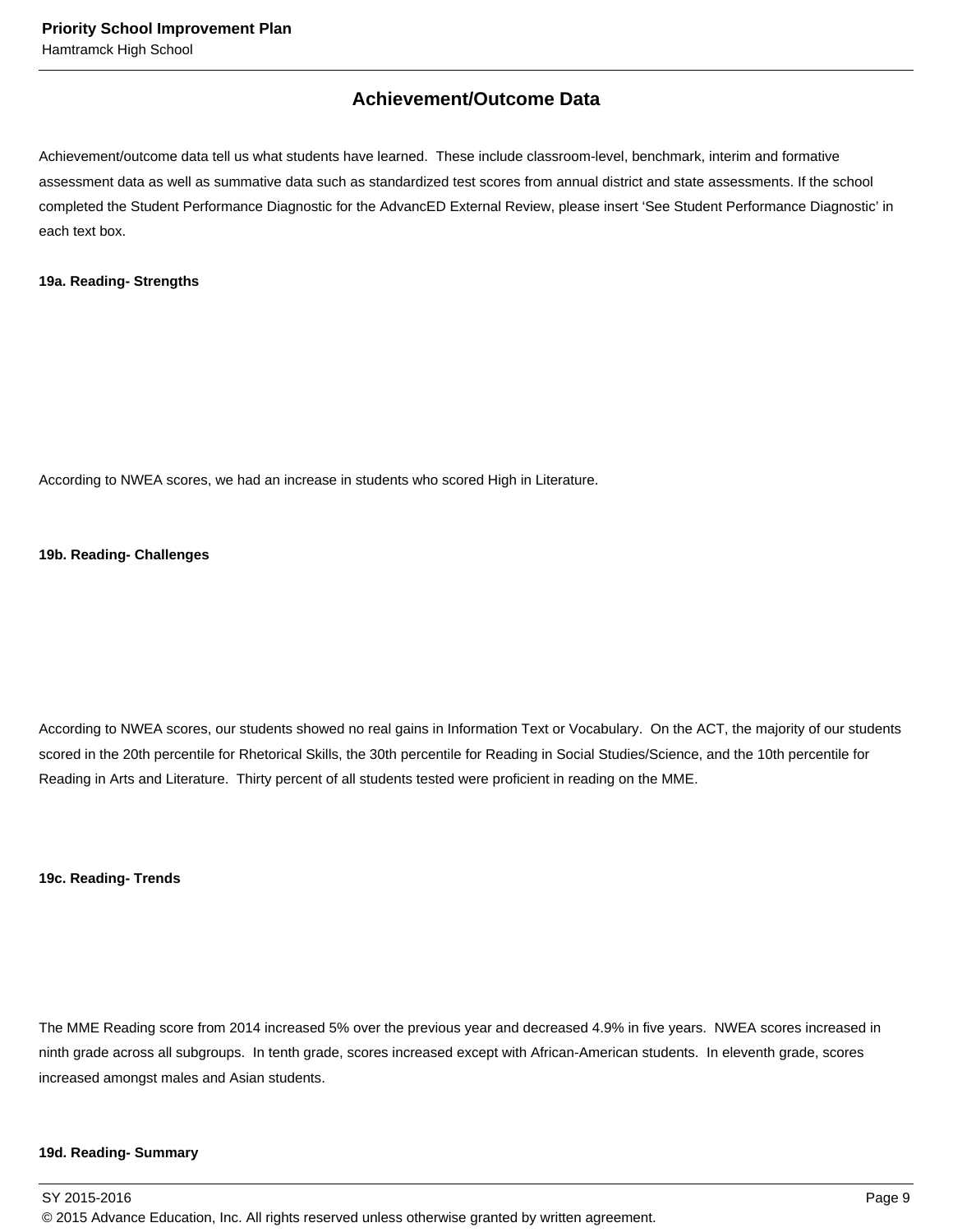**Summarize how these challenges will be addressed in your School Improvement Plan. Indicate Not Applicable (NA) if there is no challenge or this challenge will not be addressed at this time in the School Improvement Plan. Indicate the relevance or impact on tiered instruction if appropriate.**

The Lexia reading program is used with ELL and special education students to improve reading levels. Social studies teachers are increasing student exposure to primary sources.

All English teachers have sustained silent reading in their classes a couple days a week and classroom libraries of which 50% of the books are nonfiction texts. They have also held two Instructional Learning Cycles on vocabulary for all students.

#### **20a. Writing- Strengths**

We have seen great gains in our students' writing skills in the past two years. In the 2013-2014 school year, the English department conducted an Instructional Learning Cycle for the juniors on ACT writing prompts. Student essays improved significantly after six weeks of instruction. In the 2014-2015 school year, the English department created a school-wide initiative for Claim, Evidence, Reasoning, Rebuttal (CERR) writing across content areas. This has also helped students write better argumentative and persuasive essays.

#### **20b. Writing- Challenges**

On the ACT, the majority of our students scored in the 20th percentile for Usage and Mechanics. Twenty-two percent of all students tested were proficient in writing on the MME.

#### **20c. Writing- Trends**

The MME Writing score from 2014 increased by 6% over the previous year and increased by 1.7% in five years.

#### **20d. Writing- Summary**

**Summarize how these challenges will be addressed in your School Improvement Plan. Indicate Not Applicable (NA) if there is no challenge or this challenge will not be addressed at this time in the School Improvement Plan. Indicate the relevance or impact on tiered instruction if appropriate.**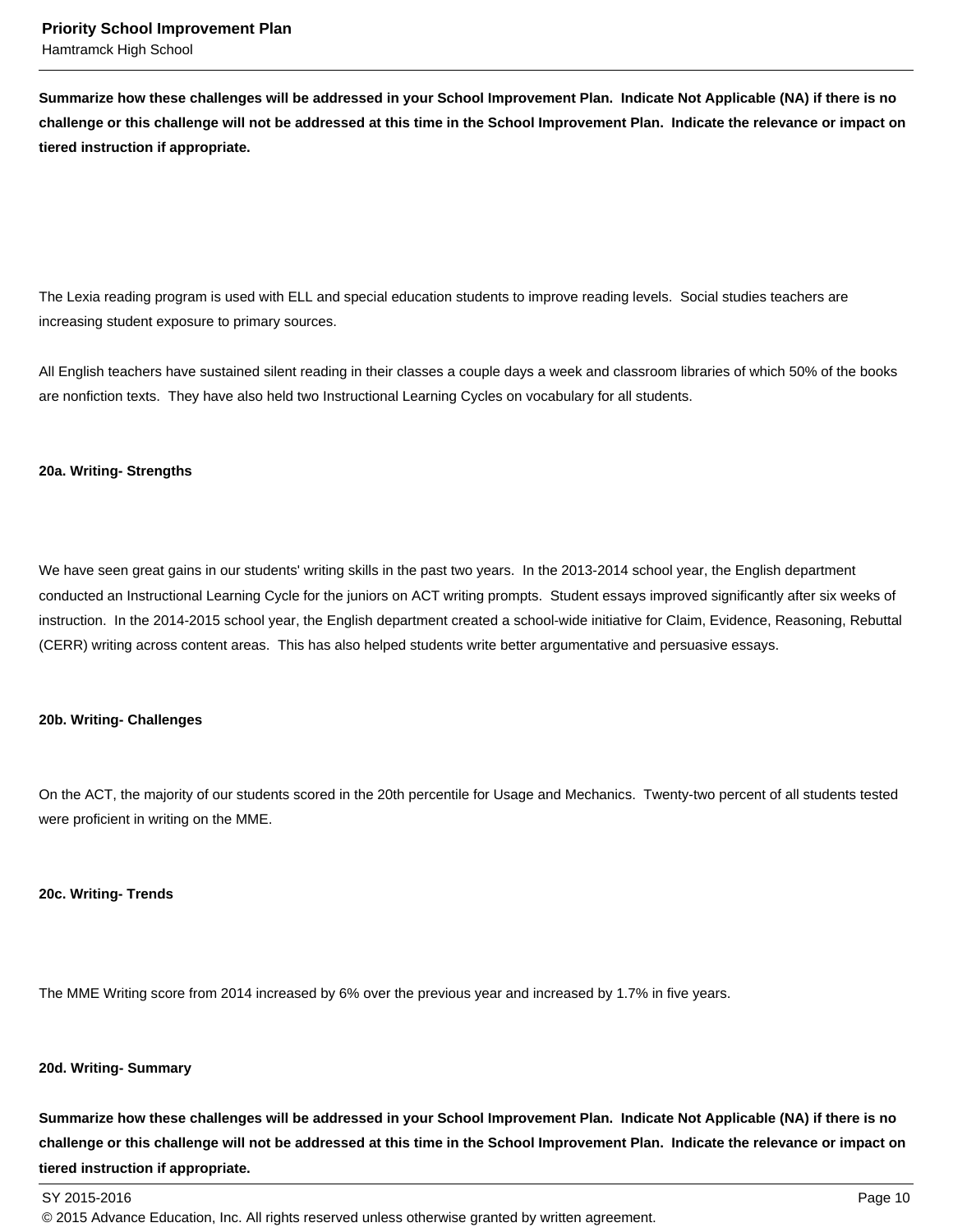A successful ILC in CERR writing in the English department has sparked a school-wide initiative to write using this format in all subject areas. This has led both the science and social studies departments to conduct their own ILCs on this concept and has increased and improved writing within the building.

#### **21a. Math- Strengths**

According to NWEA scores, we had an increase in students who scored High in math and a decrease of students who scored Low in math. More specifically, we had an increase in the number of students who scored High and a decrease in the number of students who scored Low in Operations and Algebraic Thinking, The Real and Complex Number Systems, and Geometry.

#### **21b. Math- Challenges**

According to the NWEA, our students showed no real gains in Statistics. On the ACT, the majority of our students scored in the 22nd percentile for Pre-Algebra and Elementary Algebra, the 24th percentile for Algebra and Coordinate Geometry, and the 25th percentile for Plane Geometry and Trigonometry. Eight percent of all students tested were proficient in math on the MME.

#### **21c. Math- Trends**

The MME Math score from 2014 decreased by 2% over the previous year and increased by 0.6% in five years. NWEA scores increased in ninth grade across all subgroups. In tenth grade, scores increased except with African-American students. In eleventh grade, scores increased except with Caucasian students.

#### **21d. Math- Summary**

**Summarize how these challenges will be addressed in your School Improvement Plan. Indicate Not Applicable (NA) if there is no challenge or this challenge will not be addressed at this time in the School Improvement Plan. Indicate the relevance or impact on tiered instruction if appropriate.**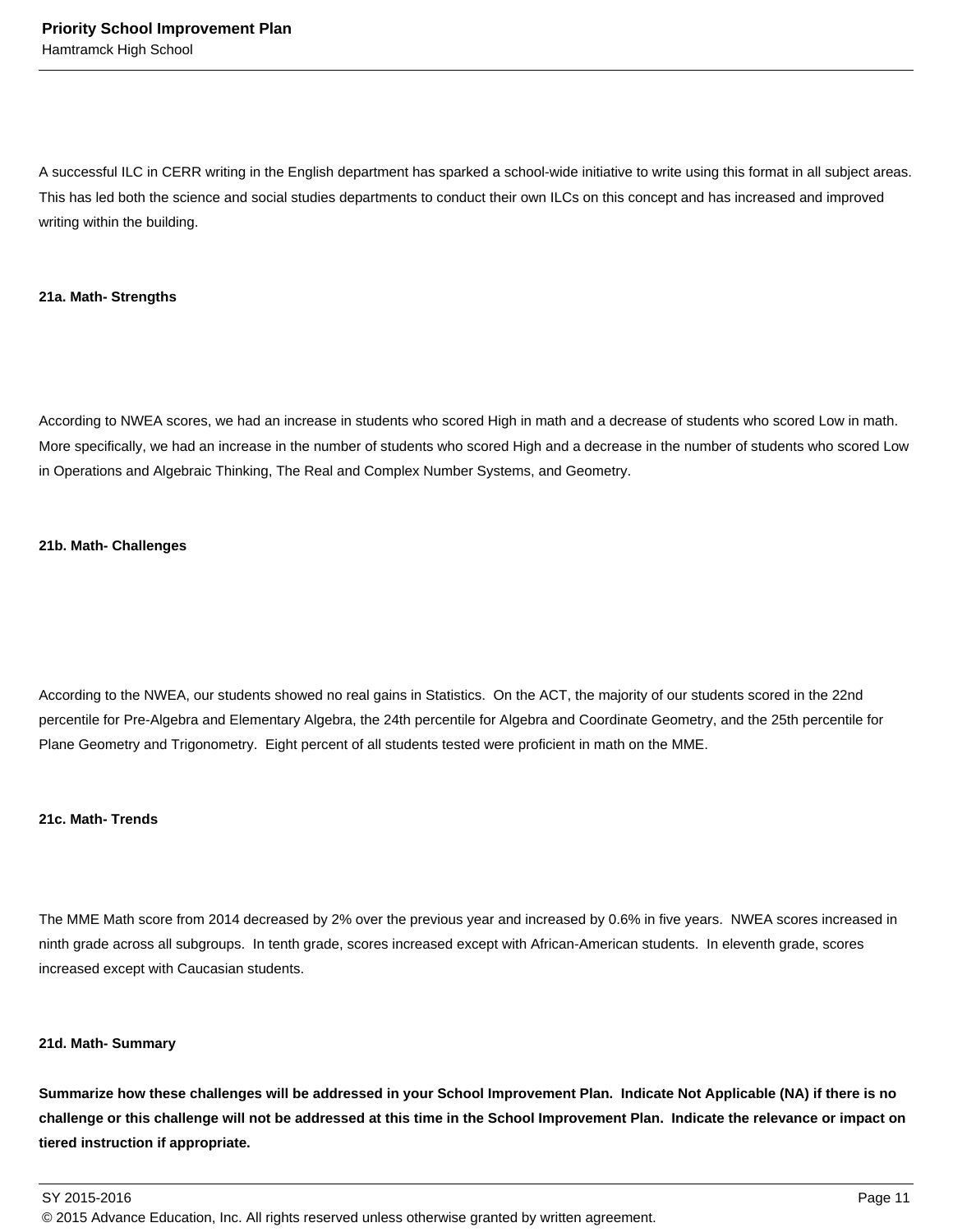For the 2015-2016 school year, an Applied Mathematics course is added to the school, which will include statistics in the curriculum. Algebra 1 and Geometry classes are extended to year-long classes in our blocked schedule, giving teachers twice the amount of class time to cover course curriculum. Math students also use the math lab 90 minutes per week to work with supplemental sources such as Carnegie. Teachers in the math department conduct several ILCs each school year.

#### **22a. Science- Strengths**

According to NWEA scores, we had a decrease in students who scored Low in science. More specifically, we had fewer students score Low in Physical Science, Life Science, and Earth Science.

#### **22b. Science- Challenges**

According to NWEA scores, there was no increase in the percentage of students who scored High or High Average in Science or any of the subcategories. On the MME, 4% of all students tested scored proficient.

#### **22c. Science- Trends**

The MME Science score from 2014 saw no change from the previous year and decreased by 2.1% in five years. NWEA scores increased in ninth and tenth grade across all subgroups. In eleventh grade, scores increase amongst males and Asian students.

#### **22d. Science- Summary**

**Summarize how these challenges will be addressed in your School Improvement Plan. Indicate Not Applicable (NA) if there is no challenge or this challenge will not be addressed at this time in the School Improvement Plan. Indicate the relevance or impact on tiered instruction if appropriate.**

A paraprofressional has been hired and assigned to work with all science teachers on classroom activities, especially hands-on experiments. Science teachers have access to science labs and equipment to give students an opportunity to learn by doing. Teacher have also do a few ILCs each school year.

#### **23a. Social Studies- Strengths**

Social studies teachers conducted two ILCs during the 2014-2015 school year. Both ILCs involved students developing their skills in critical reading and argumentative writing. Pre- and post-test scores show that students made huge gains in those skill sets.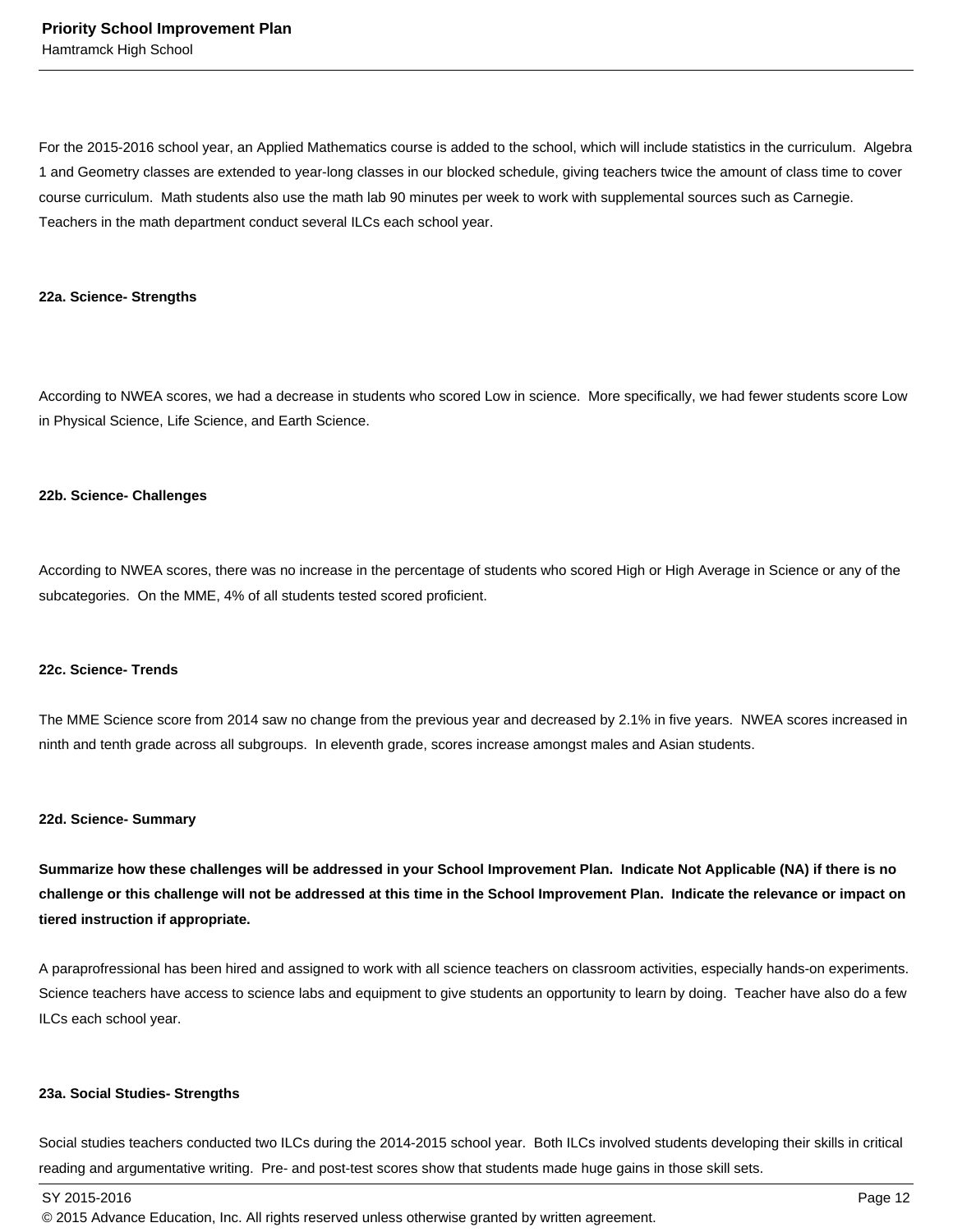#### **23b. Social Studies- Challenges**

On the MME, 15% of all students tested scored proficient.

#### **23c. Social Studies- Trends**

The MME Social Studies score in 2014 increased by 4% over the previous year and increased by 2.8% in five years.

#### **23d. Social Studies- Summary**

**Summarize how these challenges will be addressed in your School Improvement Plan. Indicate Not Applicable (NA) if there is no challenge or this challenge will not be addressed at this time in the School Improvement Plan. Indicate the relevance or impact on tiered instruction if appropriate.**

Social studies teachers will continue to conduct several ILCs each school year. They have also made it department policy to include more primary sources in their lessons for student reading and analysis.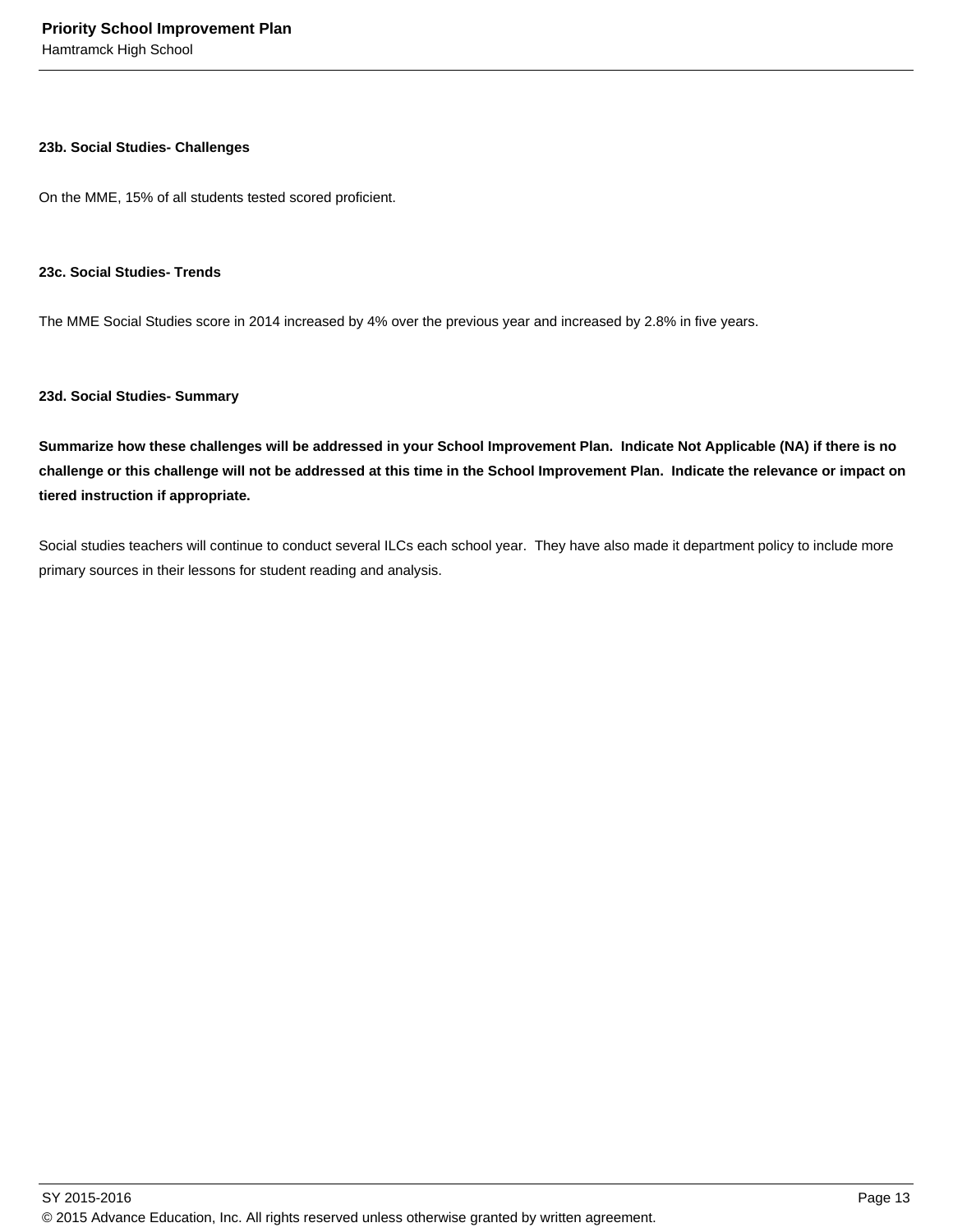## **Perception Data**

Perception data is information collected that reflects the opinions and views of stakeholders. If the school completed the Stakeholder Feedback Diagnostic for the AdvancED External Review, please insert 'See Stakeholder Feedback Diagnostic' in each text box for survey feedback already collected from students, parents and staff.

#### **24a. Student Perception Data**

#### **Which area(s) indicate the overall highest level of satisfaction among students?**

Scores were high in high academic engagement, clear and high academic expectations, and positive relationships with teachers. There was a low percent of students with low academic confidence.

#### **24b. Student Perception Data**

#### **Which area(s) indicate the overall lowest level of satisfaction among students?**

There was no increase in the student perception of the impact of advocate relationships on students or teacher's commitment to student academic success.

#### **24c. Student Perception Data**

## **What actions will be taken to improve student satisfaction in the lowest area(s)?**

Teachers will continue to work on building positive relationships with students through seminar and in their classrooms. They will also commit to planning more engaging seminar activities and more student outreach.

## **25a. Parent/Guardian Perception Data**

## **What area(s) indicate the overall highest level of satisfaction among parents/guardians?**

Parents are satisfied with school culture, focus on student learning, and focus on higher education.

## **25b. Parent/Guardian Perception Data**

## **What area(s) indicate the overall lowest level of satisfaction among parents/guardians?**

Parents would like to see improvements in expanding dual enrollment and Halal food offerings in the cafeteria.

SY 2015-2016 Page 14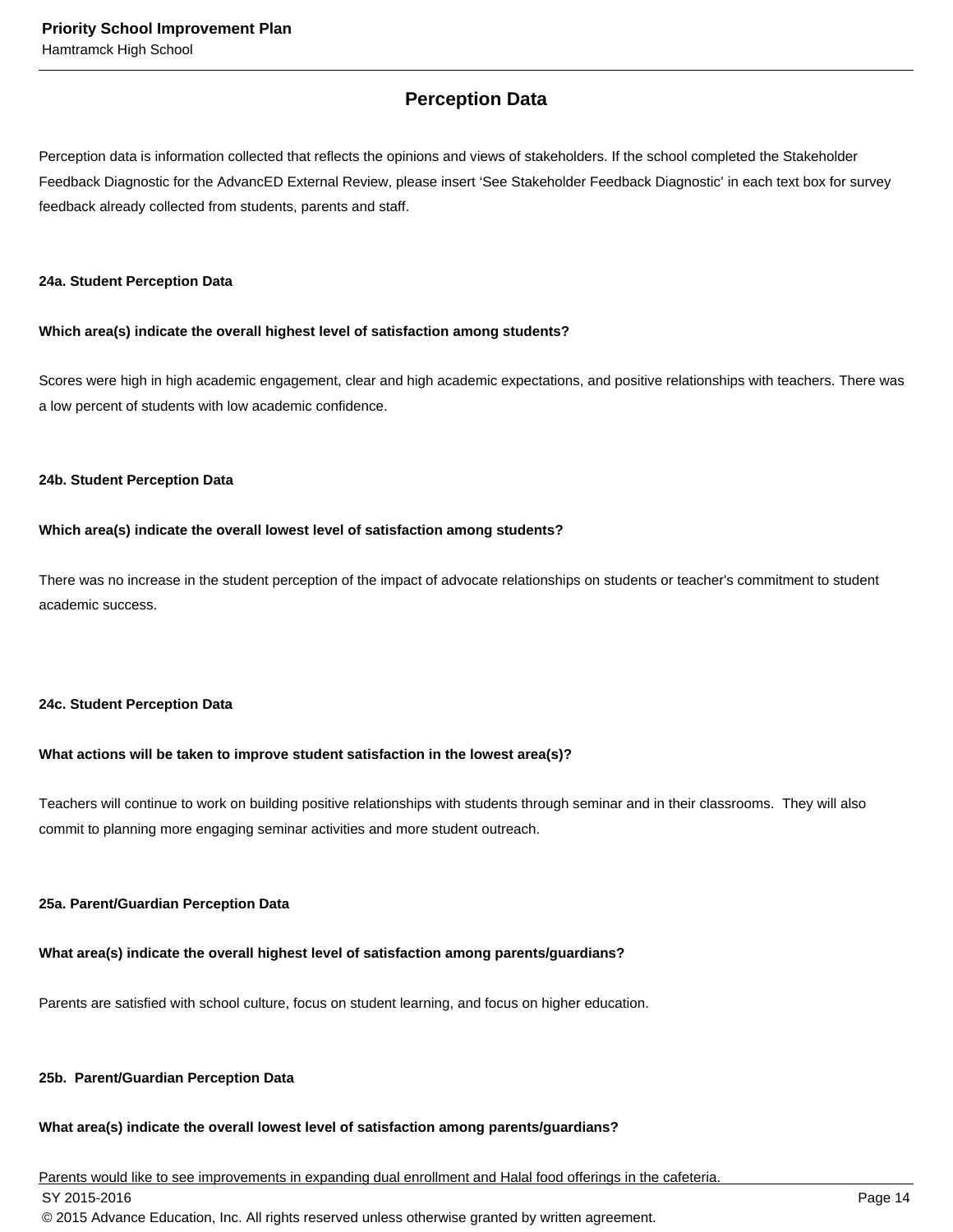#### **25c. Parent/Guardian Perception Data**

#### **What actions will be taken to improve parent/guardian satisfaction in the lowest area(s)?**

Through a partnership with Sodexo, Hamtramck Public Schools continues to explore more Halal food options in their meals.

In addition to expanding the dual enrollment program to more course offerings, honors classes will be added during the 2015-2016 school year.

#### **26a. Teacher/Staff Perception Data**

#### **What area(s) indicate the overall highest level of satisfaction among teachers/staff?**

Teachers indicated that our school's strengths include using data within PLCs and SLCs to improve instruction, classroom visits, support from colleagues, and confidence instruction will improve.

#### **26b. Teacher/Staff Perception Data**

#### **What area(s) indicate the overall lowest level of satisfaction among teachers/staff?**

Teachers found weaknesses in personal engagement, support from campus and district administrators, and confidence student performance will improve.

#### **26c. Teacher/Staff Perception Data**

#### **What actions will be taken to improve teacher/staff satisfaction in the lowest area(s)?**

Through professional development activities, SLC and PLC meetings, and the support and assistance of the new Director of Teacher Evaluation and Instructional Improvement, teachers will develop their instruction to increase student achievement and increase their commitment to their work.

#### **27a. Stakeholder/Community Perception Data**

## **What area(s) indicate the overall highest level of satisfaction among stakholders/community?**

Members of the community are satisfied with the promotion of high educational expectations, additional advanced class offerings, and diverse cultural acceptance.

 $\,$  SY 2015-2016  $\,$  Page 15  $\,$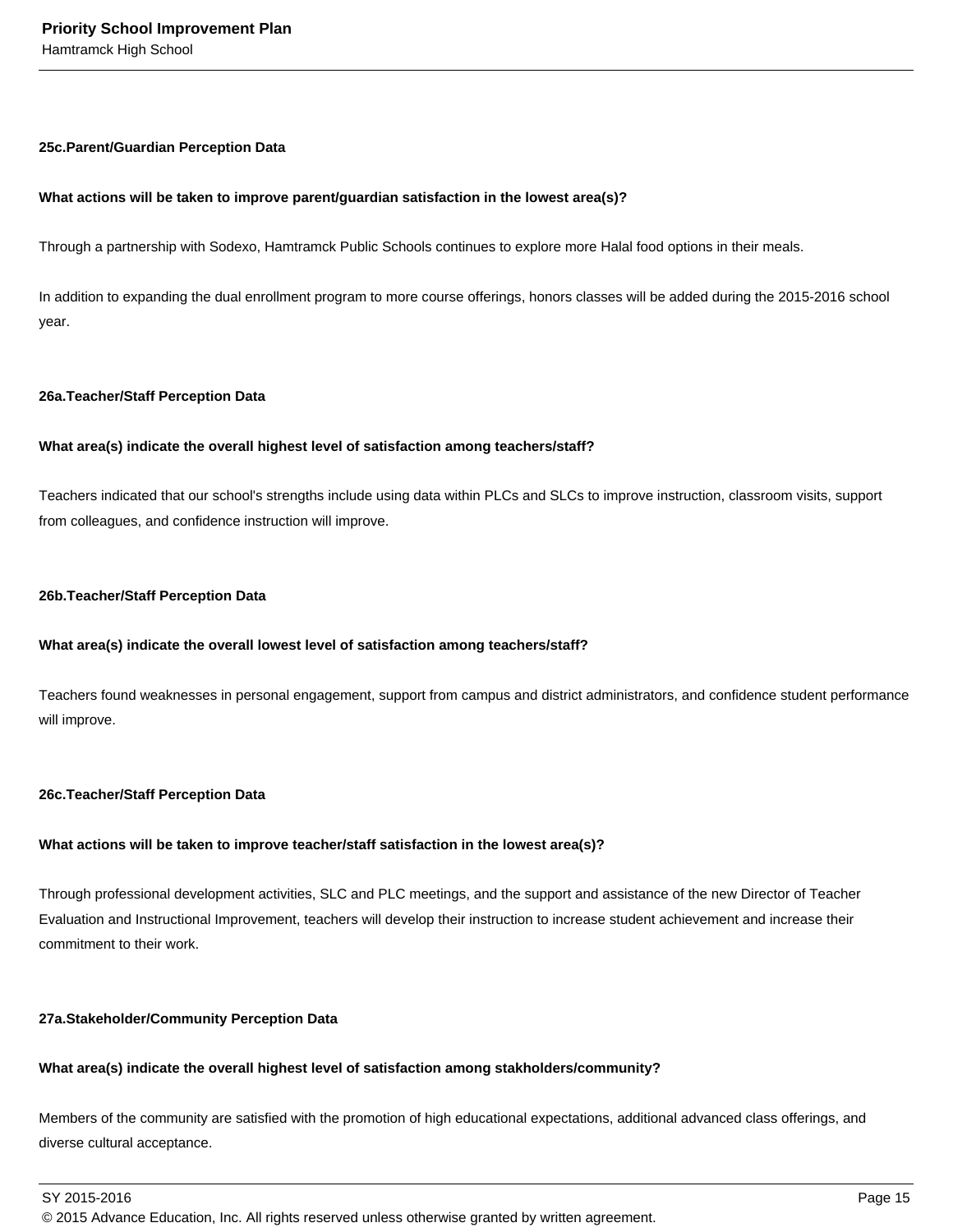#### **27b. Stakeholder/Community Perception Data**

#### **What area(s) indicate the overall lowest level of satisfaction among stakeholders/community?**

Community members are unhappy with student violence outside of the building as well as the students' lack of community involvement.

#### **27c. Stakeholder/Community Perception Data**

#### **What actions will be taken to improve the level of stakeholder/community satisfaction in the lowest area(s)?**

The high school is finding more ways for students to be involved in their community through internships offered through GM and the recreation department and events, such as Hamtramck Health Hike and Hamtramck City Clean-Up. To address the fighting amongst students, our school have two Behavioral Interventionists to address disciplinary issues.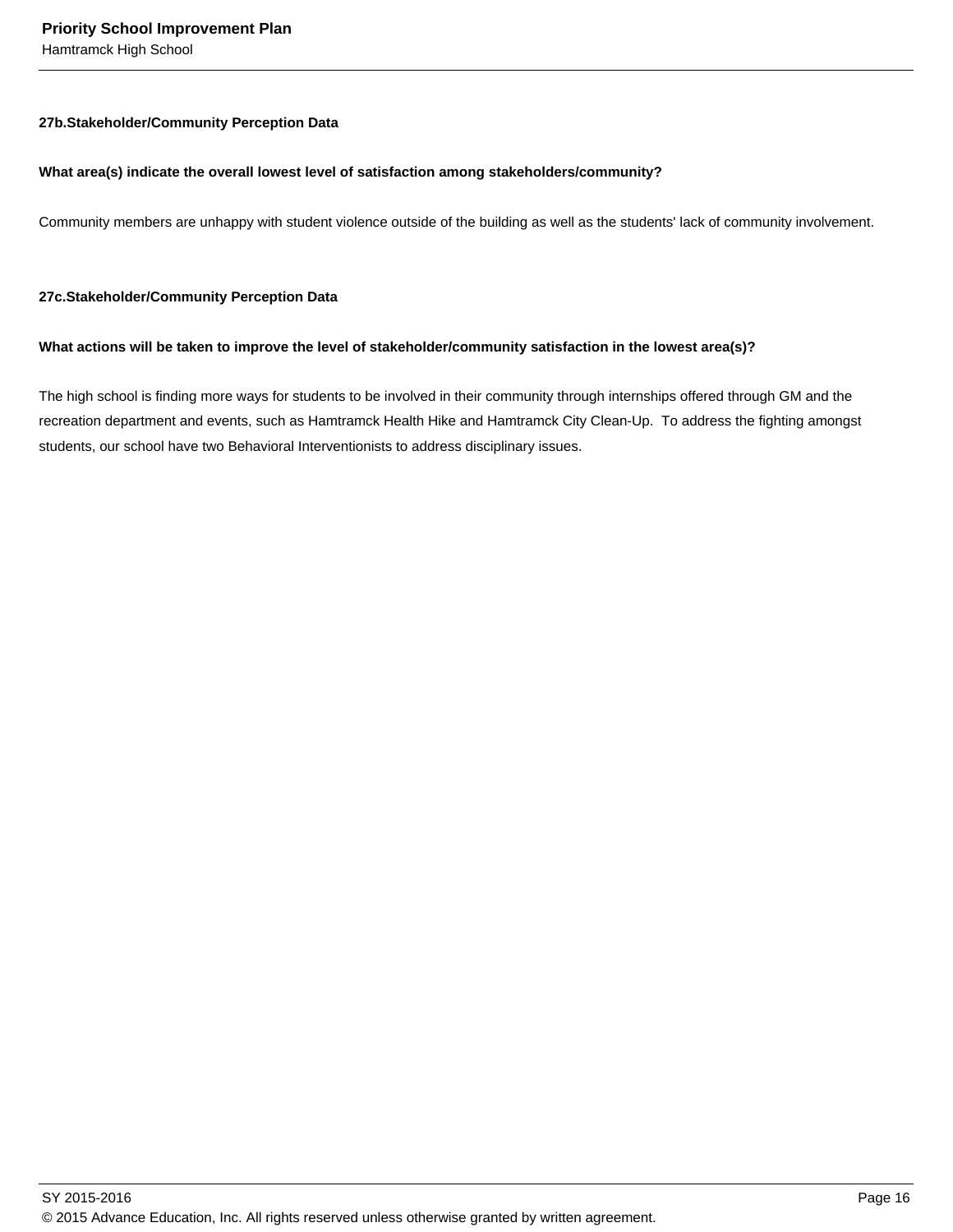## **Summary**

#### **28a. Summary**

**Briefly summarize the strengths and challenges identified in the four kinds of data-demographic, process, achievement/outcomes and perception.**

#### **Strengths**

The school does well with providing relevant professional learning to the staff. We have many opportunities for staff collaboration and support from colleagues in both SLCs and PLCs, which the staff is satisfied with. We have increased our data analysis and using it to guide our decisions in classrooms and the building as a whole. We also do well with purposeful planning and cultural responsiveness.

Students have high academic engagement, have positive relationships with their teachers, and believe their teachers have high academic expectations. Few students have low academic confidence. Their parents are satisfied with the school culture, espcially the focus on learning and higher education. Likewise, the community is happy with higher expectations, additional advaced course offerings, and cultural acceptance.

NWEA scores are showing improvements in the subjects of math, reading, and science. More students are scoring High and less students are scoring Low in these areas.

#### **Challenges**

Hamtramck High School has a very large population of English Language Learners. Our students have difficulty coming to school on time and the majority of our disciplinary issues are from ninth graders and Black students.

Our building needs improvement in alignment, especially with the other schools in the district, as well as improving our instructional practices and communication. The staff believes the school needs the school administration to be more supportive and has low confidence that student performance will improve.

There is no change in the students' perception of the impact of advocaterelationships or their teachers' commitments to their academic success. Their parents would like to see more dual enrollment offerings and Halal food options. Community members are unhappy with student violence outside of school and the lack of community involvement.

According to our NWEA scores, students are not making gains in reading informational texts, vocabulary, and statistics. MME and ACT scores show small percentages of students are scoring proficient in reading, writing, math, science, and social studies.

#### **28b. Summary**

**How might the challenges identified in the demographic, process and perception data impact student achievement?**

SY 2015-2016 Page 17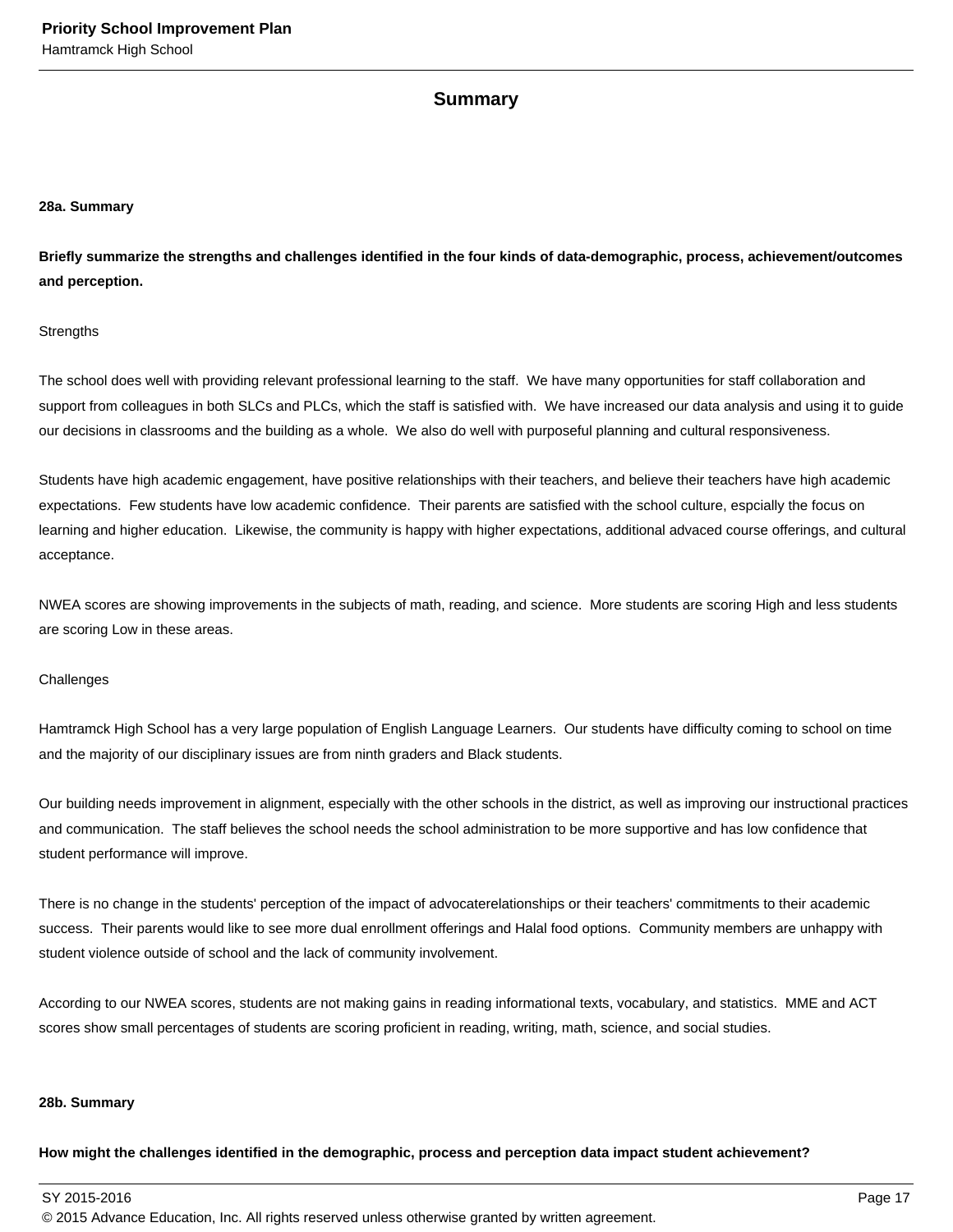Hamtramck High School

English Language Learners have a difficult time reading and understand the English language. This has a negative effect on student achievement, especially test scores. Students who are consistently tardy are missing value class instruction, which can also negatively impact their success in classes. Likewise, the absences of school leadership and teachers disrupts learning, but if they are at professional learning related to student achievement, then this could have a positive effect.

Challenges in building alignment, effective instruction, and the learning environment could also negatively affect student achievement. If students believe teachers are not committed to their success and teacher do not believe that student performance will improve, then there is a mutual feeling of apathy toward student achievement in the school.

Student achievement is measured by data from tests. Declines in scores and the percentage of students who are proficient directly leads to low student achievement.

#### **28c. Summary**

**How will these challenges be addressed in the School Improvement Plan's Goals, Measurable Objectives, Strategies and Activities for the upcoming year? For Priority Schools, which of these high need areas will inform the Big Ideas and the Reform/Redesign Plan?**

The improvements we have planned to address our challenges that negatively affect student achievement all fall into one of these three Big Ideas. The three Big Ideas outlined in our Transformation Plan are:

1. All students can grow despite ability level.

2. All staff members can grow though professional learning, shared accountability, and job-embedded professional development.

3. Data must drive all decisions and provide regular monitoring of student success.

To help students grow, Hamtramck High School has two Behavior Interventionists, a 9th and 10th Grade Academic Interventionist, a Title 1 Math Interventionist, and several paraprofessionals to offer supports in ELL and special education classrooms. Interventions such as Lexia reading program and E2020 credit recovery and tutoring programs like Benchmark Cafe, HOPE program, and after-school teacher tutoring are available to students. For enrichment, the school offers honors classes, Advanced Placement classes, and dual enrollment. An SAT Prep class is being added to help juniors become successful on the state-mandated assessment.

Teachers have increased support from administration with the addition of a Data Specialist and Director of Teacher Evaluation and Instructional Improvement. Professional learning and collaboration time is provided for teachers during the school day as well as outside of the building to help improve their instruction. Departments conduct ILCs to teach students specific skill sets several times each school year.

With the supports in place for students and teachers, the confidence, expectations, and relationships between both groups should improve. We hope to see this tranlate into large gains in student achievement. The measures in place for student achievement will include the statemandated SAT and M-STEP, but also the NWEA, common assessment data, and ILC report data.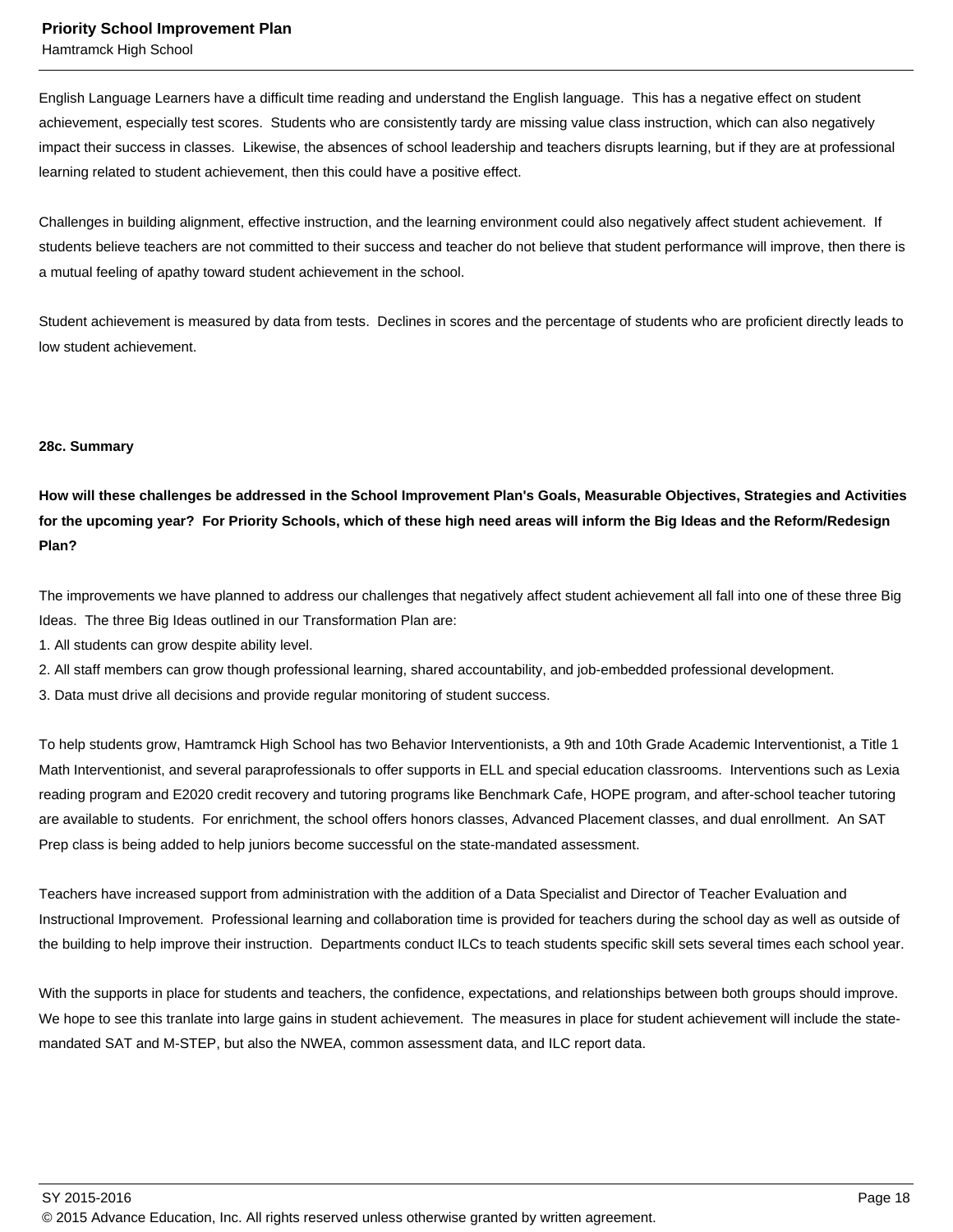# **School Additional Requirements Diagnostic**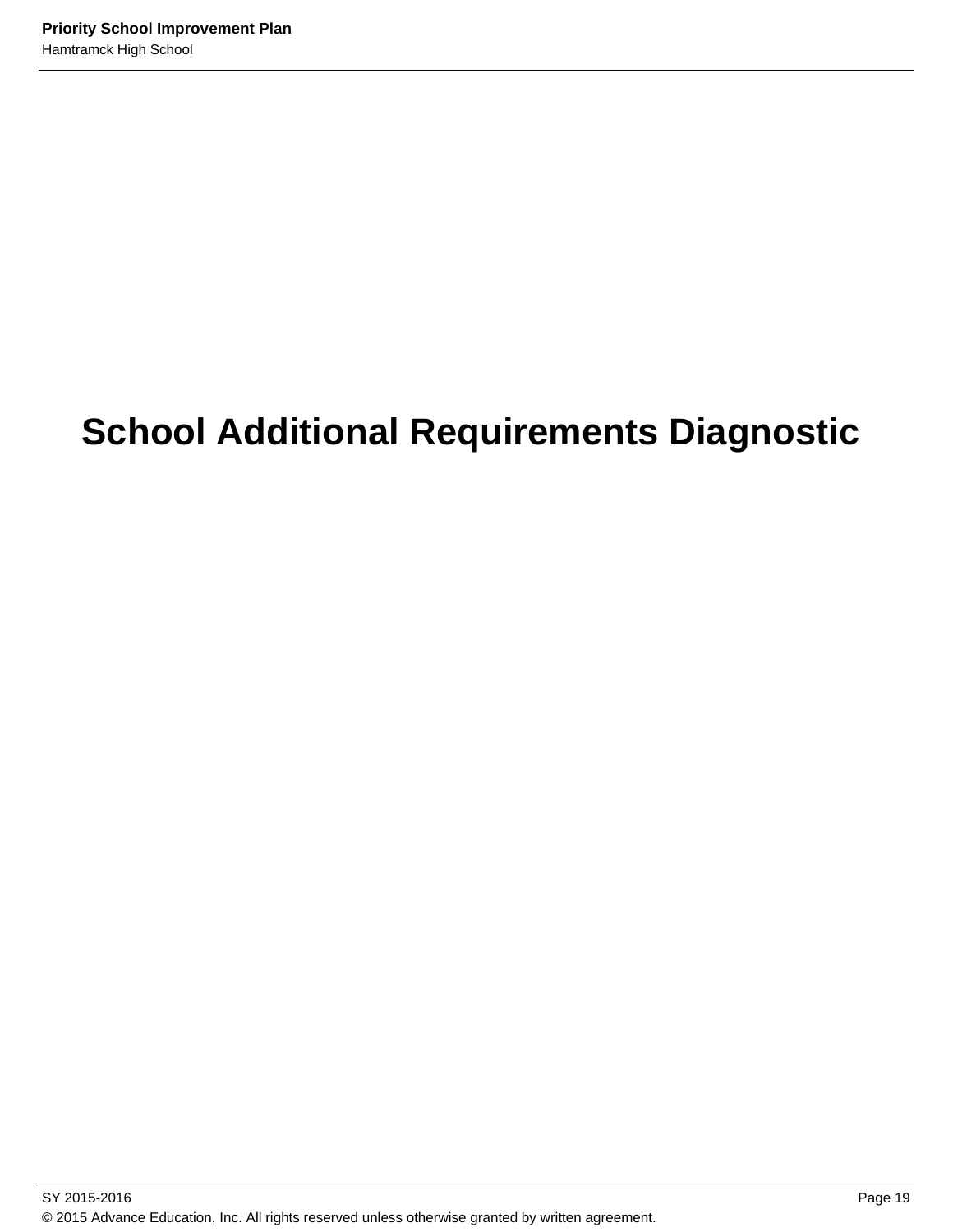## **Introduction**

This diagnostic contains certification requirements for Michigan schools. This diagnostic must be completed by all schools.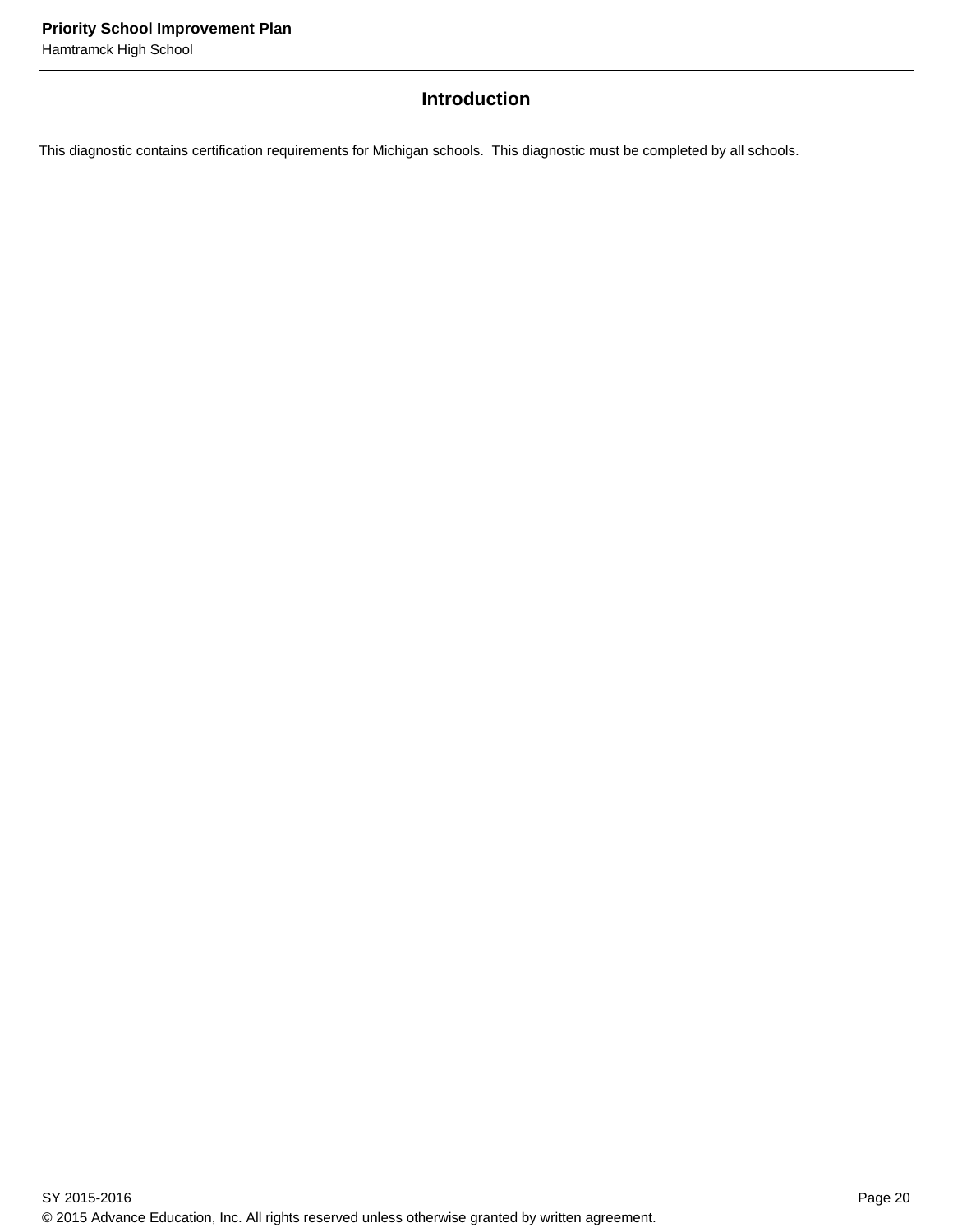## **School Additional Requirements Diagnostic**

| ∣Label | <b>Assurance</b>                                             | Response | l Comment      | Attachment |
|--------|--------------------------------------------------------------|----------|----------------|------------|
|        | Literacy and math are tested annually in grades   No<br>1-5. |          | Not applicable |            |

| ∣Label | Assurance                                                                                                                                                                        | <b>Response</b> | ∣Comment                                                                                                                                                                                             | <b>Attachment</b> |
|--------|----------------------------------------------------------------------------------------------------------------------------------------------------------------------------------|-----------------|------------------------------------------------------------------------------------------------------------------------------------------------------------------------------------------------------|-------------------|
|        | Our school published a fully compliant annual<br>report. (The Annual Education Report (AER)<br>satisfies this). If yes, please provide a link to the<br>report in the box below. | Yes             | The school publishes its Annual<br>Education Report each year as<br>required. We also provide copies<br>to the families and community<br>members. It is published on the<br>Ischool website as well. |                   |

| Label | <b>Assurance</b>                                                                              | <b>Response</b> | <b>Comment</b>                                                                                      | <b>Attachment</b> |
|-------|-----------------------------------------------------------------------------------------------|-----------------|-----------------------------------------------------------------------------------------------------|-------------------|
|       | Our school has the 8th grade parent approved<br>Educational Development Plans (EDPs) on file. | <b>IYes</b>     | The middle school works on<br>student EDPs which carry on into<br>the high school planning process. |                   |

| Label | Assurance                                                                                          | <b>Response</b> | <b>Comment</b>                                                                                                                                                                                            | <b>Attachment</b> |
|-------|----------------------------------------------------------------------------------------------------|-----------------|-----------------------------------------------------------------------------------------------------------------------------------------------------------------------------------------------------------|-------------------|
|       | Our school reviews and annually updates the<br>IEDPs to ensure academic course work<br> alignment. | 'Yes            | <b>EDPs are completed at the High</b><br>School level annually as a part of<br>the scheduling process. For the<br>2015-2016 school year, students<br>will review their EDPs in their<br>Iseminar classes. |                   |

| Label | <b>Assurance</b>                                                                                                                                                                                                                                                                                                                                                                                                                                                                                                                                                                                                                                                                                                                                                                                                                                                     | Response | Comment                                                      | <b>Attachment</b> |
|-------|----------------------------------------------------------------------------------------------------------------------------------------------------------------------------------------------------------------------------------------------------------------------------------------------------------------------------------------------------------------------------------------------------------------------------------------------------------------------------------------------------------------------------------------------------------------------------------------------------------------------------------------------------------------------------------------------------------------------------------------------------------------------------------------------------------------------------------------------------------------------|----------|--------------------------------------------------------------|-------------------|
|       | The institution complies with all federal laws<br>and regulations prohibiting discrimination and<br>with all requirements and regulations of the<br>U.S. Department of Education. It is the policy of<br>this institution that no person on the basis of<br>race, color, religion, national origin or ancestry,<br>age, gender, height, weight, marital status or<br>disability shall be subjected to discrimination in<br>any program, service or activity for which the<br>institution is responsible, or for which it receives<br>financial assistance from the U.S. Department<br>lof Education.<br>References: Title VI of the Civil Rights Act of<br>1964, Section 504 of the Rehabilitation Act of<br>1973, The Age Discrimination Act of 1975, The<br>Americans with Disabilities Act of 1990, Elliott-<br>Larsen prohibits discrimination against religion. | Yes      | This policy is followed and a copy<br>of it is kept on file. |                   |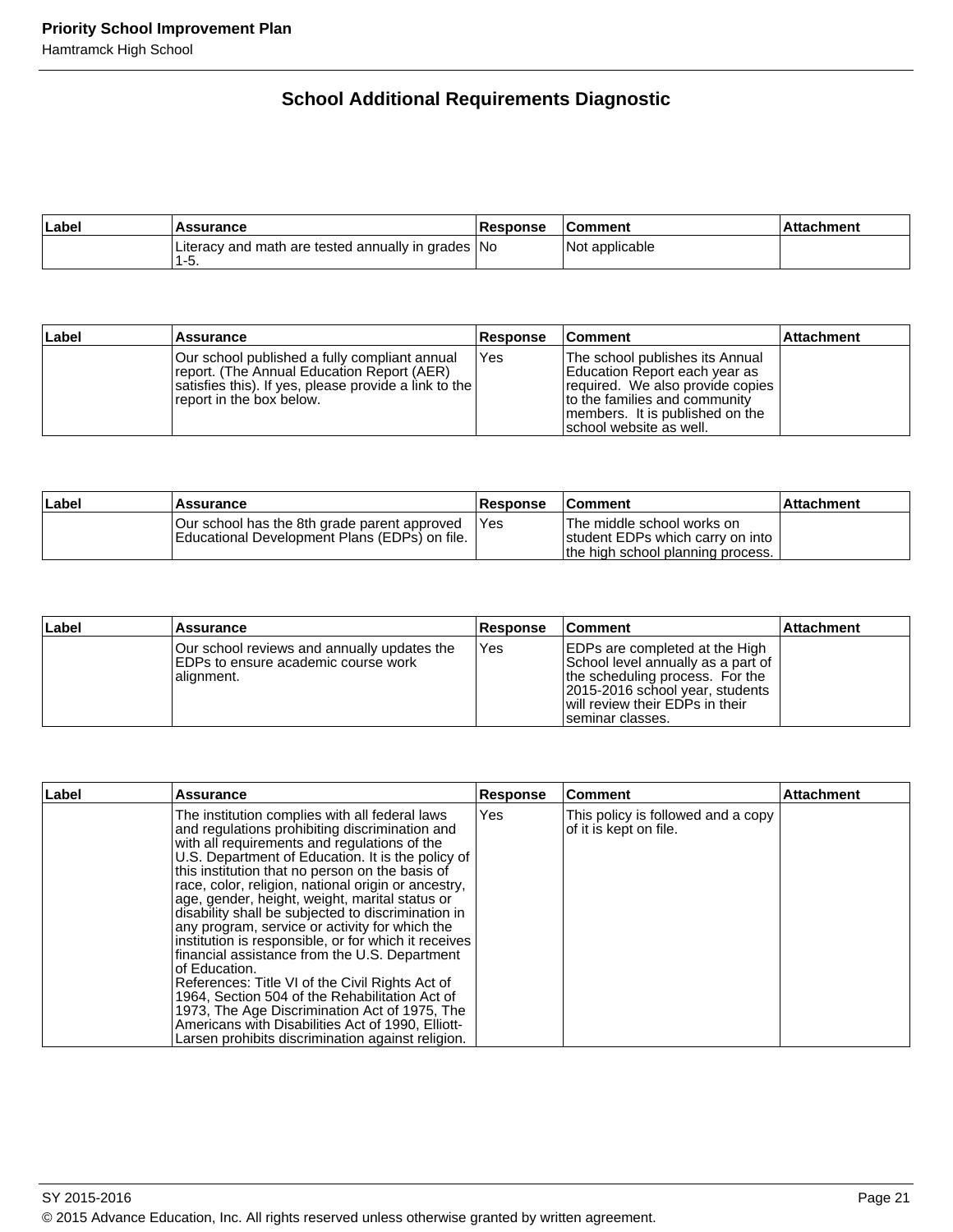Hamtramck High School

| <b>Label</b> | <b>Assurance</b>                                                                                                                                                                                                                                     | <b>Response</b> | <b>Comment</b>                                                                                                                                                                                               | <b>Attachment</b> |
|--------------|------------------------------------------------------------------------------------------------------------------------------------------------------------------------------------------------------------------------------------------------------|-----------------|--------------------------------------------------------------------------------------------------------------------------------------------------------------------------------------------------------------|-------------------|
|              | The institution has designated an employee to<br>coordinate efforts to comply with and carry out<br>Inon-discrimination responsibilities. If yes, list<br>the name, position, address and telephone<br>Inumber of the employee in the comment field. | <b>IYes</b>     | Ms. Sharlene Charns, Director of<br>Federal and State Programs, is<br>the contact person for the district.<br>lHer office is located at 3201<br> Roosevelt, Hamtramck Mi 48212<br>Her phone is 313-892-2024. |                   |

| Label | Assurance                                                                                                                                                                                                                       | <b>Response</b> | ⊺Comment                                                                   | <b>Attachment</b>                         |
|-------|---------------------------------------------------------------------------------------------------------------------------------------------------------------------------------------------------------------------------------|-----------------|----------------------------------------------------------------------------|-------------------------------------------|
|       | The institution has a School-Parent Involvement lYes<br>Plan (that addresses Section 1118 activities)<br>that is aligned to the District's Board Policy. If<br>Ives, please attach the School-Parent<br>Involvement Plan below. |                 | This plan was completed as a<br>lpart of the Title 1 Plan<br>Idevelopment. | <b>Title 1 Parent</b><br>Involvement Plan |

| ∣Label | Assurance                                                                                                        | Response | <b>Comment</b>                                                                 | <b>Attachment</b> |
|--------|------------------------------------------------------------------------------------------------------------------|----------|--------------------------------------------------------------------------------|-------------------|
|        | The institution has a School-Parent Compact. If  Yes<br>lyes, please attach the School-Parent Compact<br>'below. |          | This was completed as part of the School-Parent-<br>lTitle 1 Plan development. | Student Compact   |

| ∣Label | <b>Assurance</b>                                                                                   | <b>Response</b> | ∣Comment                                                                                                                                              | <b>Attachment</b> |
|--------|----------------------------------------------------------------------------------------------------|-----------------|-------------------------------------------------------------------------------------------------------------------------------------------------------|-------------------|
|        | The School has additional information<br>necessary to support your improvement plan<br>(optional). | Yes             | Transformation Plan, Unpacking<br>Tool<br>Title 1 Schoolwide Plan<br>School Systems Review<br>Program Evaluation Tool<br>Career and College Readiness |                   |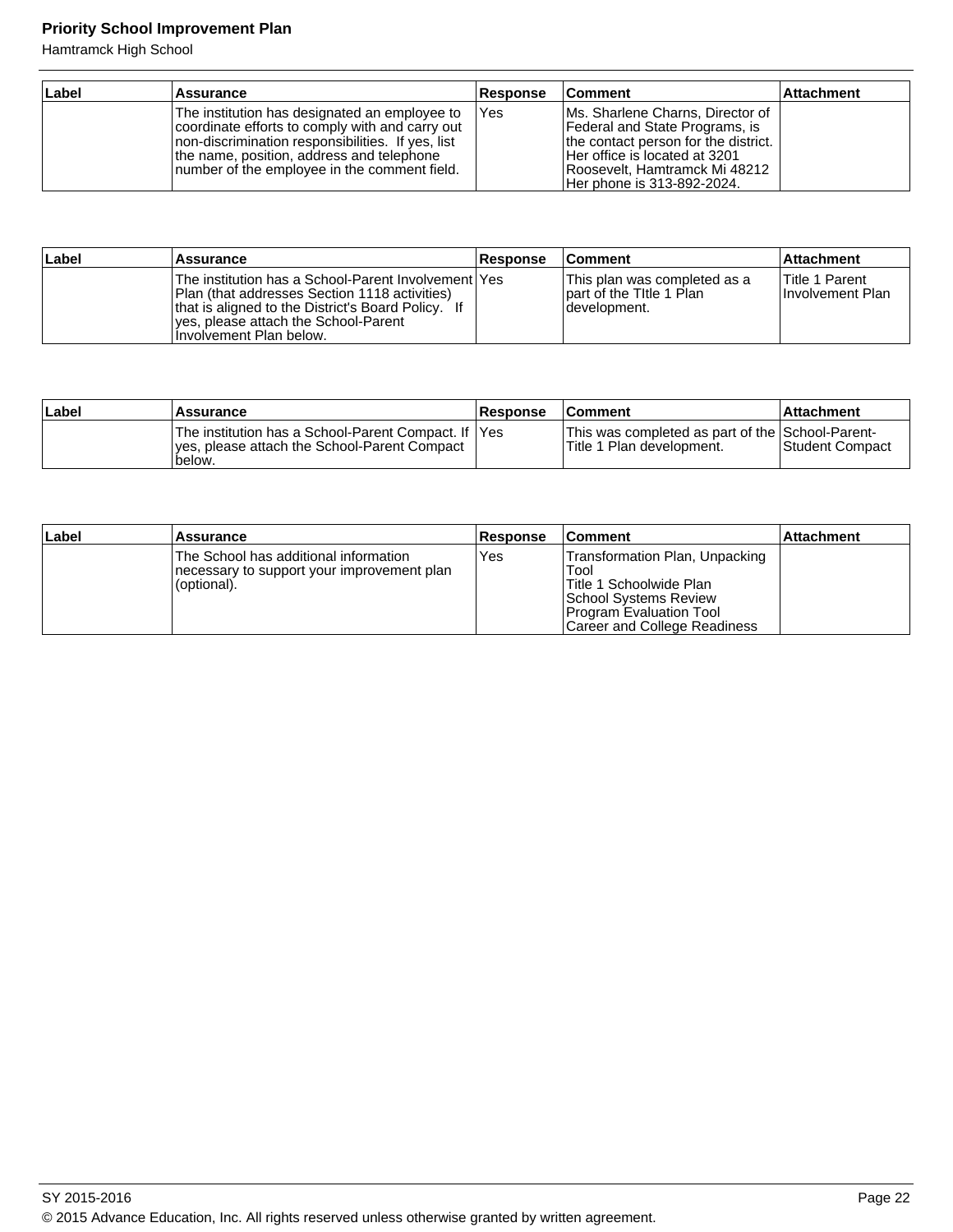# **Title I Schoolwide Diagnostic**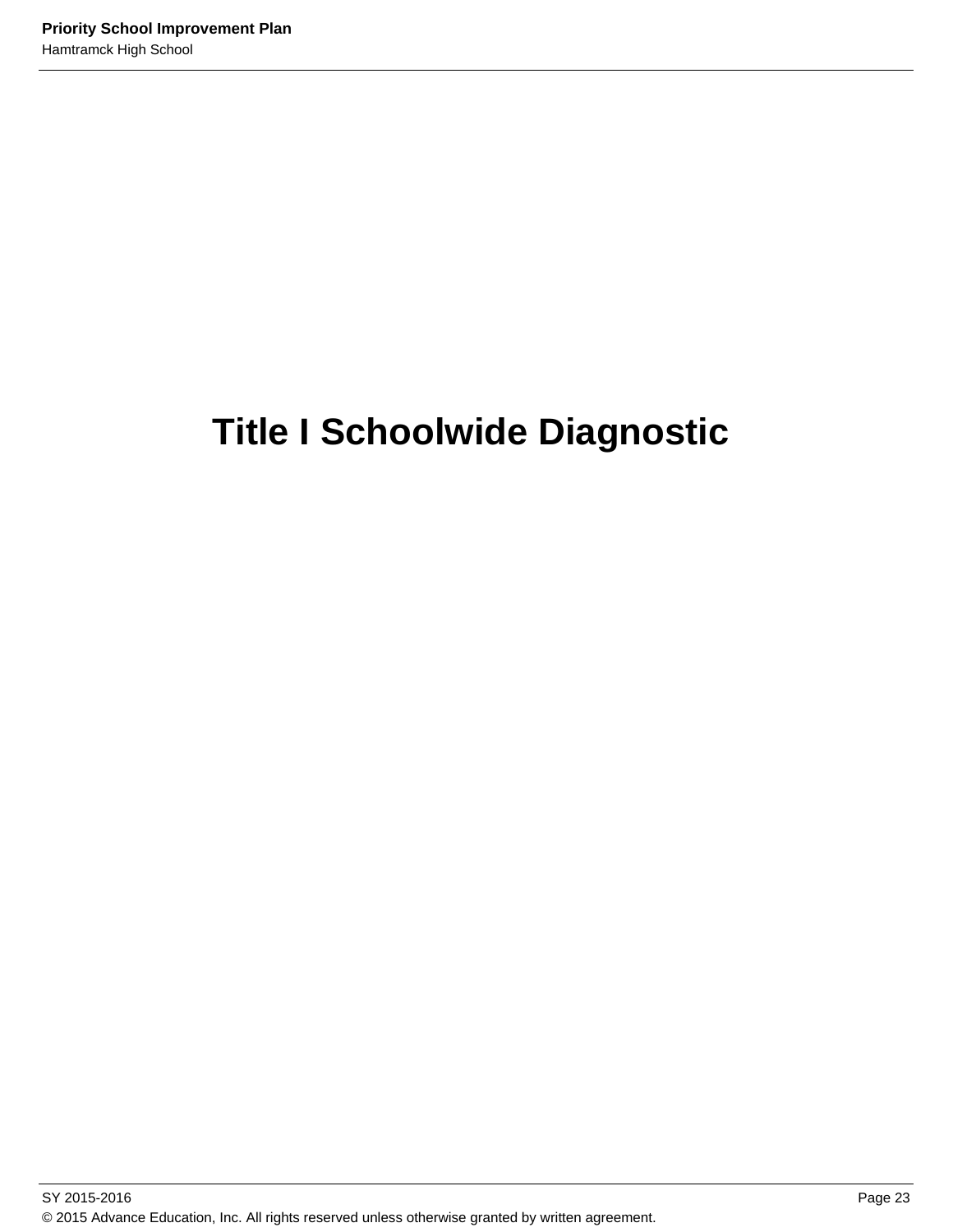## **Introduction**

This diagnostic tool is aligned to requirements for Title I Schoolwide schools. As described in sections 1111(b)(1), 1114 (b)(1)(A) and 1309(2) of the Elementary and Secondary Education Act (ESEA), the Comprehensive Needs Assessment (CNA) requirement is met by completing a School Data Analysis (SDA) and School Process Profile (SPP). The Comprehensive Needs Assessment must be completed prior to creating a new plan or annually updating an existing school improvement plan. Use the results of the Comprehensive Needs Assessment to develop Goals/Objectives/Strategies and Activities. Ensure that the Comprehensive Needs Assessment addresses all four types of data: student achievement data, school programs/process data, perceptions data (must include teachers and parents; student data is encouraged), and demographic data. The Comprehensive Needs Assessment must also take into account the needs of migratory children as defined in Title I, Part C, Section 1309(2).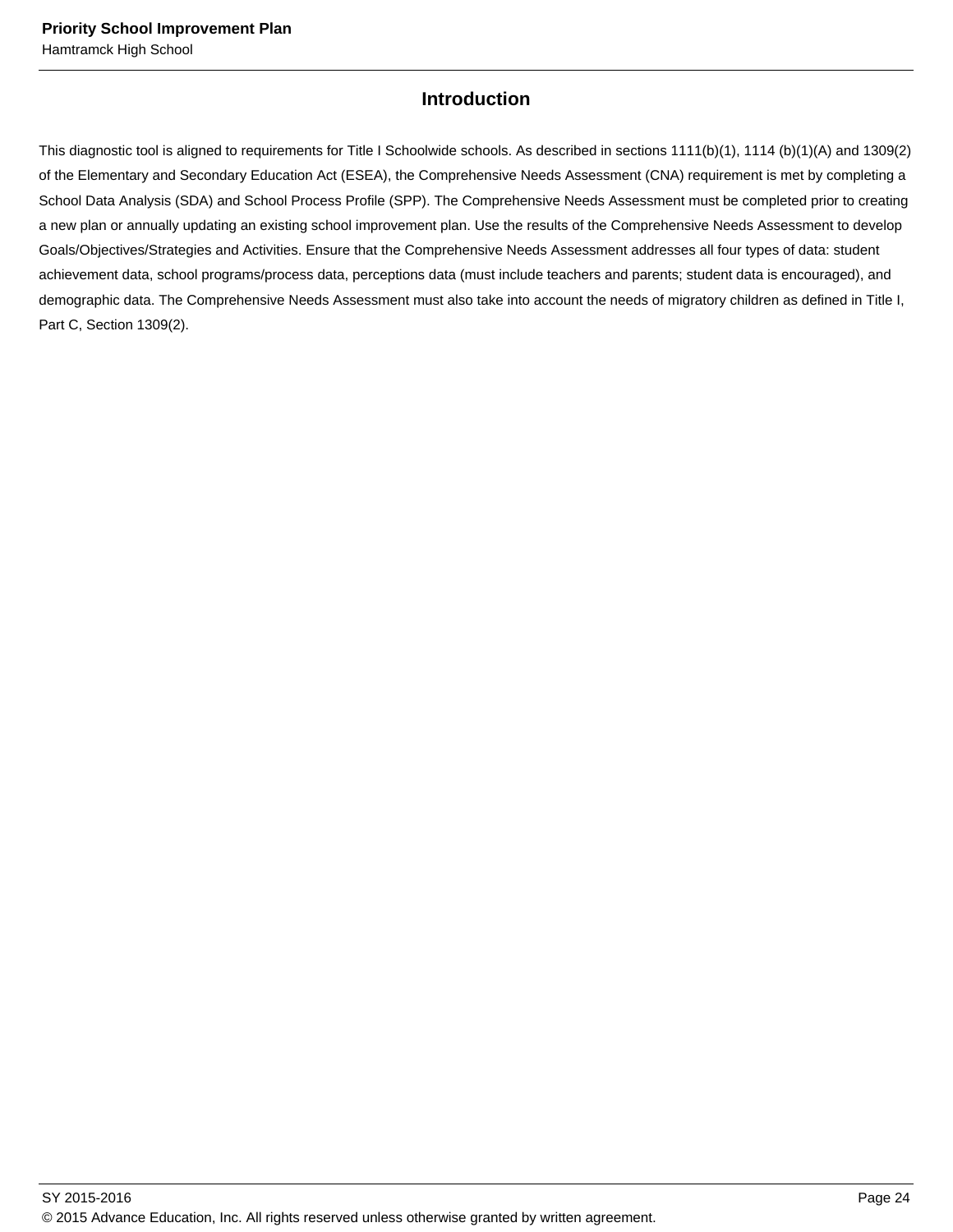## **Component 1: Comprehensive Needs Assessment**

#### **1. How was the comprehensive needs assessment process conducted?**

In 2013-2014, the School Improvement Team at Hamtramck High School was made up of a variety of stakeholders including a core team staff and faculty members, administration and parents. This core team, with the input of all staff, was directly involved in the development, implementation, monitoring and evaluation of the plan. The team met periodically throughout the year in the form of Title I planning meetings, small learning community meetings, school improvement leadership meetings and monthly progress monitoring meetings with Dr. Mike Syropoulos, our Schoolwide Facilitator.

During these meetings, the team reviewed and analyzed a variety of data sources to identify areas of strength as well as those in need of improvement. In terms of student achievement, both state and local assessment data was used. These assessment tools used in gathering data included the MME for grade 11 in the content areas of reading, writing, math, science, and social studies. In 2014-2015, NWEA data was added. Students were tested in the areas of reading, math, and science and their growth was monitored. This will be our baseline data as testing continues next year.

The following types of data were discussed during the Comprehensive Needs Assessment:

- 1. Achievement: MME and NWEA
- 2. Process: School Systems Review
- 3. Perception: staff, parent, and student surveys
- 4. Demographic: enrollment, subgroups, socio-economic status, attendance, discipline referrals, retention

## **2. What were the results of the comprehensive needs assessment process? What information was concluded as a result of analyzing perception, student achievement, school programs/process, and demographic data?**

1. Achievement

MME Spring 2014 Student Achievement Data Percent of Students placing in levels 1 & 2

Grade 11 Reading: All students 30% Subgroups: Male 23%, Female 41%, Asian 22%, White 46%, Black 18%, SES 30%, ELL 4%, SPED 7%

Grade 11 Writing: All students 22% Subgroups: Male 16%, Female 30%, Asian 21%, White 29%, Black 11%, SES 22%, ELL 2%, SPED 0%

Grade 11 Math: All students 8% Subgroups: Male 6%, Female 12%, Asian 12%, White 9%, Black 0% (18% in level 3, 82% in level 4), SES 9%, ELL 2%, SPED 0%

Grade 11 Social Studies: All students 15% Subgroups: Male 17%, Female 12%, Asian 10%, White 20%, Black 13%, SES 15%, ELL 0%, SPED 0%

SY 2015-2016 Page 25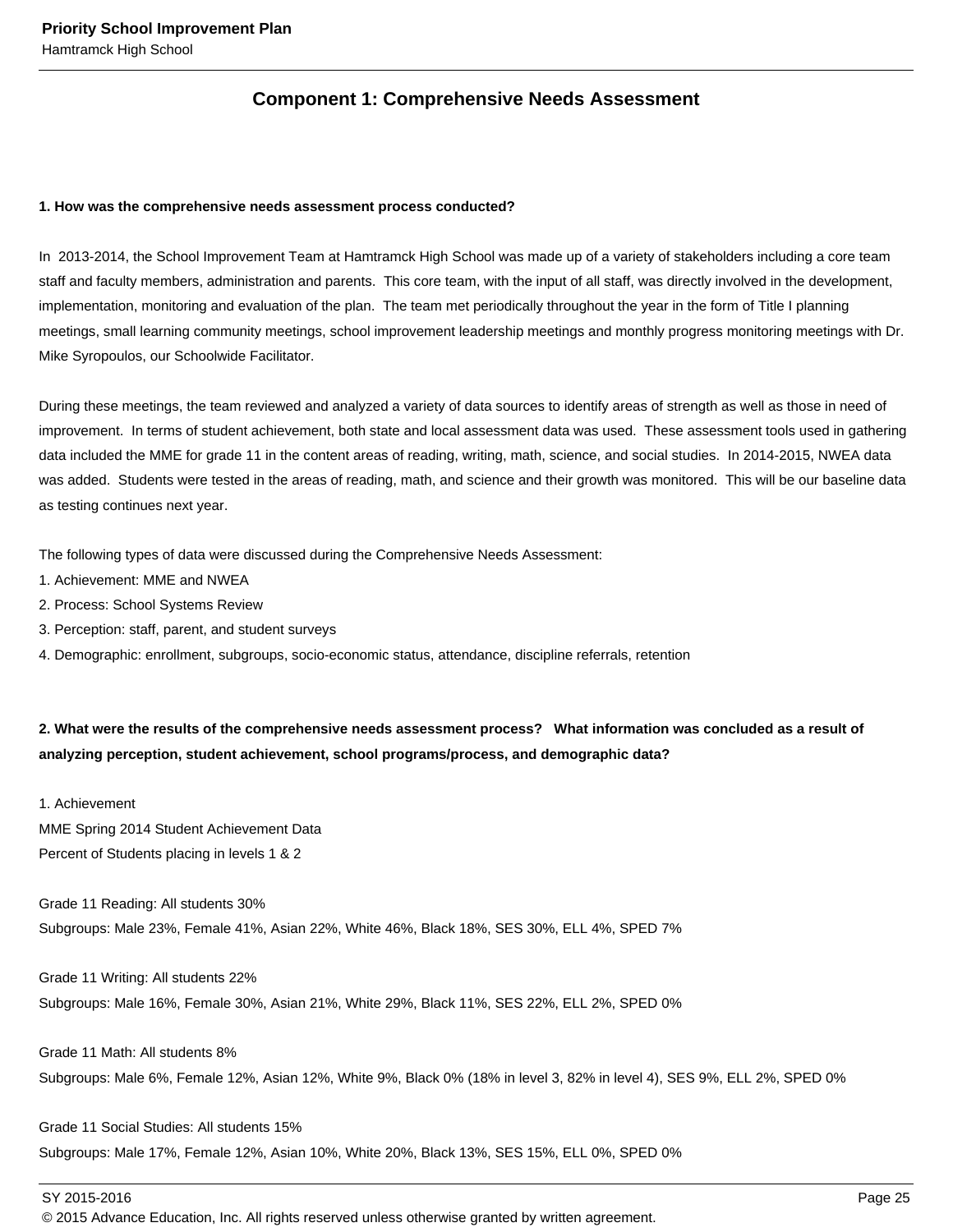Hamtramck High School

Grade 11 Science: All students 4%

Subgroups: Male 2%, Female 6%, Asian 4%, White 5%, Black 0% (11% in level 3, 89% in level 4), SES 4%, ELL 0%, SPED 0%

Summary: After comparing this year's MME scores to the 2013-2014 averages, the results are the following:

Reading increased by 5% Writing increased by 6% Math decreased by 2% Science remains constant at 4% Social Studies increased by 4%

Based on the five year trend data:

Reading has decreased by 4.9% Writing has increased by 1.7% Math has increased by 0.6%. Science has decreased by 2.1% Social Studies has increased by 2.8%

Conclusions: Trends show that students are falling below the state standards and not coming close to the state averages in all content areas. Increasing student achievement in all areas must be a priority.

NWEA Scores from Fall 2014 and Spring 2015

9th Grade

```
Math
All Students: 214.6 - 219 (+4.4)
Male: 216.2 - 221 (+4.8)
Female: 212.2 - 215.8 (+3.6)
Asian: 215.6 - 221 (+5.4)
African-American: 211.5 - 214.8 (+3.3)
Middle Eastern: 213.6 - 218.2 (+4.6)
Caucasian: 222.5 - 223.9 (+1.4)
```
Reading All Students: 205 - 207 (+2) Male: 204.7 - 206.3 (+1.6) Female: 205.5 - 208 (+2.5) Asian: 204.2 - 206.7 (+2.5) African-American: 205.4 - 208.1 (+2.7) Middle Eastern: 200.8 - 207.8 (+7) Caucasian: 214.5 - 214.7 (+0.2)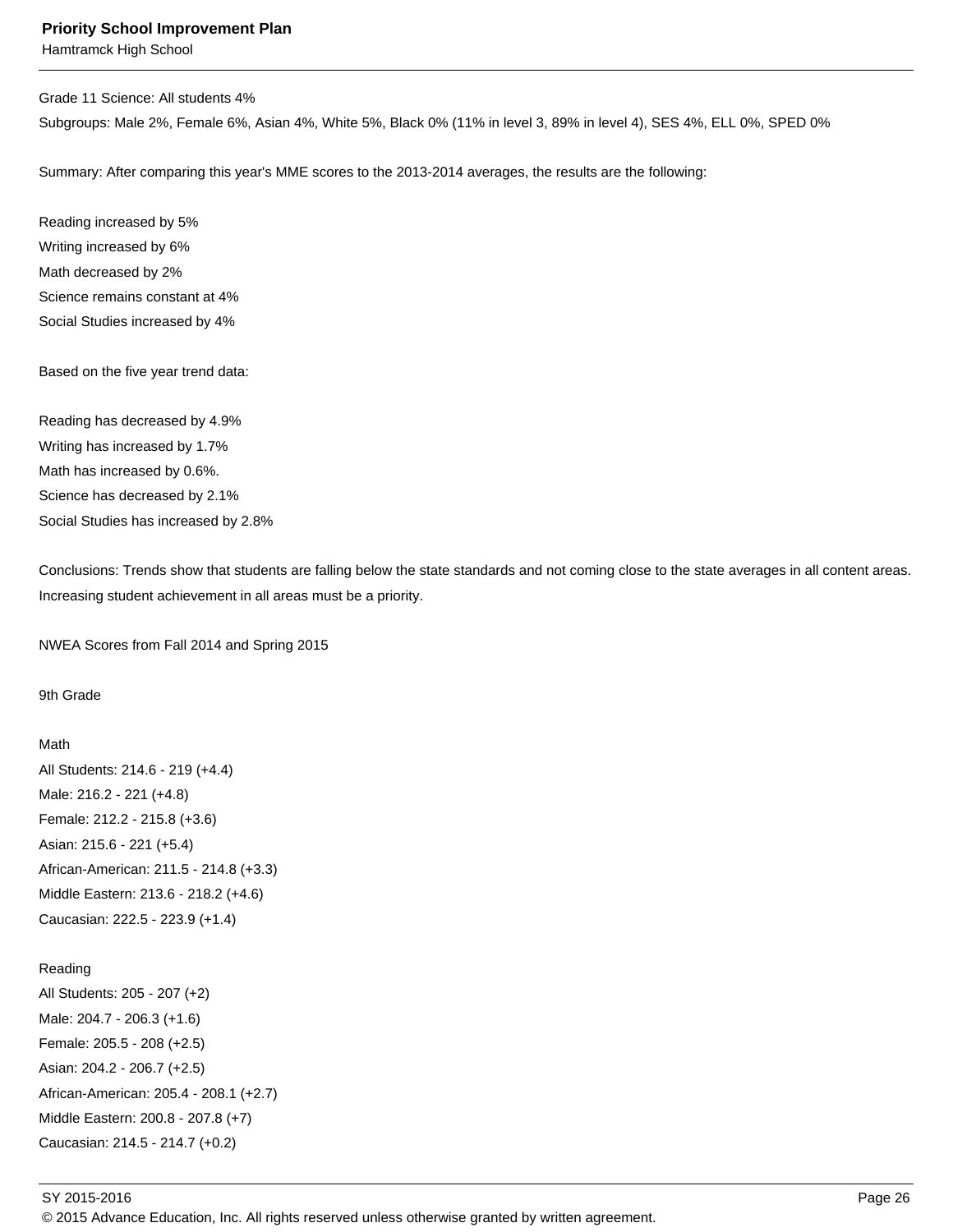Hamtramck High School

#### **Science**

All Students: 202.8 - 205.9 (+3.1) Male: 203 - 207.2 (+4.2) Female: 202 - 203.9 (+1.9) Asian: 205.4 - 206 (+0.6) African-American: 200.7 - 204.4 (+3.7) Middle Eastern: 199.7 - 204.7 (+5) Caucasian: 207.8 - 211.2 (+3.4)

#### 10th Grade

#### Math

All Students: 216.1 - 220.9 (+4.3) Male: 214 - 217.9 (+3.9) Female: 218.5 - 224.4 (+5.9) Asian: 215.6 - 225.1 (+9.5) African-American: 211.5 - 210.8 (-0.7) Middle Eastern: 213.6 - 217 (+3.4) Caucasian: 222.5 - 231 (+8.5)

## Reading

All Students: 208 - 208.6 (+0.6) Male: 205 - 204.9 (-0.1) Female: 211.3 - 212.8 (+1.5) Asian: 208.3 - 210.2 (+1.5) African-American: 207.2 - 205.4 (-1.8) Middle Eastern: 201 - 202.4 (+1.4) Caucasian: 220 - 218.9 (-1.1)

# Science

All Students: 201.1 - 202.3 (+1.2) Male: 199.5 - 201.1 (+1.6) Female: 203 - 203.7 (+0.7) Asian: 202.5 - 203 (+0.5) African-American: 199 - 199.3 (+0.3) Middle Eastern: 195 - 198.4 (+3.4) Caucasian: 210.2 - 211.3 (+1.1)

11th Grade

## Math

All Students: 216.1 - 224.7 (+8.6) Male: 214 - 227.2 (+13.2) Female: 218.5 - 220.7 (+2.2)

SY 2015-2016 Page 27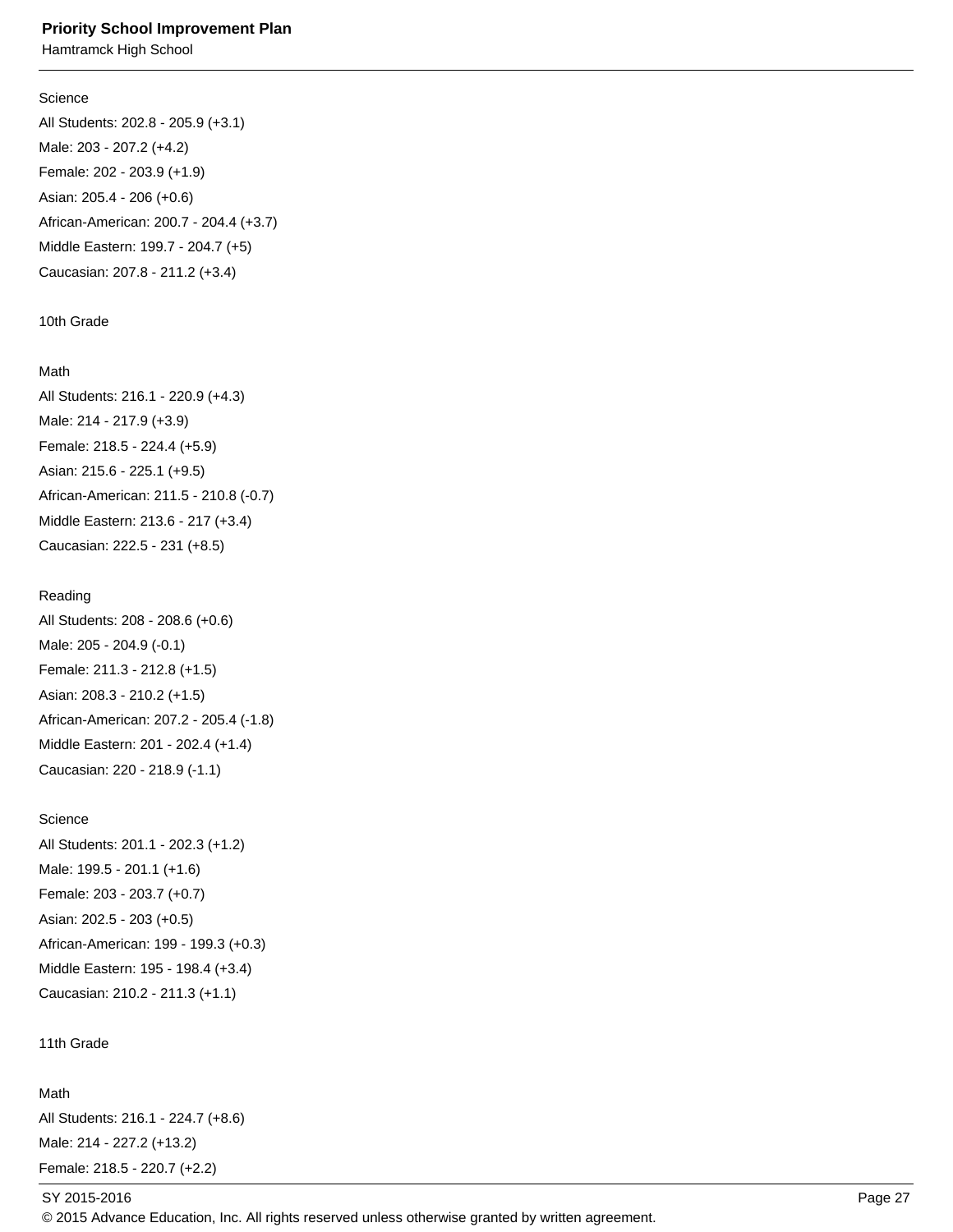Asian: 221.6 - 228.2 (+6.6) African-American: 213.2 - 215.1 (+1.9) Middle Eastern: 216.4 - 220.4 (+4) Caucasian: 232 - 231.4 (-0.6)

Reading All Students: 209 - 208.5 (-0.5) Male: 207.7 - 208.4 (+0.7) Female: 211.2 - 208.7 (-2.5) Asian: 207.4 - 208.1 (+0.7) African-American: 208.6 - 205.6 (-3) Middle Eastern: 203 - 202.7 (-0.3) Caucasian: 223.4 - 220.5 (-2.9)

**Science** All Students: 204.1 - 204.3 (+0.2) Male: 204.6 - 205.2 (+0.6) Female: 203.2 - 202.9 (-0.3) Asian: 202 - 203.5 (+1.5) African-American: 204.2 - 203.3 (-0.9) Middle Eastern: 200.8 - 200.7 (-0.1) Caucasian: 214.7 - 212 (-2.7)

This is the first year NWEA has been used in Hamtramck High School. After the MME and M-STEP testing, it was difficult to get students focused and take the Spring NWEA seriously. Students were unaware of how the scores would be used, but now they are taking ownership of their learning and score improvements. For the 2015-2016 school year, these scores will be used as one of the criteria to determine student eligibility for honors classes.

#### 2. Process

The following data came from an analysis of our School Systems Review, which was completed with contribution of our entire staff. Strand 1: Teaching for Learning - 2.3 Strand 2: Leadership for Learning - 2.62 Strand 3: Professional Learning Culture - 3.25 Strand 4: School, Family, and Community Relations - 2.5

#### **Strengths**

Sustained Implementation: Collaborative Teams

Full Implementation: Instructional Design, Shared Understanding, Data Analysis and Decision-Making, A Vision for Learning, Guidance and Support for Teaching and Learning, Results-Focused, Shared Leadership for Learning, Intentional Practices, Collective Responsibility, Purposeful Planning, Impact of Professional Learning, Approaches and Tools, Cultural Responsiveness

#### Areas Needing Improvement

Partial Implementation: Alignment, Coherence, Effective Instructional Practices, Learning Environment, Reflection, Assessment System,

SY 2015-2016 Page 28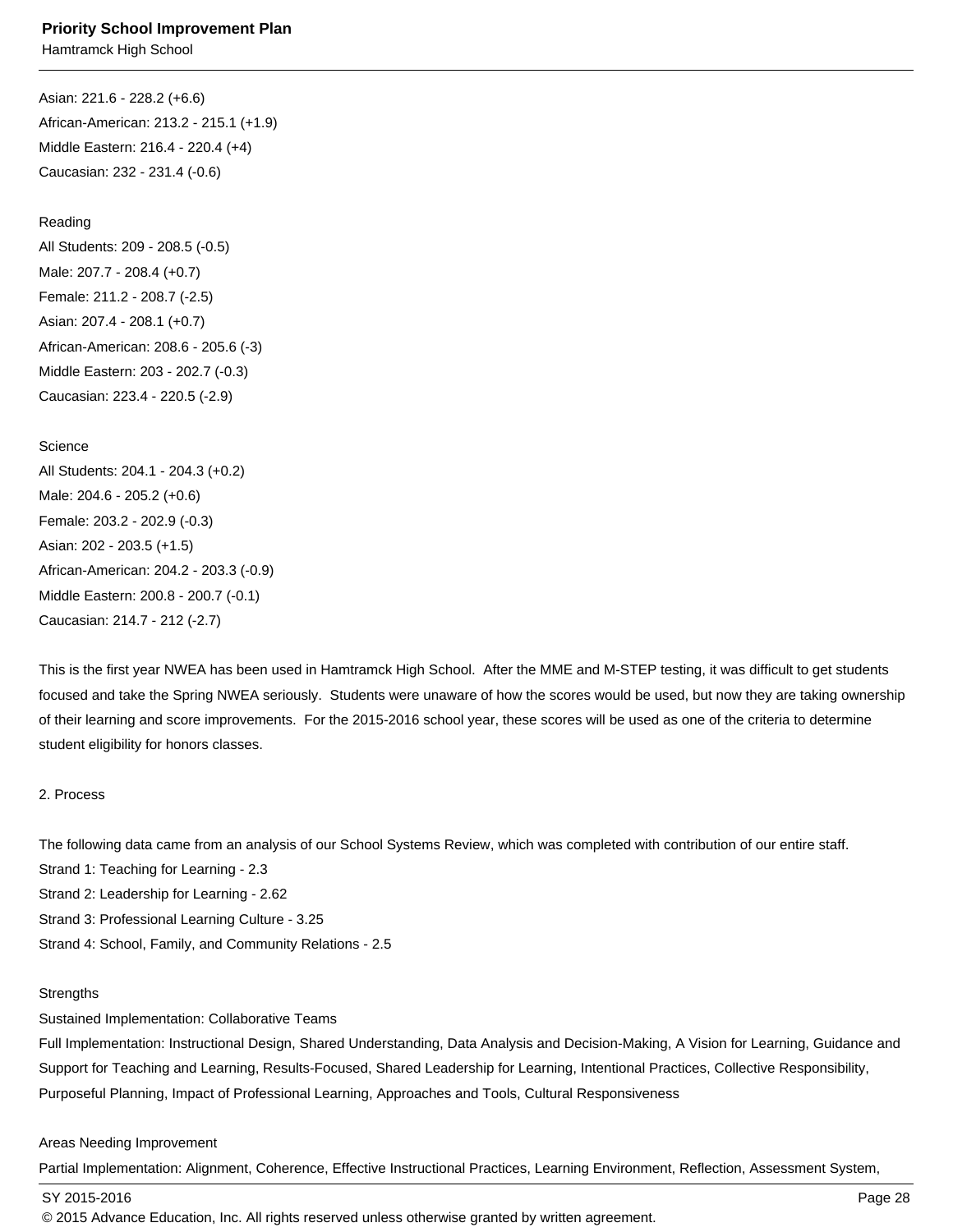Hamtramck High School

Student Involvement in the Assessment Process, Safe and Supportive Learning Environment, Communication Systems, Resource Allocation

#### 3. Perception

#### Staff Survey

#### Areas of Growth:

Using data within PLCs and SLCs to improve instruction, classroom visits, support from colleagues, confidence instruction will improve

#### Areas of Decline:

personal engagement, support from campus and district administrators, confidence student performance will improve

#### Parent Survey

#### Strengths:

School culture, focus on student learning, focus on higher education

Areas Needing Improvement: Expanding dual enrollment, Halal food offerings in cafeteria

#### Student Survey

#### Strengths:

Scores were consistent in high academic engagement, clear and high academic expectations, and positive relationships with teachers. There was a low percent of students with low academic confidence.

#### Challenges:

There was no increase in the student perception of the impact of advocate relationships on students or teacher's commitment to student academic success.

#### 4. Demographic

Enrollment: 2014-2015 928 2013-2014 921 2012-2013 943

#### Socio-Economic Status:

Hamtramck High School had 100% economically disadvantaged students for the 2014-2015, 2013-2014, and the 2012-2013 school years.

#### Gender:

2014-2015 555 males, 373 females 2013-2014 525 males, 396 females 2012-2013 561 males, 382 females

SY 2015-2016 Page 29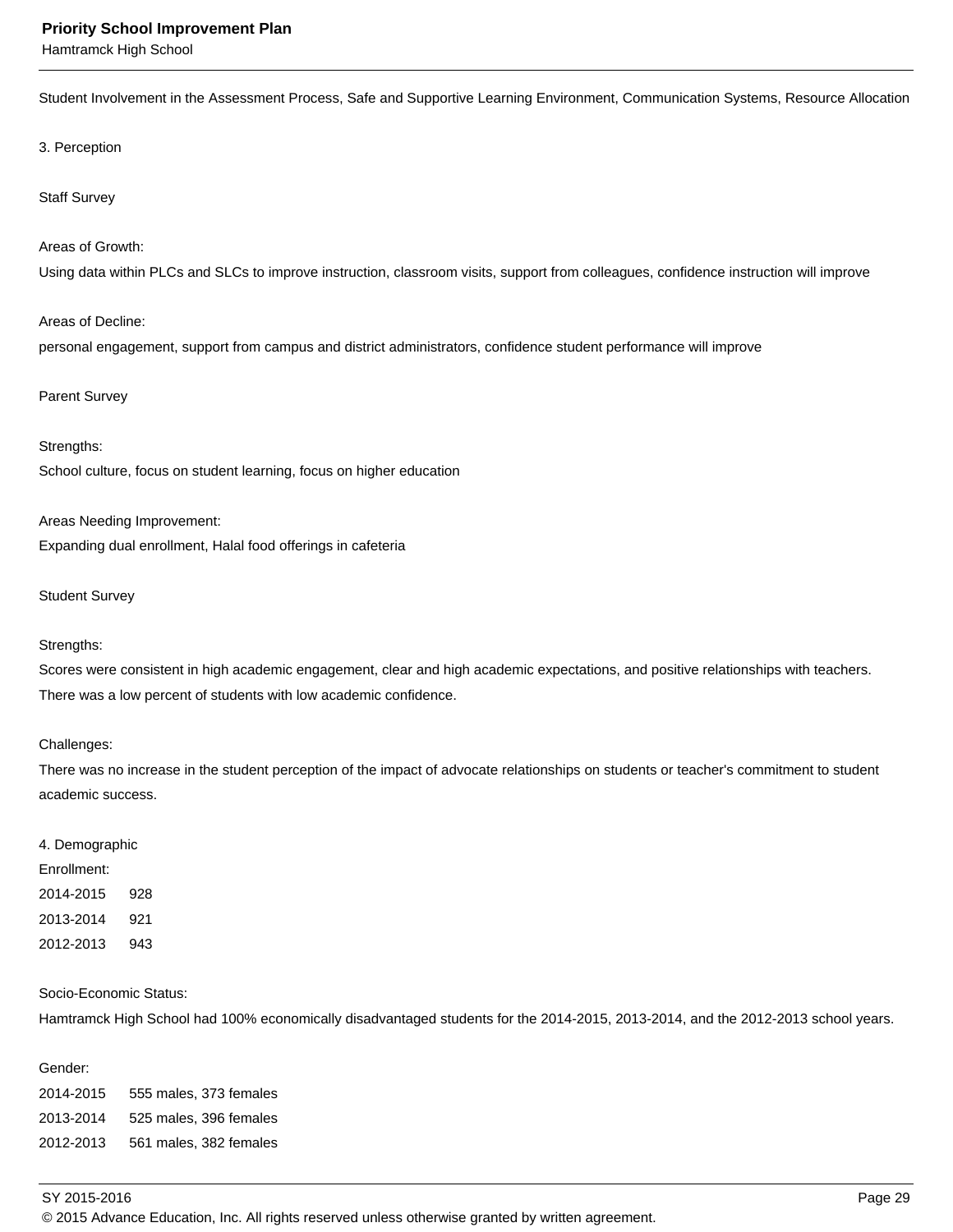Hamtramck High School

| <b>White/Arabic Students:</b> |                                                               |
|-------------------------------|---------------------------------------------------------------|
| 2014-2015                     | 38%                                                           |
| 2013-2014                     | 38%                                                           |
| 2012-2013                     | 38%                                                           |
|                               |                                                               |
| Asian/Bengali Students:       |                                                               |
| 2014-2015                     | 38%                                                           |
| 2013-2014                     | 36%                                                           |
| 2012-2013                     | 35%                                                           |
|                               |                                                               |
| <b>Black Students:</b>        |                                                               |
| 2014-2015                     | 23%                                                           |
| 2013-2014                     | 26%                                                           |
| 2012-2013 26%                 |                                                               |
|                               |                                                               |
| Hispanic Students:            |                                                               |
| 2014-2015                     | 1%                                                            |
| 2013-2014                     | 0%                                                            |
| 2012-2013 1%                  |                                                               |
|                               |                                                               |
|                               | Average Daily Attendance:                                     |
| Student 95.59%                |                                                               |
| Teacher 91%                   |                                                               |
|                               |                                                               |
|                               | Number of Referrals for Disruptive Behavior/Disturbing Class: |
| 2014-2015                     | 257                                                           |
| 2013-2014                     | 299                                                           |
| 2012-2013 461                 |                                                               |
|                               |                                                               |
|                               | Number of Referrals for Skipping:                             |
| 2014-2015                     | 141                                                           |
| 2013-2014                     | 118                                                           |
| 2012-2013 135                 |                                                               |
|                               | Percentage of Students Retained by Grade Level:               |
|                               |                                                               |
| 2014-2015                     |                                                               |
|                               |                                                               |

Freshmen: 57%

Sophomores: 28%

Juniors: 14% Seniors: 1%

#### 2013-2014

Freshmen: 56%

## SY 2015-2016 **Page 30**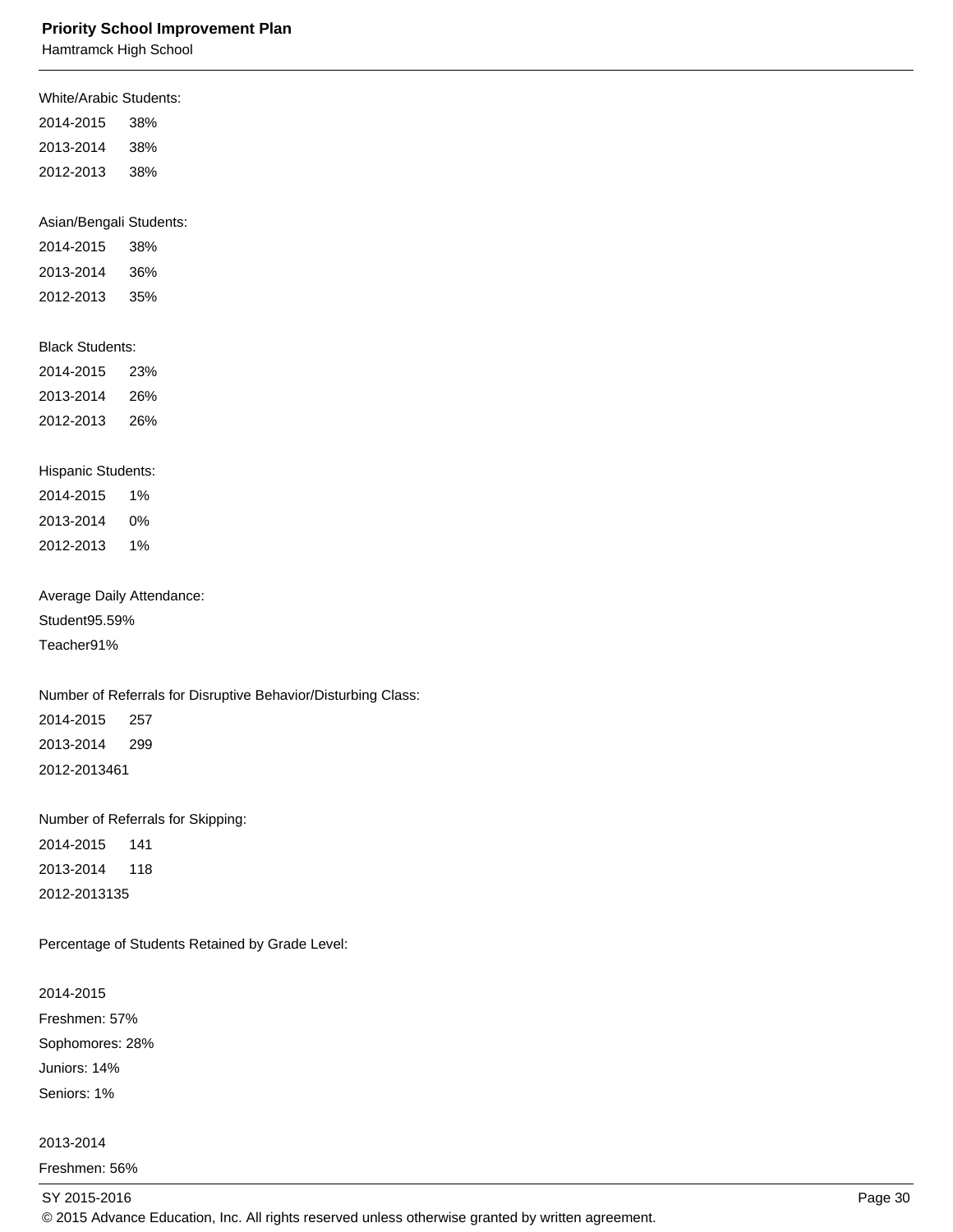Hamtramck High School

Sophomores: 37% Juniors: 7% Seniors: 0%

2012-2013 Freshmen: 52% Sophomores: 29% Juniors: 8% Seniors: 11%

**3. How are the school goals connected to priority needs and the needs assessment process? It is clear that a detailed analysis of multiple types of data was conducted to select the goals.**

Through analysis of the results of the comprehensive needs assessment, HHS has determined that our goals are to improve proficiency in reading, writing, math, science, and social studies. Through the use of research-based strategies and greater differentiation in the classroom, increased professional development activities in all content areas to support such practices, and increased teacher collaboration, these goals will be met.

Due to the change in state assessments from the MME to the M-STEP, the 2015-2016 proficiency targets from the state are unclear at this time.

## **4. How do the goals address the needs of the whole school population? How is special recognition paid to meeting the needs of children who are disadvantaged?**

Analysis of 2013-2014 MME/ACT achievement data showed that students are below state proficiency levels in each of the areas represented in the goals. Students receiving data on their NWEA scores will help them take responsibility for their learning as well as help teachers identify and collaborate on student growth. This will give HHS a better picture to monitor increased learning. Additionally, School Process data, Perception data, and Demographics were considered when determining which goals should be of highest priority as well as determining which strategies would be most beneficial in achieving these goals.

Since all students, and all subgroups, showed a level of proficiency below the national norms in each of the content areas, the goals are to improve proficiency for all students. However, the methods that Hamtramck High School will be employing to reach these goals will put an emphasis on individualized attention in the classroom and differentiated teaching strategies, which will especially recognize children who are disadvantaged. There are specific programming changes for specific subgroups and for students who are still falling behind.

Hamtramck High School has interventions in place for our ELL and special education students that include Lexia and Failure Free Reading. All content area classes are differentiated for ELL and special education students. For special education students, we also provide a targeted Algebra 1 course. All content areas are included in our goals because of the high number of not proficient students in each area.

SY 2015-2016 Page 31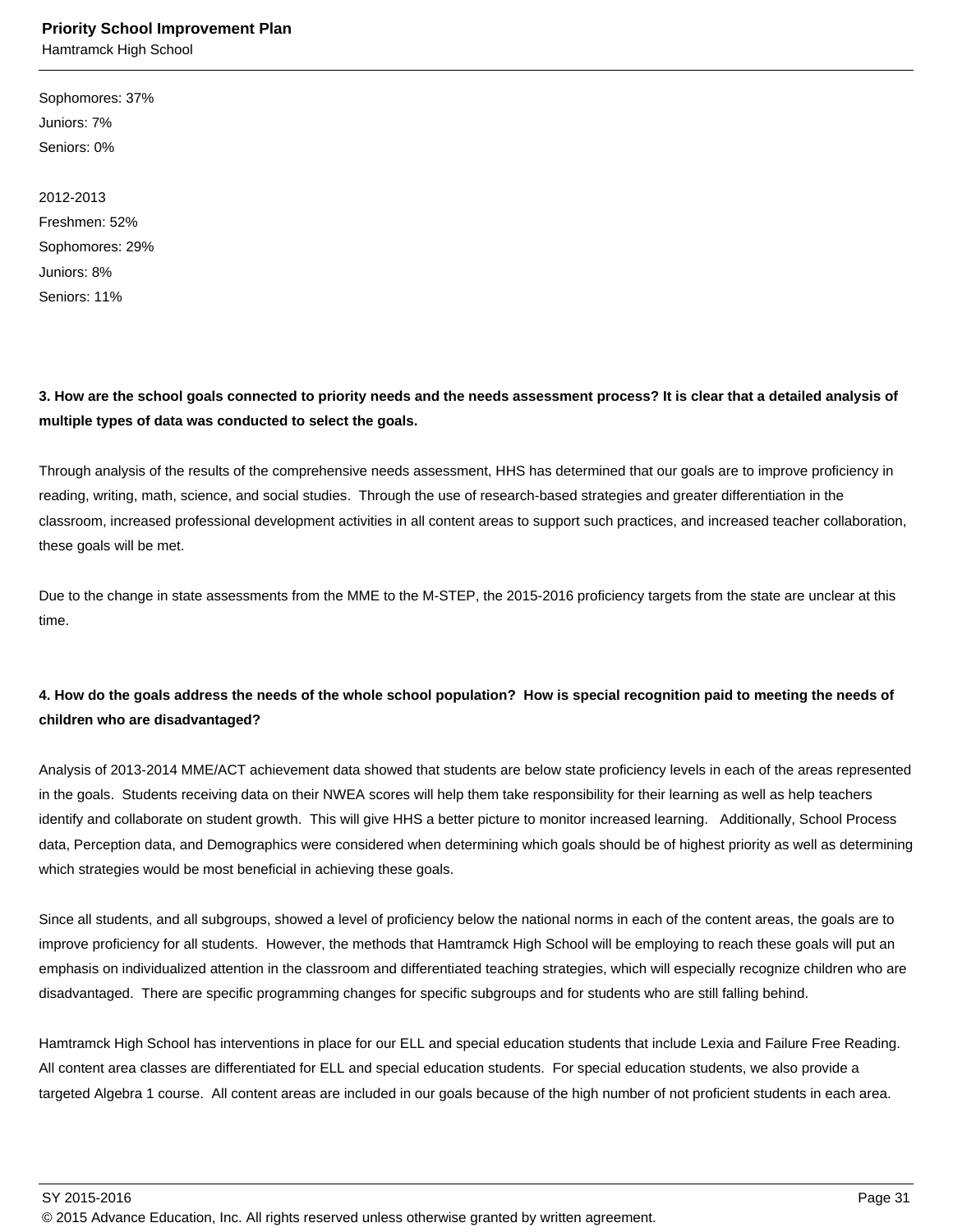## **Component 2: Schoolwide Reform Strategies**

#### **1. Describe the strategies in the schoolwide plan which focus on helping ALL students reach the State's standards.**

As shown in the Comprehensive Needs Assessment, Hamtramck High School students did not meet the state standards in any of the content areas based on state assessments. In response to this, all strategies identified in the plan have a primary focus of increasing all students' levels of proficiency in reaching state standards in all content areas. Specific strategies have been targeted school wide.

The twelve researched based power strategies are used in all core content areas and elective classes. They focus on, peer partnering, reading, writing, scholarly research, and the three stages of thinking: self to self, self to partner, and self to large group.

#### Instructional:

The Twelve Power Strategies: Peer Conversations, Structured Note Taking, Picture Inductive Model, Pen-in-Hand, Graphic Organizers, Data Set, Question Chunk Annotate, Word Splash, Think Aloud, Think First, Rubric Check, Scholarly Research. This is based on the research

Additionally, the following research-based strategies will be used to provide targeted instruction to individual students in their areas of need in order to close achievement gaps:

Reading: First Things First Literacy Curriculum: Critical Reading Writing: First Things First Literacy Curriculum: Critical Writing Math: Benchmarks/Checkpoints, Bi-Level Mastery Grading, Double Blocking of Algebra and Geometry Science: Benchmarks/Checkpoints, Bi-Level Mastery Grading, Science Kits and experiments Social Studies: Benchmarks/Checkpoints, Bi-Level Mastery Grading, Field Trips

Each core content area conducts Instructional Learning Cycles every six to eight weeks. These ILCs identify student needs and address an area needing improvement. Departments create and proctor a pre-test, teach using similar strategies and classroom activities, and then end the ILC with a post-test. The data is analyzed and the department then discusses next steps based on their findings.

This school year, Hamtramck High School is adding an Integrated Studies course for 11th graders designed to help students become successful on the SAT. The teachers of this course will form a committee with the Director of Teacher Evaluation and Instructional Improvement and the Data Coach to discuss the content and teacher strategies for the course on a weekly basis. Princeton Review will come in once each week to also work with these students and Khan Academy will be used to give students individualized instruction based on their specific needs.

The Measuring What Matters protocol also identifies areas where engagement, alignment, and rigor are in place in each classroom. All teachers will use the MWM protocol to evaluate their peers in the 2015-2016 school year. Teacher support is given to help make this transition seamless across the student population.

## **2. Describe how the research-based methods and strategies in the schoolwide plan increase the quality and quantity of instruction (which accelerates and enriches the curriculum).**

#### SY 2015-2016 Page 32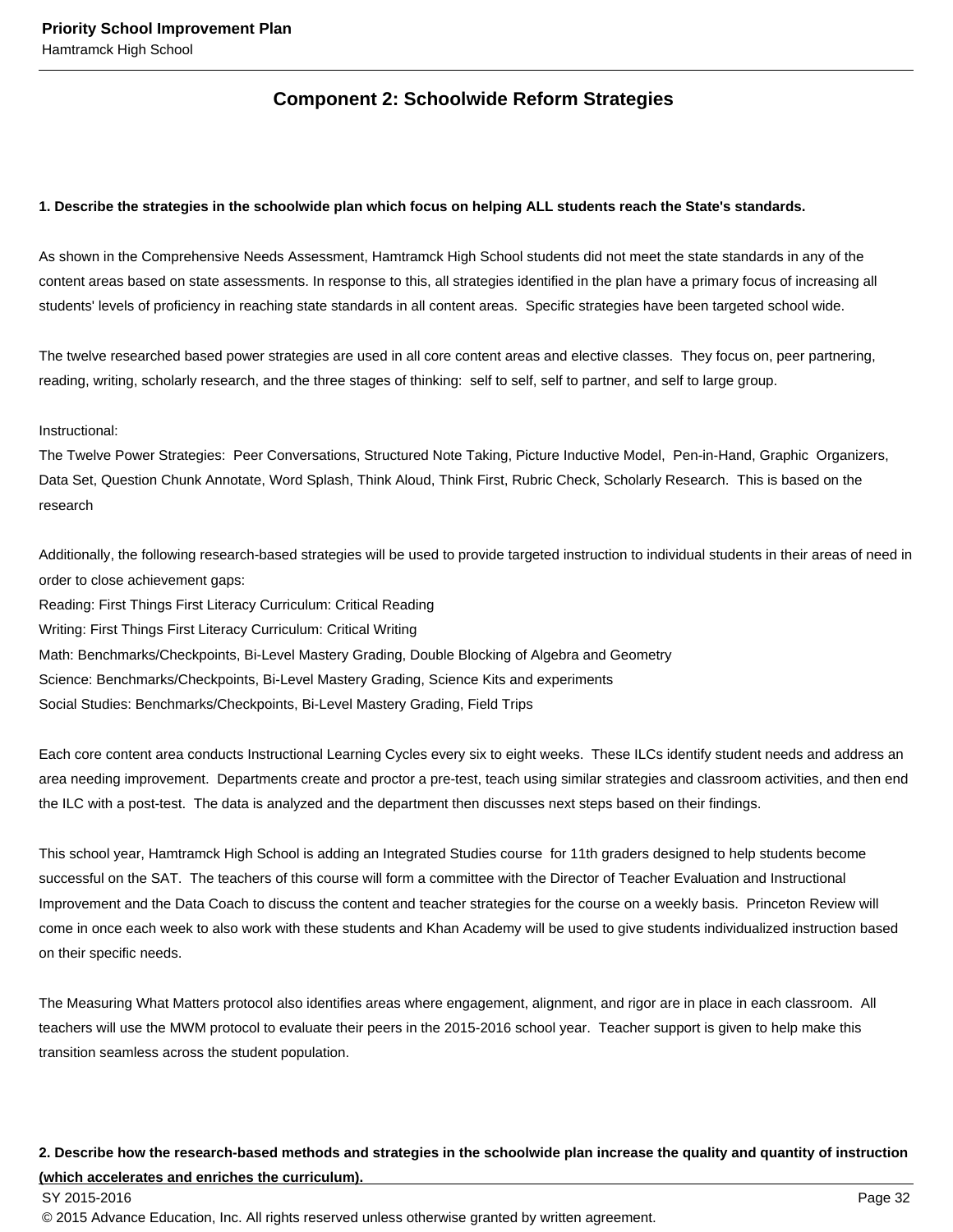The research-based strategies that increase the quality and quantity of instruction are:

Reading and Writing: First Things First builds skills and strategies before students enter English 9 and 10 curriculum

Math: double blocking provides extended time, Carnegie Learning provides a variety of ways of instructions and differentiated instruction, mastery grading provides data driven instruction and re-teaching

All subjects are taught by teachers trained in differentiated instruction and formative assessments that improve instruction in all classrooms.

#### Literacy Strategy Research References

#### Literacy in general

Biancarosa, C., & Snow, C. E. (2006). Reading next: A vision for action and research in middle and high school literacy- A report to Carnegie Corporation of New York (2nd ed.).Washington, DC: Alliance for Excellent Education. http://www.all4ed.org/files/ReadingNext.pdf

Graham, S., & Perin, D. (2007). Writing next: Effective strategies to improve writing of adolescents in middle and high schools - A report to Carnegie Corporation of New York. Washington, DC: Alliance for Excellent Education. http://www.all4ed.org/files/WritingNext.pdf

#### Structured Notetaking

Fisher, D., Frey, N., & Williams, D. (2002, November). Seven Literacy Strategies that Work. Educational Leadership, 60, 3. Retrieved from http://www.pbs.org/teacherline/courses/rdla220/ docs/fisher.pdf

- Many students do not have a variety of study habits or firm grasp of notetaking
- Notetaking is not simply a way to record facts; it also leads to deeper student engagement and reflection.

Buehl, D. (2000). Classroom Strategies for interactive Learning (2nd Ed.) Newark, DE: IRA

- Helps students become more effective note takers.
- Assist students in understanding the content of their reading or listening.

- Without explicit instruction and guidance, many students stop at writing down words or phrases word for word without follow-up analysis and synthesis

Marzano, R., Pickering, D. J., & Polluck, J.E. (2001). Classroom instruction that works: Research-based strategies for increasing student achievement. Alexandra, VA: ASCD.

- Help increase student performance because both teacher and students are involved in the process
- Gain a larger understanding of the concepts presented
- Ask students to analyze notes and put their understanding in their own words

#### Graphic Organizers

Fisher, D., Frey, N., & Williams, D. (2002, November). Seven Literacy Strategies that Work. Educational Leadership, 60, 3. Retrieved from http://www.pbs.org/teacherline/courses/rdla220/ docs/fisher.pdf

- Provide students with visual information that complements the class discussion or text.

SY 2015-2016 Page 33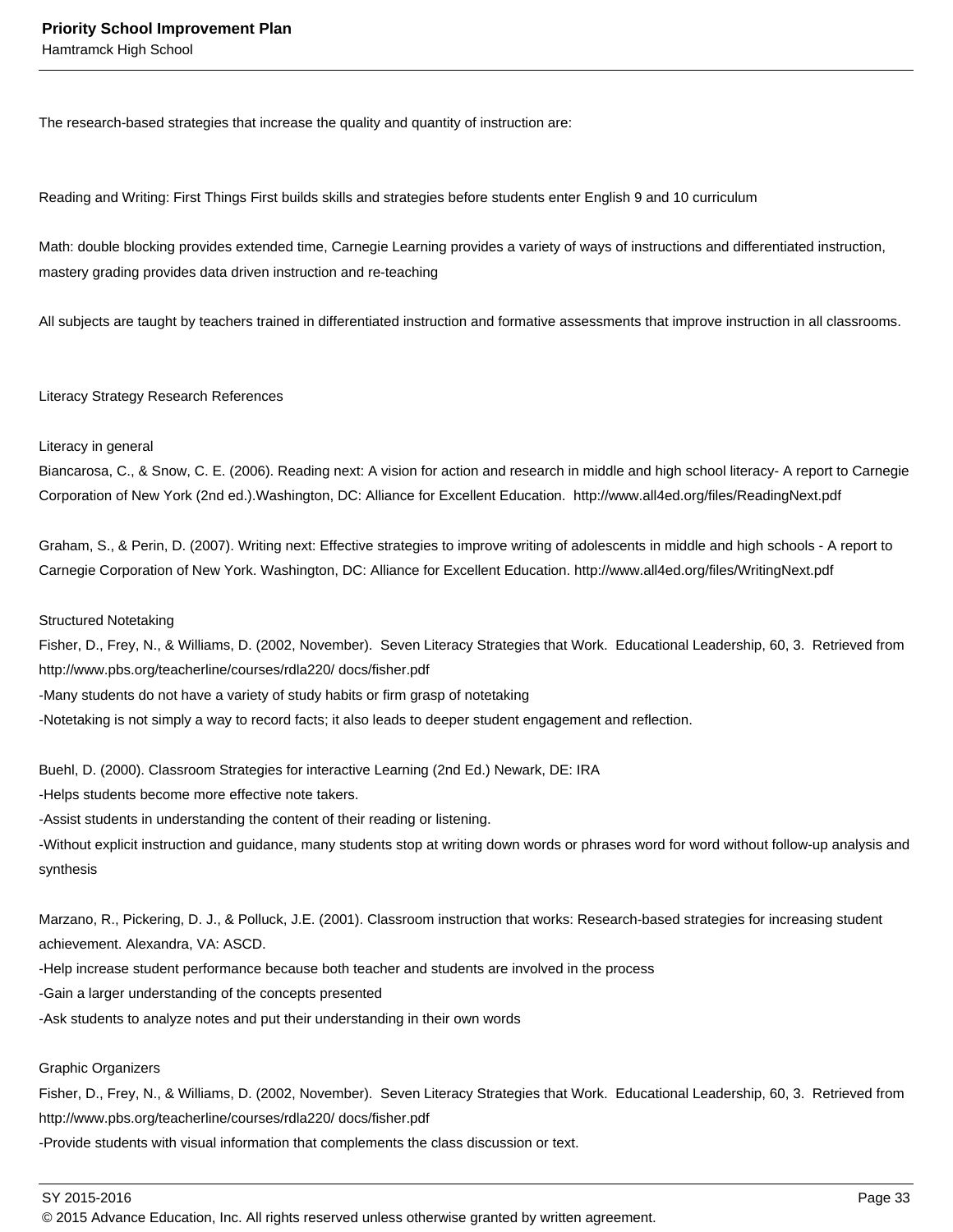Wills, S. (2005). The theoretical and empirical basis for graphic organizer instruction. Retrieved from http://www.hoover.k12.al.us/hcsnet/rfbms/makessense%207.4/donotopenfolder/implmnt/dontopen/msstrats/stuf/TheoreticBasis.pdf

- Cognitive and Schema theory; Cognitive Load Theory; Dual Coding Theory

- "When students learn something new, they must be able to retain the information for later use."

- "graphic organizers make it easier to link new information to existing knowledge and help students build the schema they need to understand new concepts (Guastello, Beasley, & Sinatra, 2000)."

Marzano, R., Pickering, D. J., & Polluck, J.E. (2001). Classroom instruction that works: Research-based strategies for increasing student achievement. Alexandra, VA: ASCD.

- graphic organizers "enhance the development on non-linguistic representations in students and therefore, enhance the development of that content".

#### Peer Conversations

Kagan, S. (2001). Kagan structures: Research and rationale. Kagan Online Magazine. Retrieved from

http://www.kaganonline.com/free\_articles/research\_and\_rationale/282/Kagan-Structures-Research-and-Rationale

- Cooperative learning Theory, Multiple Intelligences Theory, Brain Compatible Learning, Expectation Theory, Learned Optimism Theory, Flow Theory, Vygotsky's Theory, Behavior Theory, Transference Theory

- "Cooperative learning theory posits that students learn best when they can encourage and tutor each other, when they are held accountable, when they all participate about equally, and when there is a great deal of active, interactive engagement.

- Students have "more brain activity in more places in the brain when students are interacting."

- "powerful tools in implementing the essential elements of effective instruction, especially in allowing authentic assessment, and creating active engagement."

- Pushes thinking skills, higher-order thinking

- Strengthens social skills and relations as part of the 21st century skillset

National Governors Association Center for Best Practices (NGA Center), Council of Chief State School Officers (CCSSO). (2010). Common core state standards for English language arts & literacy in history/ social studies, science, and technical subjects. Washington, DC: Author. http://www.corestandards.org/assets/CCSSI\_ELA%20Standards.pdf

- "to become college and career ready, students must have ample opportunities to take part in a variety of rich, structured conversations- as part of a whole class, in small groups, and with a partner- built around important content"

#### Johnson, R.T., & Johnson, D.W. (n.d.) Encouraging student/ student interactions. Retrieved from

http://www.narst.org/publications/research/encourage2.cfm

- "Reports on over 600 research studies, dating back to the late 1800's which compare learning in cooperative, competitive and individualistic goal structures have been collected at the Cooperative Learning Center at the University of Minnesota. From these studies it has been concluded that having students work together cooperatively is much more powerful than having students work alone, competitively or individually (Johnson & Johnson, 1982; Johnson, Maruyama, Johnson, Nelson & Skon, 1981). Some of the findings include:"

- "More students learn more material when they work together, cooperatively, talking through the material with each other and making sure that all group members understand, than when students compete with one another or work alone, individualistically."

- "More students are motivated to learn the material when they work together, cooperatively, than when students compete or work alone, individualistically (and the motivation tends to be more intrinsic)."

- "Students have more positive attitudes when they work together cooperatively than when they compete or work alone, individualistically. Students are more positive about the subject being studied, the teacher, themselves as learners in that class, and are more accepting of each other (male or female, handicapped or not, bright or struggling, or from different ethnic backgrounds) when they work together

#### SY 2015-2016 Page 34

<sup>© 2015</sup> Advance Education, Inc. All rights reserved unless otherwise granted by written agreement.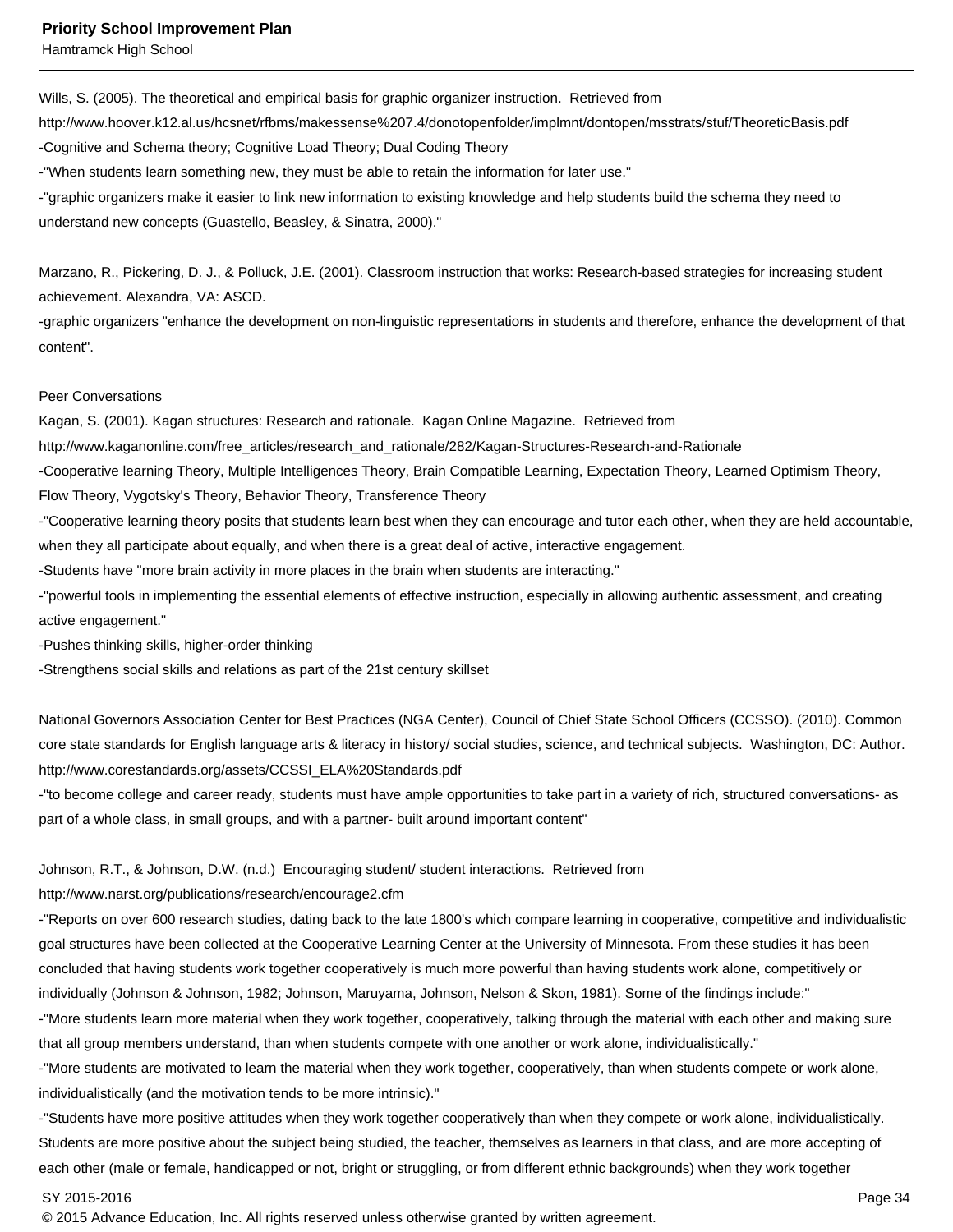Hamtramck High School

cooperatively."

Think First

Silver, H.F., Dewing, R.T., & Perini, M. J. (2012). The core six: Essential strategies for achieving excellence with the common core. Alexandria, VA: ASCD.

- "slows down and opens up the thinking process."

- "provides the scaffolding emerging writers need as they learn to produce high-quality responses on demand."

Graham, S., & Perin, D. (2007). Writing next: Effective strategies to improve writing of adolescents in middle and high schools - A report to Carnegie Corporation of New York. Washington, DC: Alliance for Excellent Education. http://www.all4ed.org/files/WritingNext.pdf - "engages students in activities designed to help them generate or organize ideas for their composition."

- "engaging adolescents in such activities before they write a first draft improves the quality of their writing."

- "include gathering possible information for a paper through reading or developing a visual representation of their ideas before sitting down to work."

#### Question - Chunk - Annotate

- Although it is not completely inductive it does engage students in thinking about the reading before engaging, requiring students to make connections to what they know and understand about a subject. They are also beginning to engage by predicting what they think the article is going to address to help answer the overarching question (Hiebert, 2010)

- All students must be asked and expected to engage with texts that may challenge their levels of development in reading comprehension if they are to continue to grow and refine their skills. QCA is a strategy that assists students in being successful with more challenging texts. It breaks the reading down into accessible pieces in which they have the time and space to stop, think and connect what is read (Guthrie, McRaie, & Klauda, 2007)

- Engaged silent reading is purposeful, asking students to think, annotate and interact with the text leads to greater comprehension (van den Broek & Kendeou, 2008).

- Research has shown that students who believe they are competent readers and can be successful in reading a piece of text are more likely to persevere in the face of difficulties or challenges when they read silently. Breaking the reading into smaller chunks helps to motivate and encourage students as well as to push themselves with the confidence needed to be successful (Codington, 2009, Guthrie, Codington, & Wigfield, 2009)

#### Inductive Learning (Data Set, Word Splash, PIM)

- Marzano - 2010 identifies making inferences as a foundational process that underlines higher-order thinking and 21st century skills.

- Hilda Taba (Taba, Durkin, Fraenkel, & McNaughton, 1971) Pioneering work on inductive learning along with Bruce Joyce (Models of Teaching, 2004, 7th edition) were concerned that education was placing too much emphasis on memorization of discrete facts and not enough emphasis on critical and conceptual thinking, Taba and Joyce both proposed that teachers shift from giving students information to helping them discover the relationships between big ideas and key details that make up lessons, units and disciplines. This process encourages students to develop their natural powers of inductive reasoning, moving from specific details to bigger ideas to broad generalizations.

- New meta-analytic research on effective teaching practices (Dean et, al., 2012) suggests that teaching students how to classify information

SY 2015-2016 Page 35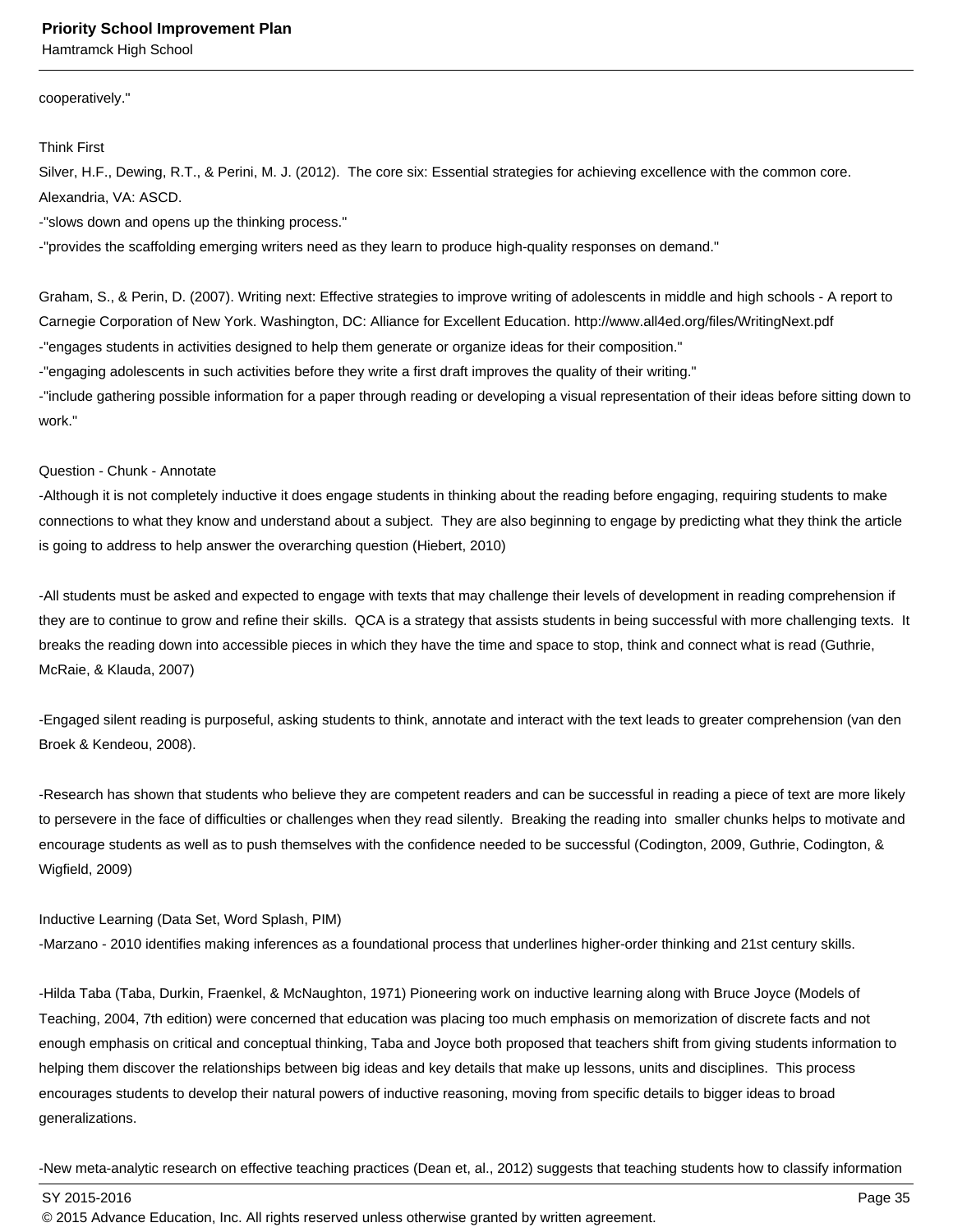Hamtramck High School

and how to generate and test hypothesis -core skills built into Taba's and Joyce's models- both raise student achievement.

- John Hattie, 2009 - Meta-Analysis of highly effective teachers and strategies that required students to think and draw conclusions had the greatest impact on student growth.

- Marzano, Pickering and Pollock (2001) Classroom Instruction that Works

- Gentner, Loewenstien, Thompson, & Forbes, 2009, Research shows that novice learners often fail to make connections between what they are learning and what they have already learned, strategies that require them to approach the concepts and ideas from what they know and begin to stretch and build relationships to what they do know increases the learning and sticking power of the interaction. The inductive approach and strategies associated with it (PIM, Data Set, Word Splash) provide the students these opportunities to make these connections and to manipulate the data receive in ways they make sense to them.

#### Inductive Strategies

#### Big Picture

- Induces students to classification of data and processing of information
- Utilizes fundamental higher order thinking skills
- Teaches how to think (a learning strategy)
- Promotes deeper understanding and greater retention of knowledge and concepts
- Increases achievement; raises intellectual capacity

#### Strategies Utilized

- Versatile (learner ability, ages, disciplines)
- Easy to adjust level of difficulty (reading load, conceptual load)
- Builds knowledge base, vocabulary
- Foster inquiry
- Teaches a method of approaching/processing new information
- Promotes active engagement, collaborative work, negotiating knowledge, learning how others think
- Provides opportunities for multiple reads; literacy rich Many entry points to pique interest Many ways to be successful
- Teaches/causes practice in all levels of thinking (i.e., knowledge, comprehension, compare/contrast, analysis, synthesis, application, evaluation)
- Provides enjoyable and interesting information

**3. Describe how the research-based reform strategies in the schoolwide plan align with the findings of the comprehensive needs assessment.**

Based on the 2013-2014 MME scores and Fall 2014 NWEA scores, students are not meeting proficiency standards in any subject areas.

The following supports are in place for Reading/Writing: First Things First builds skills and strategies before students enter English 9 and 10 curriculum.

SY 2015-2016 Page 36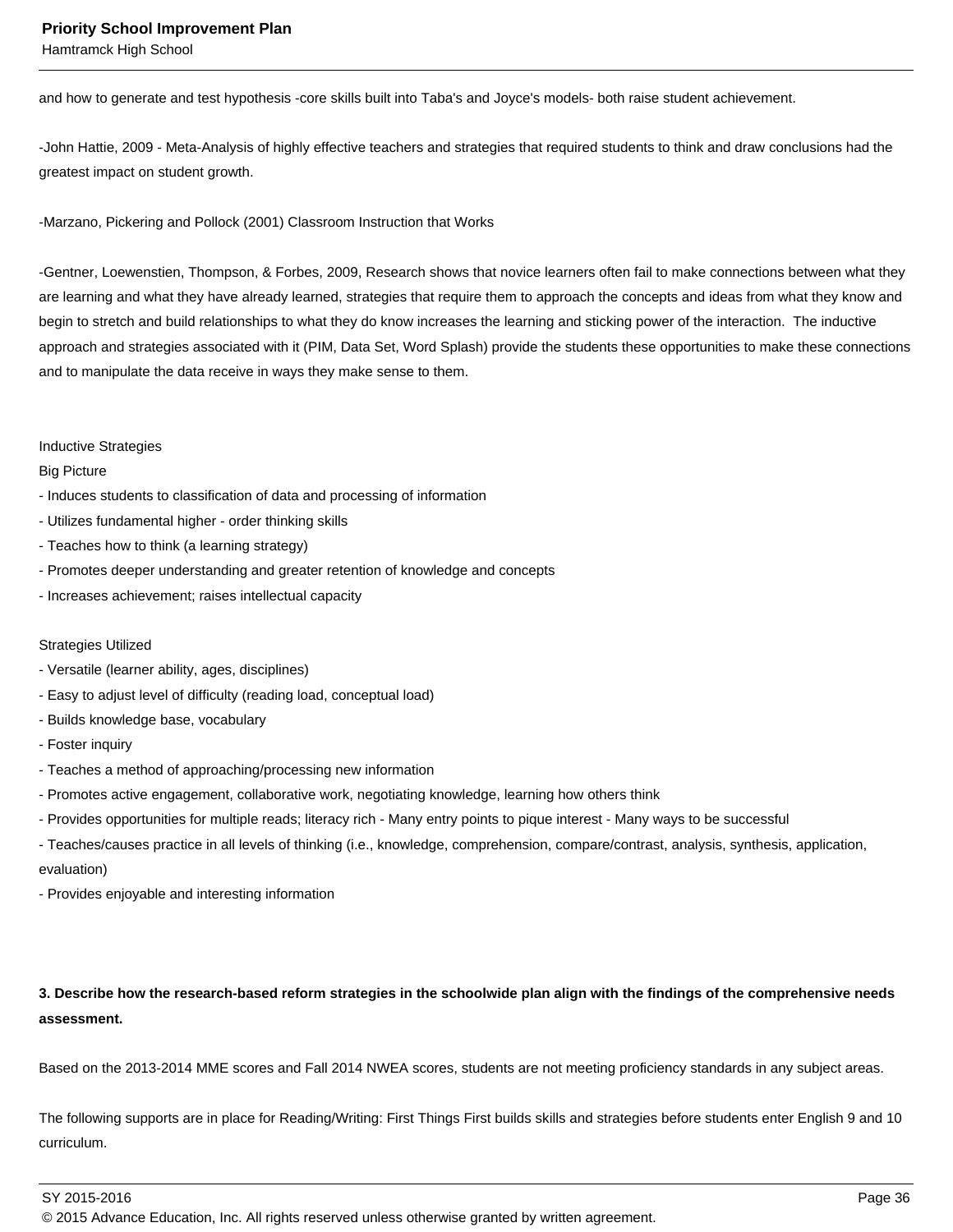Hamtramck High School

In order to increase student achievement and proficiency, the staff is working on improving reading skills across the curriculum. The following strategies are used building wide to support literacy in all subjects:

Literacy Strategy Research References

#### Literacy in general

Biancarosa, C., & Snow, C. E. (2006). Reading next: A vision for action and research in middle and high school literacy- A report to Carnegie Corporation of New York (2nd ed.).Washington, DC: Alliance for Excellent Education. http://www.all4ed.org/files/ReadingNext.pdf

Graham, S., & Perin, D. (2007). Writing next: Effective strategies to improve writing of adolescents in middle and high schools - A report to Carnegie Corporation of New York. Washington, DC: Alliance for Excellent Education. http://www.all4ed.org/files/WritingNext.pdf

#### Structured Notetaking

Fisher, D., Frey, N., & Williams, D. (2002, November). Seven Literacy Strategies that Work. Educational Leadership, 60, 3. Retrieved from http://www.pbs.org/teacherline/courses/rdla220/ docs/fisher.pdf

- Many students do not have a variety of study habits or firm grasp of notetaking
- Notetaking is not simply a way to record facts; it also leads to deeper student engagement and reflection.

Buehl, D. (2000). Classroom Strategies for interactive Learning (2nd Ed.) Newark, DE: IRA

- Helps students become more effective note takers.
- Assist students in understanding the content of their reading or listening.

- Without explicit instruction and guidance, many students stop at writing down words or phrases word for word without follow-up analysis and synthesis

Marzano, R., Pickering, D. J., & Polluck, J.E. (2001). Classroom instruction that works: Research-based strategies for increasing student achievement. Alexandra, VA: ASCD.

- Help increase student performance because both teacher and students are involved in the process
- Gain a larger understanding of the concepts presented
- Ask students to analyze notes and put their understanding in their own words

#### Graphic Organizers

Fisher, D., Frey, N., & Williams, D. (2002, November). Seven Literacy Strategies that Work. Educational Leadership, 60, 3. Retrieved from http://www.pbs.org/teacherline/courses/rdla220/ docs/fisher.pdf

- Provide students with visual information that complements the class discussion or text.

Wills, S. (2005). The theoretical and empirical basis for graphic organizer instruction. Retrieved from

http://www.hoover.k12.al.us/hcsnet/rfbms/makessense%207.4/donotopenfolder/implmnt/dontopen/msstrats/stuf/TheoreticBasis.pdf

- Cognitive and Schema theory; Cognitive Load Theory; Dual Coding Theory

- "When students learn something new, they must be able to retain the information for later use."

- "graphic organizers make it easier to link new information to existing knowledge and help students build the schema they need to understand new concepts (Guastello, Beasley, & Sinatra, 2000)."

Marzano, R., Pickering, D. J., & Polluck, J.E. (2001). Classroom instruction that works: Research-based strategies for increasing student achievement. Alexandra, VA: ASCD.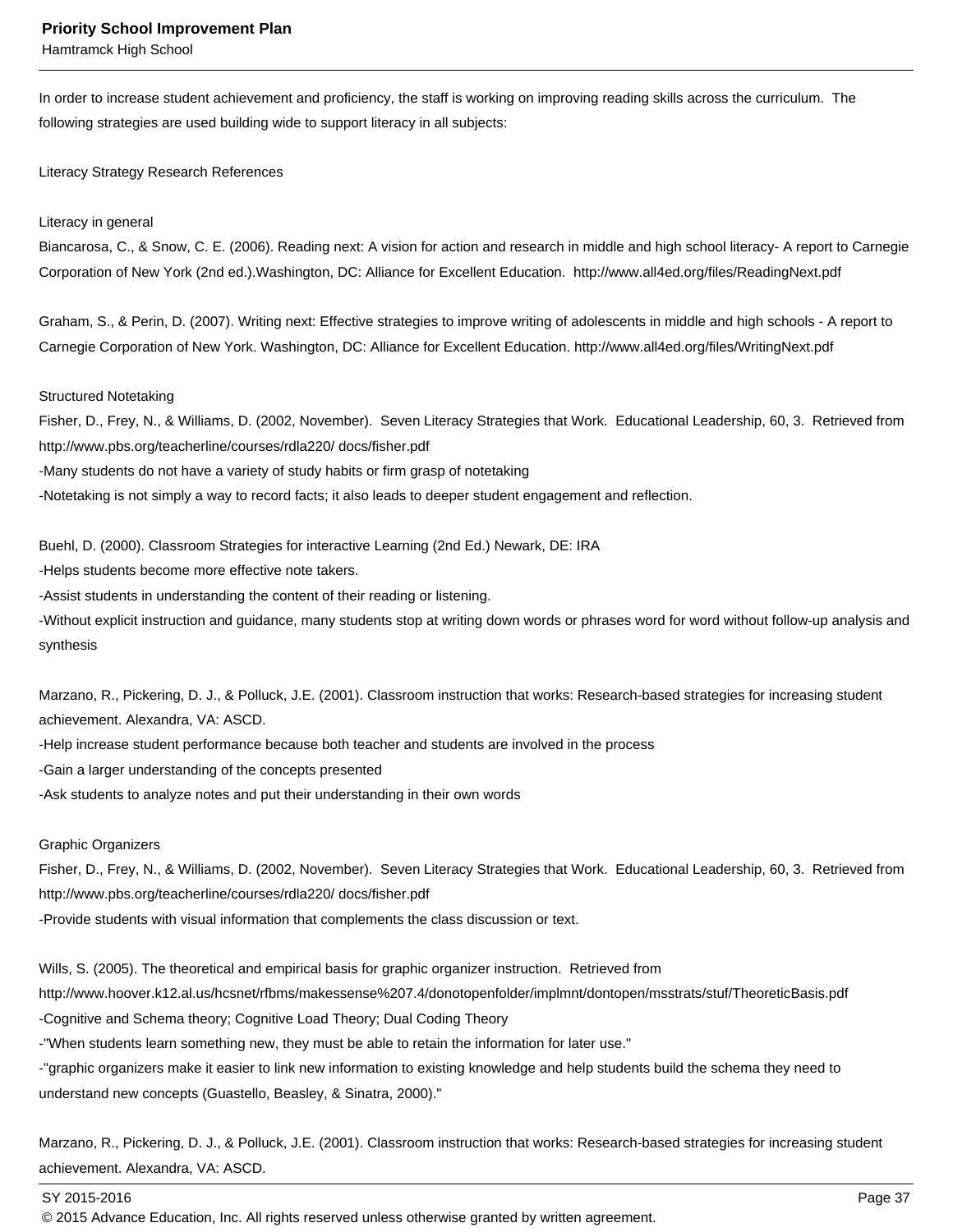Hamtramck High School

- graphic organizers "enhance the development on non-linguistic representations in students and therefore, enhance the development of that content".

#### Peer Conversations

Kagan, S. (2001). Kagan structures: Research and rationale. Kagan Online Magazine. Retrieved from

http://www.kaganonline.com/free\_articles/research\_and\_rationale/282/Kagan-Structures-Research-and-Rationale

- Cooperative learning Theory, Multiple Intelligences Theory, Brain Compatible Learning, Expectation Theory, Learned Optimism Theory, Flow Theory, Vygotsky's Theory, Behavior Theory, Transference Theory

- "Cooperative learning theory posits that students learn best when they can encourage and tutor each other, when they are held accountable, when they all participate about equally, and when there is a great deal of active, interactive engagement.

- Students have "more brain activity in more places in the brain when students are interacting."

- "powerful tools in implementing the essential elements of effective instruction, especially in allowing authentic assessment, and creating active engagement."

- Pushes thinking skills, higher-order thinking

- Strengthens social skills and relations as part of the 21st century skillset

National Governors Association Center for Best Practices (NGA Center), Council of Chief State School Officers (CCSSO). (2010). Common core state standards for English language arts & literacy in history/ social studies, science, and technical subjects. Washington, DC: Author. http://www.corestandards.org/assets/CCSSI\_ELA%20Standards.pdf

- "to become college and career ready, students must have ample opportunities to take part in a variety of rich, structured conversations- as part of a whole class, in small groups, and with a partner- built around important content"

## Johnson, R.T., & Johnson, D.W. (n.d.) Encouraging student/ student interactions. Retrieved from

http://www.narst.org/publications/research/encourage2.cfm

- "Reports on over 600 research studies, dating back to the late 1800's which compare learning in cooperative, competitive and individualistic goal structures have been collected at the Cooperative Learning Center at the University of Minnesota. From these studies it has been concluded that having students work together cooperatively is much more powerful than having students work alone, competitively or individually (Johnson & Johnson, 1982; Johnson, Maruyama, Johnson, Nelson & Skon, 1981). Some of the findings include:"

- "More students learn more material when they work together, cooperatively, talking through the material with each other and making sure that all group members understand, than when students compete with one another or work alone, individualistically."

- "More students are motivated to learn the material when they work together, cooperatively, than when students compete or work alone, individualistically (and the motivation tends to be more intrinsic)."

- "Students have more positive attitudes when they work together cooperatively than when they compete or work alone, individualistically. Students are more positive about the subject being studied, the teacher, themselves as learners in that class, and are more accepting of each other (male or female, handicapped or not, bright or struggling, or from different ethnic backgrounds) when they work together cooperatively."

#### Think First

Silver, H.F., Dewing, R.T., & Perini, M. J. (2012). The core six: Essential strategies for achieving excellence with the common core. Alexandria, VA: ASCD.

- "slows down and opens up the thinking process."

- "provides the scaffolding emerging writers need as they learn to produce high-quality responses on demand."

Graham, S., & Perin, D. (2007). Writing next: Effective strategies to improve writing of adolescents in middle and high schools - A report to

SY 2015-2016 Page 38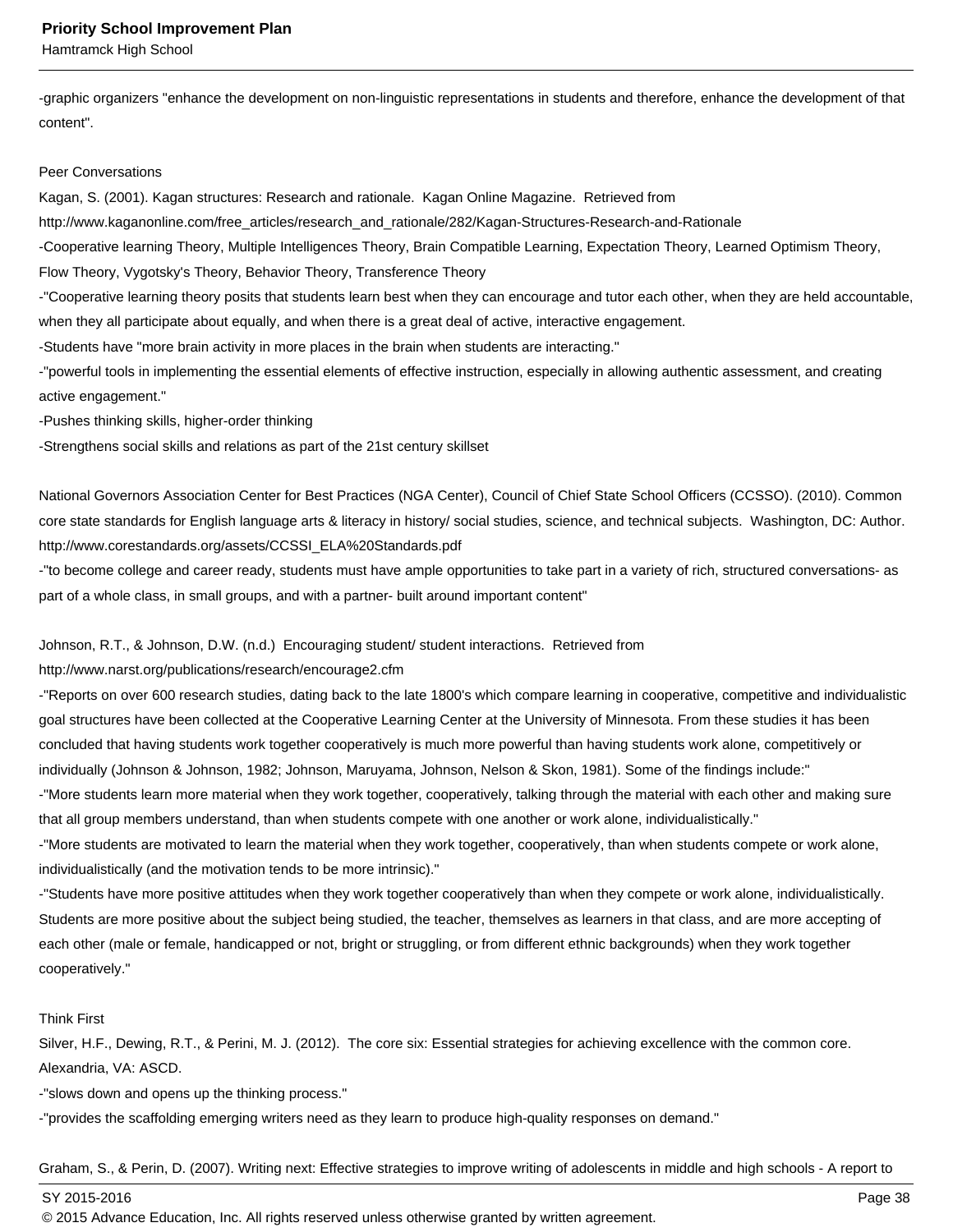Carnegie Corporation of New York. Washington, DC: Alliance for Excellent Education. http://www.all4ed.org/files/WritingNext.pdf

- "engages students in activities designed to help them generate or organize ideas for their composition."

- "engaging adolescents in such activities before they write a first draft improves the quality of their writing."

- "include gathering possible information for a paper through reading or developing a visual representation of their ideas before sitting down to work."

#### Question - Chunk - Annotate

- Although it is not completely inductive it does engage students in thinking about the reading before engaging, requiring students to make connections to what they know and understand about a subject. They are also beginning to engage by predicting what they think the article is going to address to help answer the overarching question (Hiebert, 2010)

- All students must be asked and expected to engage with texts that may challenge their levels of development in reading comprehension if they are to continue to grow and refine their skills. QCA is a strategy that assists students in being successful with more challenging texts. It breaks the reading down into accessible pieces in which they have the time and space to stop, think and connect what is read (Guthrie, McRaie, & Klauda, 2007)

- Engaged silent reading is purposeful, asking students to think, annotate and interact with the text leads to greater comprehension (van den Broek & Kendeou, 2008).

- Research has shown that students who believe they are competent readers and can be successful in reading a piece of text are more likely to persevere in the face of difficulties or challenges when they read silently. Breaking the reading into smaller chunks helps to motivate and encourage students as well as to push themselves with the confidence needed to be successful (Codington, 2009, Guthrie, Codington, & Wigfield, 2009)

Inductive Learning (Data Set, Word Splash, PIM)

- Marzano - 2010 identifies making inferences as a foundational process that underlines higher-order thinking and 21st century skills.

- Hilda Taba (Taba, Durkin, Fraenkel, & McNaughton, 1971) Pioneering work on inductive learning along with Bruce Joyce (Models of Teaching, 2004, 7th edition) were concerned that education was placing too much emphasis on memorization of discrete facts and not enough emphasis on critical and conceptual thinking, Taba and Joyce both proposed that teachers shift from giving students information to helping them discover the relationships between big ideas and key details that make up lessons, units and disciplines. This process encourages students to develop their natural powers of inductive reasoning, moving from specific details to bigger ideas to broad generalizations.

- New meta-analytic research on effective teaching practices (Dean et, al., 2012) suggests that teaching students how to classify information and how to generate and test hypothesis -core skills built into Taba's and Joyce's models- both raise student achievement.

- John Hattie, 2009 - Meta-Analysis of highly effective teachers and strategies that required students to think and draw conclusions had the greatest impact on student growth.

- Marzano, Pickering and Pollock (2001) Classroom Instruction that Works

- Gentner, Loewenstien, Thompson, & Forbes, 2009, Research shows that novice learners often fail to make connections between what they are learning and what they have already learned, strategies that require them to approach the concepts and ideas from what they know and

SY 2015-2016 Page 39

<sup>© 2015</sup> Advance Education, Inc. All rights reserved unless otherwise granted by written agreement.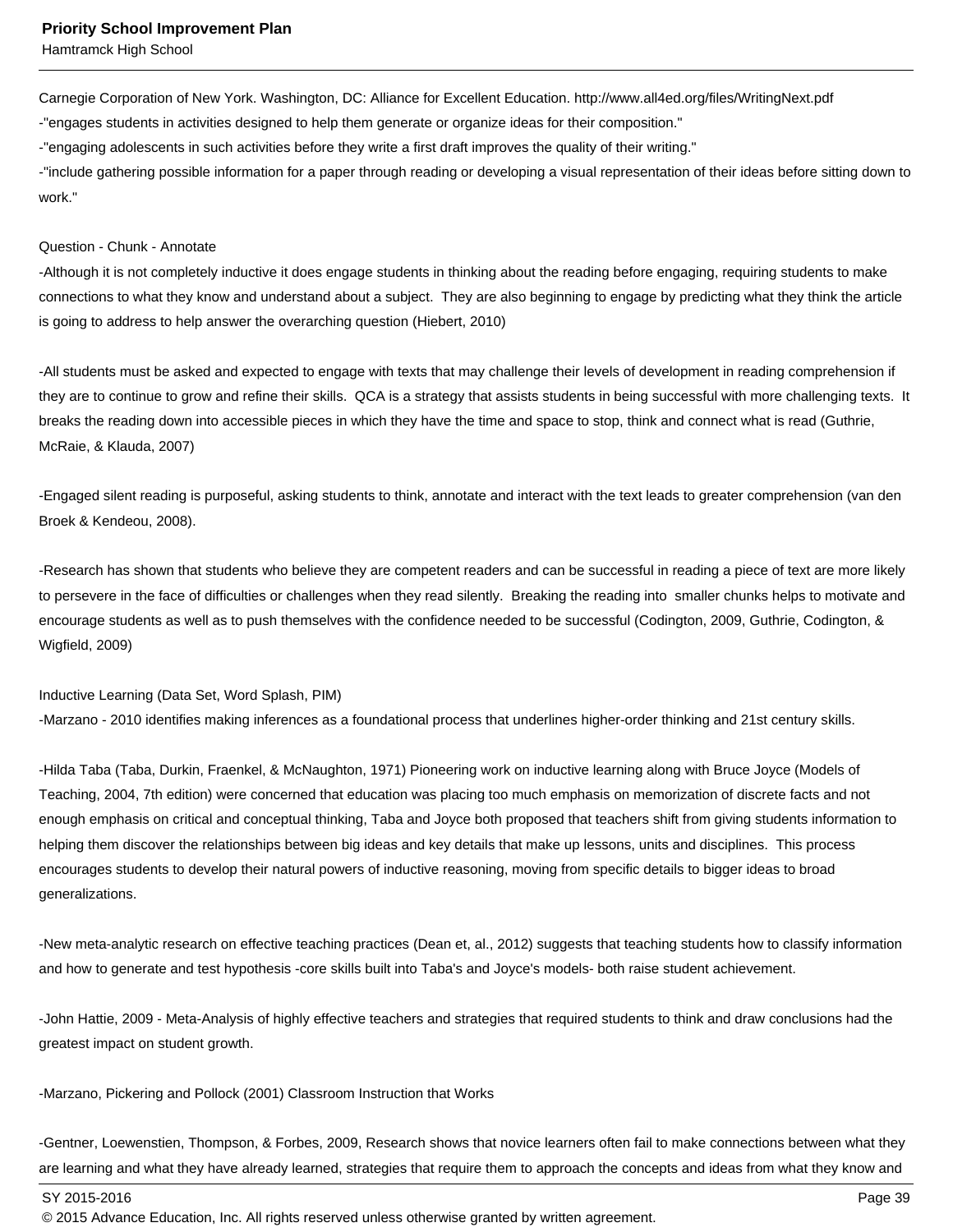Hamtramck High School

begin to stretch and build relationships to what they do know increases the learning and sticking power of the interaction. The inductive approach and strategies associated with it (PIM, Data Set, Word Splash) provide the students these opportunities to make these connections and to manipulate the data receive in ways they make sense to them.

Inductive Strategies

#### Big Picture

- Induces students to classification of data and processing of information
- Utilizes fundamental higher order thinking skills
- Teaches how to think (a learning strategy)
- Promotes deeper understanding and greater retention of knowledge and concepts
- Increases achievement; raises intellectual capacity

## Strategies Utilized

- Versatile (learner ability, ages, disciplines)
- Easy to adjust level of difficulty (reading load, conceptual load)
- Builds knowledge base, vocabulary
- Foster inquiry
- Teaches a method of approaching/processing new information
- Promotes active engagement, collaborative work, negotiating knowledge, learning how others think
- Provides opportunities for multiple reads; literacy rich Many entry points to pique interest Many ways to be successful
- Teaches/causes practice in all levels of thinking (i.e., knowledge, comprehension, compare/contrast, analysis, synthesis, application, evaluation)

- Provides enjoyable and interesting information

## **4. Describe the strategies in the schoolwide plan which provide a level of INTERVENTIONS for students who need the most instructional support in all major subgroups participating in the schoolwide program.**

All students have access to summer school for students who qualify for 31A services. ELL students have a summer bridge program that helps with their language acquisition as well as Sheltered Instruction in Core Content Areas. HOPE, after school tutoring in all subject areas, and Benchmark Café is available for tutoring in math and science for all students. Failure Free Reading, Lexia, and First Things First are provided for interventions in reading based on student needs. These are most used for students with IEPs. Differentiated instruction, small group settings, guided practice, and various activities are used in the classroom to support lower achieving students as well as enrich students who are excelling.

## **5. Describe how the school determines if these needs of students are being met.**

Students on the 31A caseload will be monitored by grades, attendance and course completion on a semester basis with weekly check ins. Data on ELL students will be monitored annually through the WIDA testing, but also quarterly through the reading programs used in the Sheltered Instruction program. Special education students have progress report checks where their goals and placement are monitored for efficacy. The needs of these students will be addressed appropriately based on the data of growth proficiency. All student growth and

SY 2015-2016 Page 40

<sup>© 2015</sup> Advance Education, Inc. All rights reserved unless otherwise granted by written agreement.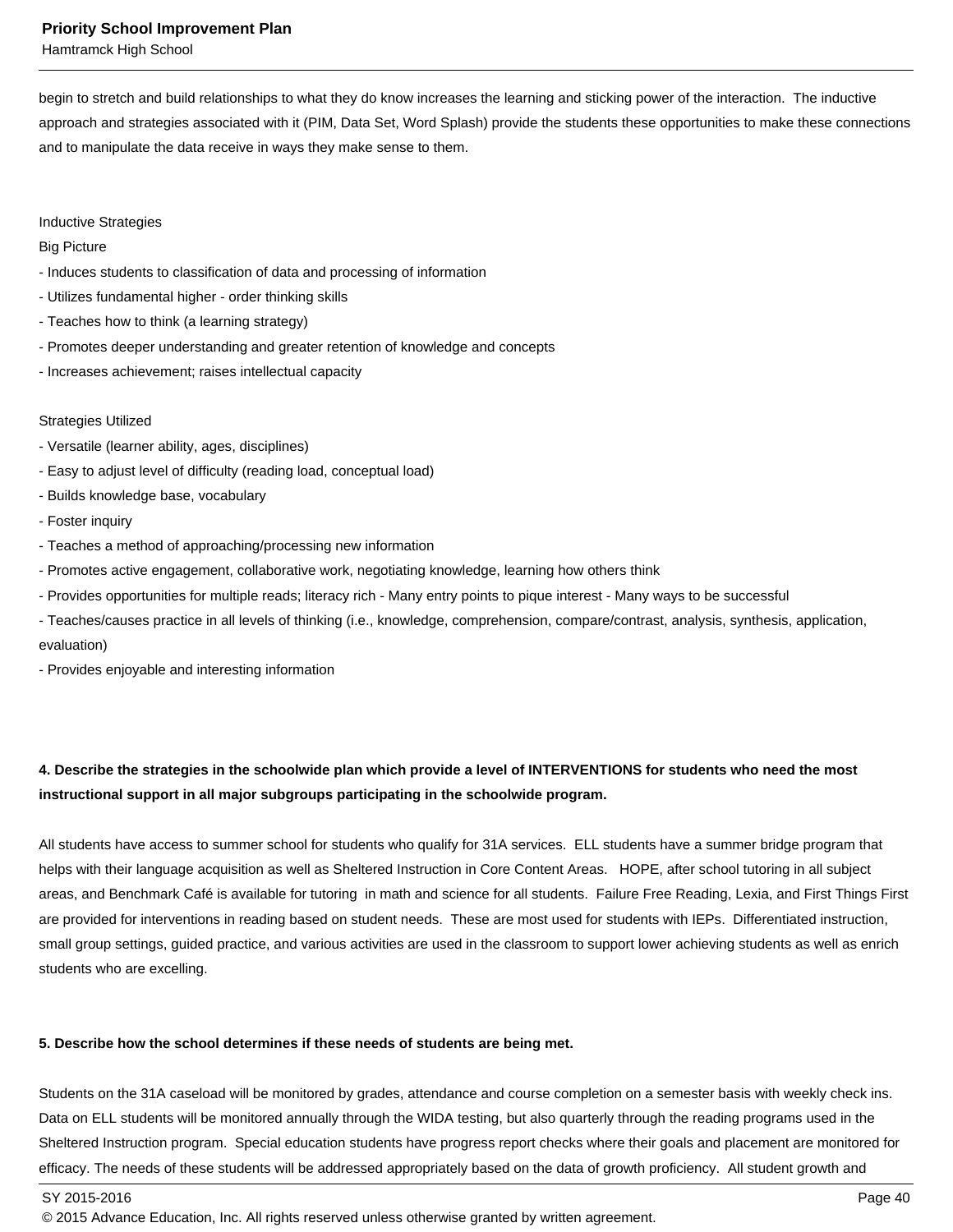proficiency will be determined by state test scores and NWEA scores. These checks will take place in Small Learning Communities as well as Professional Learning Communities and the review of data will take place with the entire staff and facilitated by our Data Coach.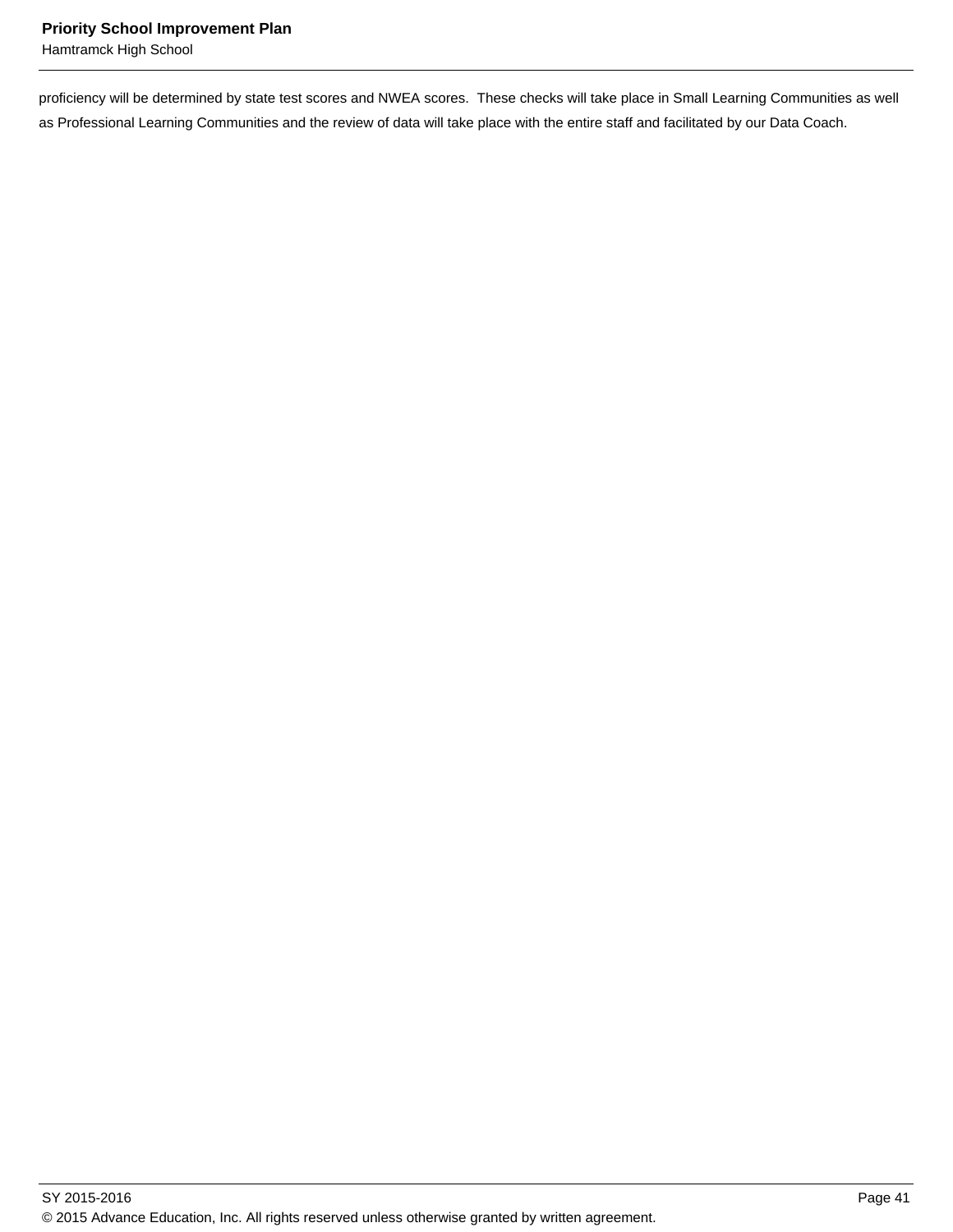## **Component 3: Instruction by Highly Qualified Staff**

| Label | <b>Assurance</b>                                                                                                                                                                                                                                                                                                                     | <b>Response</b> | <b>Comment</b>                                                                                                                                                                                                | <b>Attachment</b> |
|-------|--------------------------------------------------------------------------------------------------------------------------------------------------------------------------------------------------------------------------------------------------------------------------------------------------------------------------------------|-----------------|---------------------------------------------------------------------------------------------------------------------------------------------------------------------------------------------------------------|-------------------|
|       | 1. Do all of the instructional paraprofessionals<br>meet the NCLB requirements for highly<br>qualified? Provide an assurance statement. If<br>no, what is the number that is not highly<br>qualified and what is being done to address<br>this?<br>NOTE: A schoolwide program must have all<br>highly qualified instructional staff. | Yes             | All eight paraprofessionals are<br>highly qualified. They hold three<br>Bachelor degrees, two Associate<br>Idegrees, two have completed two<br>vears of college credits, and one<br>passed the WorkKeys Test. |                   |

| Label | Assurance                                                                                                                                                                                                                                                                                                    | <b>Response</b> | <b>Comment</b>                                                                                                                                    | <b>Attachment</b> |
|-------|--------------------------------------------------------------------------------------------------------------------------------------------------------------------------------------------------------------------------------------------------------------------------------------------------------------|-----------------|---------------------------------------------------------------------------------------------------------------------------------------------------|-------------------|
|       | 12. Do all of the teachers meet the NCLB<br>requirements for highly qualified? Provide an<br>assurance statement. If no, what is the number<br>that is not highly qualified and what is being<br>Idone to address this?<br>NOTE: A schoolwide program must have all<br>highly qualified instructional staff. | Yes             | IAII staff members meet the<br>requirements for highly qualified<br>NCLB. We currently have 52<br>teachers, 2 counselors and 1<br>Isocial worker. |                   |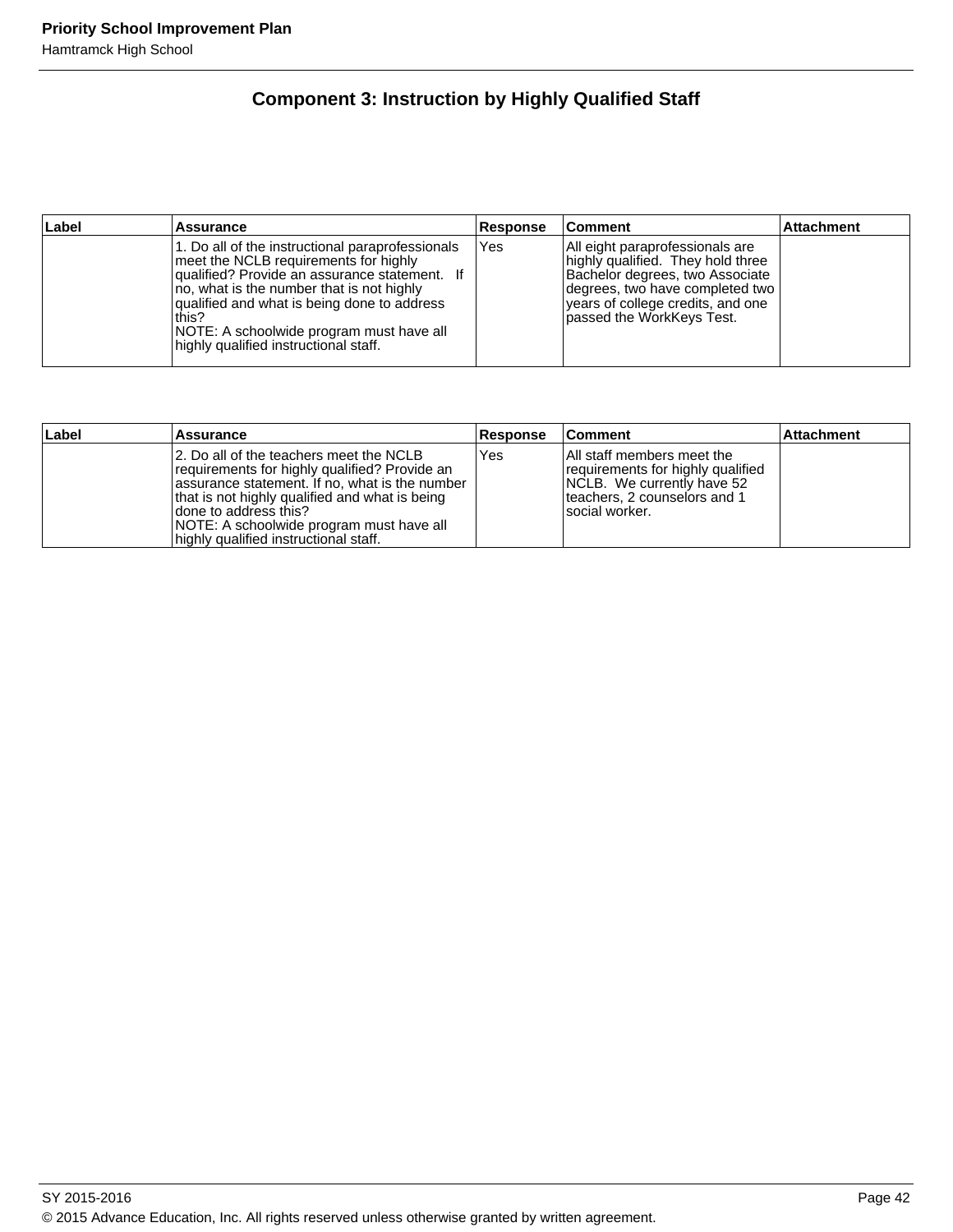## **Component 4: Strategies to Attract Highly Qualified Teachers**

#### **1. What is the school's teacher turnover rate for this school year?**

The teacher turnover rate is 6% building wide. The turnover rate was affected last year one staff member who left teaching, two staff members who accepted administrative positions in the district, and one principal who left for a administrative position elsewhere. In the last 18 years, HHS has had 6 different principals. The school is able to maintain highly qualified staff at this point.

#### **2. What is the experience level of key teaching and learning personnel?**

Experience level of key staff members: 0-5 Years: 13% 6-10 Years: 23% 11-15 Years: 13% 16-20 Years: 11% 20+ Years: 40%

## **3. Describe the specific initiatives the SCHOOL has implemented to attract and retain high quality teachers regardless of the turnover rate.**

All staff members are currently part of an SLC that meets to provide structured staff professional development time. This provides an opportunity for staff to function in small leadership roles as a part of the smaller staff teams. Flexible scheduling is available on a limited basis based on the needs of students for additional credit recovery. Staff members are also members of PLCs that meet in content areas to collaborate on data-driven instructional decisions. This collaboration builds a stronger curriculum to enhance student proficiency.

## **4. Describe the specific initiatives the DISTRICT has implemented to attract and retain highly qualified teachers regardless of the turnover rate.**

Although finances are limited, the district will support awarding \$100 per teacher for meeting AYP, consideration for Wayne County Teacher of the Year Award, and recognition in media for local community.

## **5. If there is a high turnover rate, what initiatives has the school implemented to attempt to lower the turnover rate of highly qualified teachers?**

There is not a high turnover rate at this time.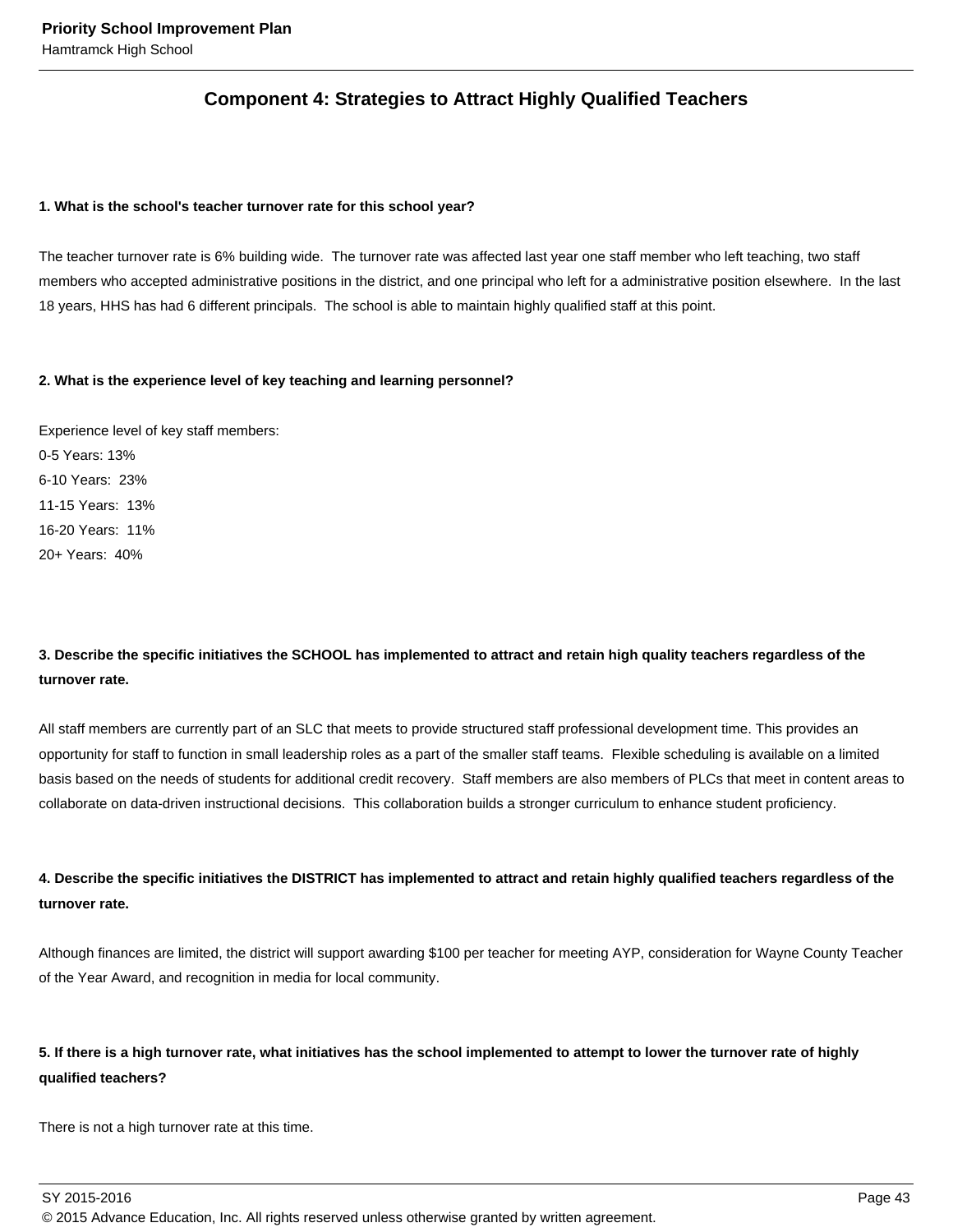## **Component 5: High Quality and Ongoing Professional Development**

**1. Describe the professional learning that the staff will receive that is aligned with the comprehensive needs assessment process and the goals of the school improvement plan.**

The staff has received professional development on engagement, alignment, and rigor. During the 2013-2014 school year, the staff has focused on clear objectives and learning targets, student engagement strategies, and the use of higher-order thinking questions in lessons. The staff has also continued work on effective teaching strategies that are used in specific subject areas as well as school wide. Staff will also receive professional development to support subject areas.

Data analysis shows that reading scores, across the subgroups, show 70% of our students do not score proficient on the Reading portion of the MME. Based on the this data reading will focus on reading strategies across grade levels and specific interventions for 9th and 10th grade students as well as students far below grade level.

Reading: 12 Power Strategies, First Things First Literacy 9th and 10th grade training, Failure Free Reading Training for those who use the programming. SIOP Training,

Math has continued to be an area of weakness across all grade levels with a decrease of 2% in mathematics on the MME for the 2013-2014 school year. Continued work on student engagement, access to performance tasks that challenge learning and targeting students below grade level in individual classrooms will address this need.

Math: 12 Power Strategies Training, Assessment Tasks for Core Common State Standards (dept meetings), Data Analysis

Our science scores have decreased by 2.1% over the last 5 years. Science will begin addressing- Science: 12 Power Strategies Training, Assessment Tasks for Core Common State Standards (dept meetings), Data Analysis

In social studies, 85% of our students did not score proficient on the MME for the 2013-2014 school year. Social Studies: 12 Power Strategies Training, Data Analysis, Student Engagement Strategies

All staff will work on training for writing across the curriculum but the ELA teachers will focus on increased writing through Writing Strategies: 12 Power Strategies, First Things First Literacy 9th and 10th grade training, SIOP, Data Analysis

#### **2. Describe how this professional learning is "sustained and ongoing."**

The professional development that the staff at Hamtramck High School receives will be sustained and ongoing throughout the course of the school year. SLC and PLC meetings are held weekly for a combined total that exceeds 180 minutes. These meetings will focus on practicing instructional strategies as a professional team. They will also work on developing clear lesson plans, doing peer reviews and working together on student support meetings. These meetings will be monitored by the SIF and the administration. Ongoing training to support the SLC coordinators and department heads will be provided quarterly to ensure fidelity in the SLC and PLC teams.

The partnership with IRRE, the organization that provides instructional and pedagogical professional development, has been in partnership with the district for the past three years. This partnership will continue for the next two years and will provide continued support for the ongoing strategies.

SY 2015-2016 Page 44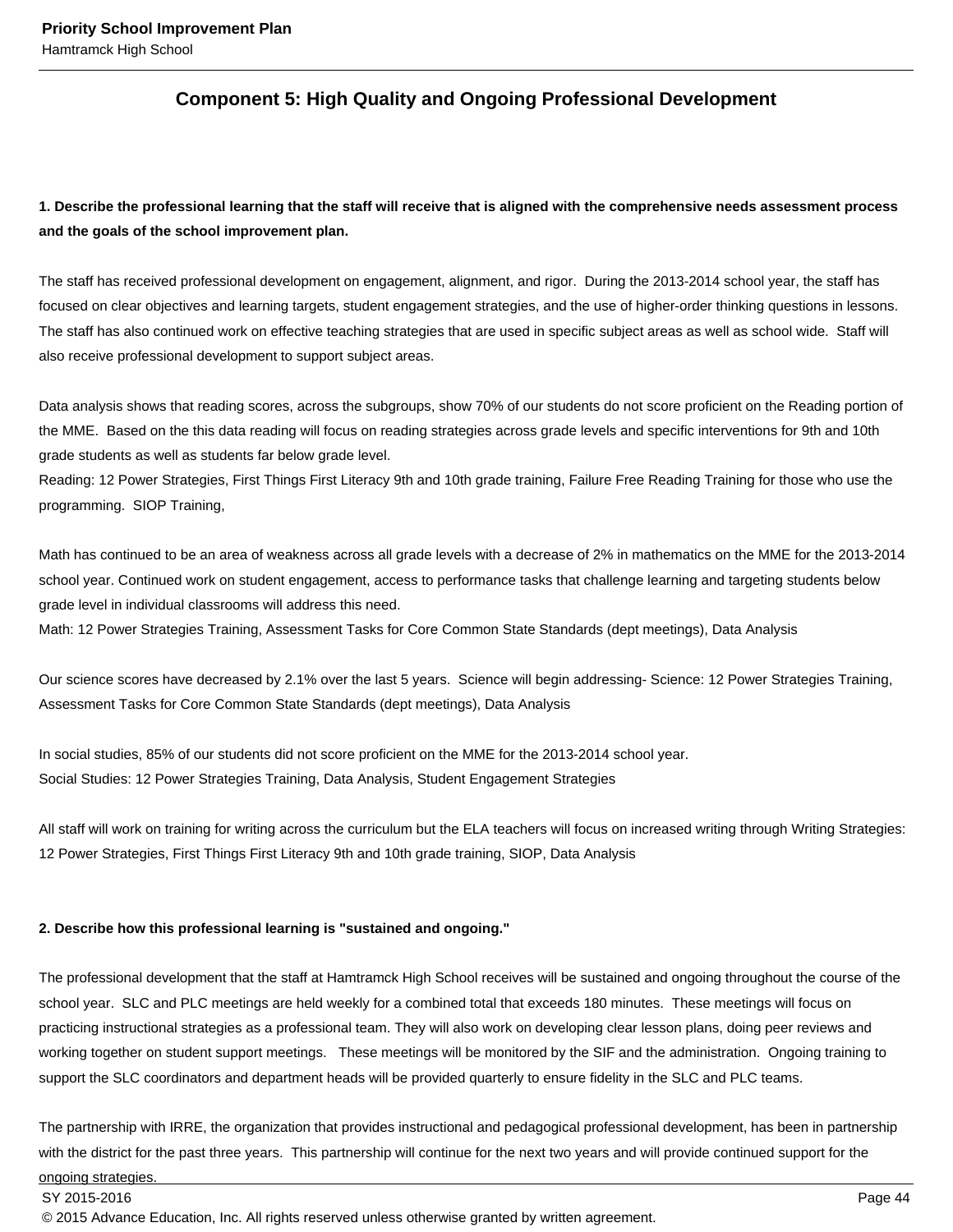| Label | <b>Assurance</b>                                           | <b>Response</b> | <b>Comment</b> | <b>Attachment</b>                              |
|-------|------------------------------------------------------------|-----------------|----------------|------------------------------------------------|
|       | 3. The school's Professional Learning Plan is<br>complete. | 'Yes            |                | IPD Calendar<br>Tentative District<br>IPD davs |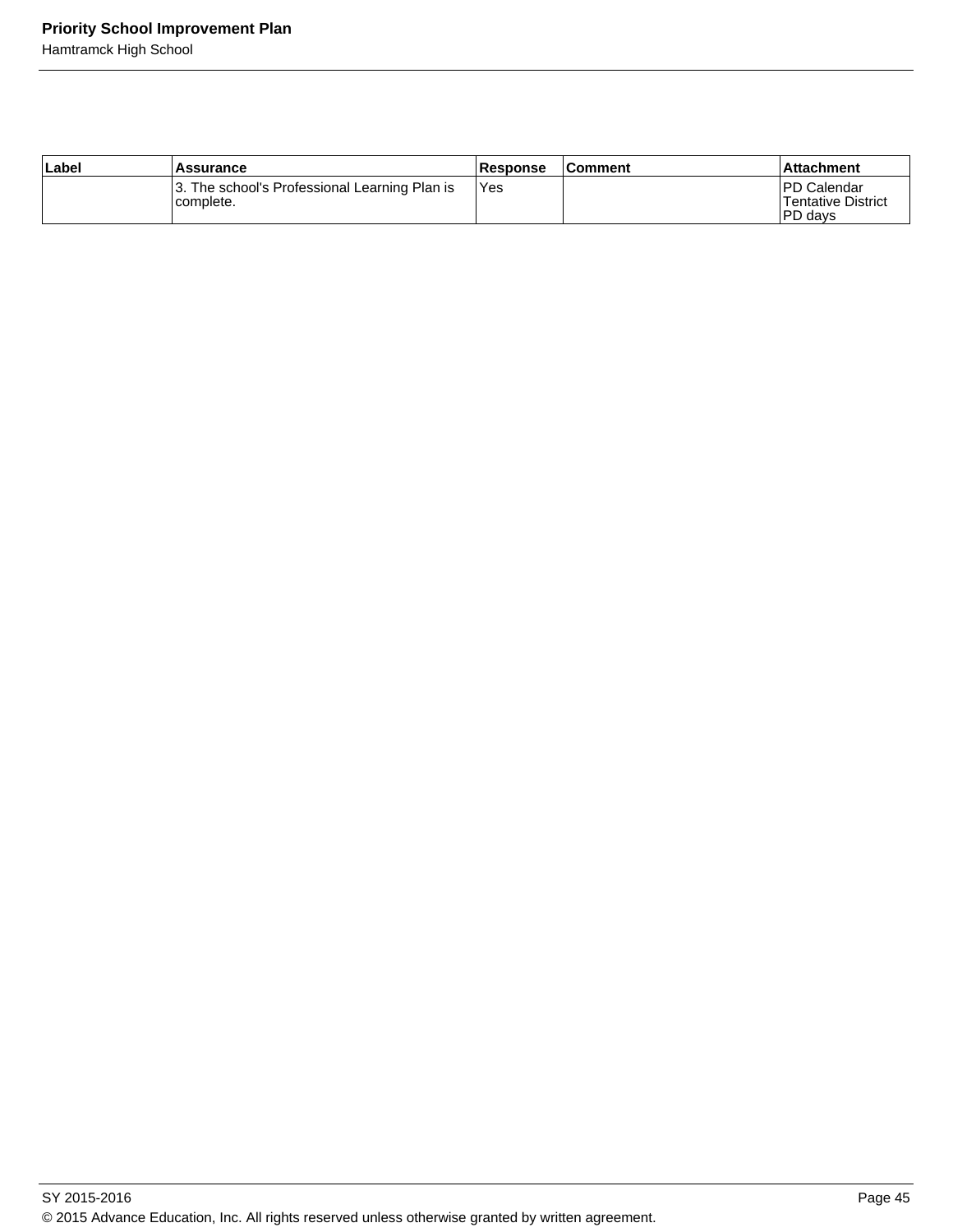## **Component 6: Strategies to Increase Parental Involvement**

#### **1. Describe how parents are (will be) involved in the design of the schoolwide plan.**

Hamtramck High School encourages parental involvement in all areas of design and implementation of the school-wide plan. Parents are invited to be a part of the School Improvement Team and Title 1 Team. School Improvement meetings are scheduled in advanced and published for the school community. If needed, additional meetings are scheduled to accommodate parents' schedules.

#### **2. Describe how parents are (will be) involved in the implementation of the schoolwide plan.**

Comprehensive Needs Assessment: Parents are involved in the data analysis, idea generation and evaluation of the school-wide plan.

Their needs are assessed through parent surveys and focus groups.

School-Wide Reform Strategies: They assist in evaluating the student achievement data and identifying areas of strength and weakness and where learning gaps exist.

Highly Qualified Staff: Parents are invited to sit on interview committees for pivotal district positions. They are made aware of openings in the school district.

Professional Development: Parent survey data is used to identify professional development topics. Parents are offered workshops throughout the year that cover various topics such as academic assistance, technology safety and support for students.

Parental Involvement: Hamtramck High School has a Open Door Policy and parents are given opportunities to volunteer at the school and during school events including athletic events, fine arts performances, extracurricular activities, honors assembly and field trips. Pre-school transition: N/A

Assessment Decisions: Parents are provided information about the assessments their students will take during the school year. This helps them prepare for the assessments when supporting their students at home. They assist in evaluating the student achievement data and identifying areas of strength and weakness and where learning gaps exist.

Timely and Additional Assistance: The school will provide clear information about the processes and resources available for student to receive additional assistance when they need it.

Coordination and Integration of Federal, State and Local Resources: We review the resources available to students and the school during the annual meeting. Parents can help identify additional needs or resources that can support the educational process.

#### **3. Describe how parents are (will be) involved in the evaluation of the schoolwide plan.**

All parents are given a voice in the program evaluation through the Parent Perception Survey, which is facilitated through the seminar teacher and provides a two-way communication through the process. Parents are also involved with the School Improvement Team and the Title 1 Team throughout the year. The annual Title 1 Parent Meeting is held to discuss suggestions for plan improvement, disseminate information, and to provide an opportunity to review the School-Parent-Student Compact.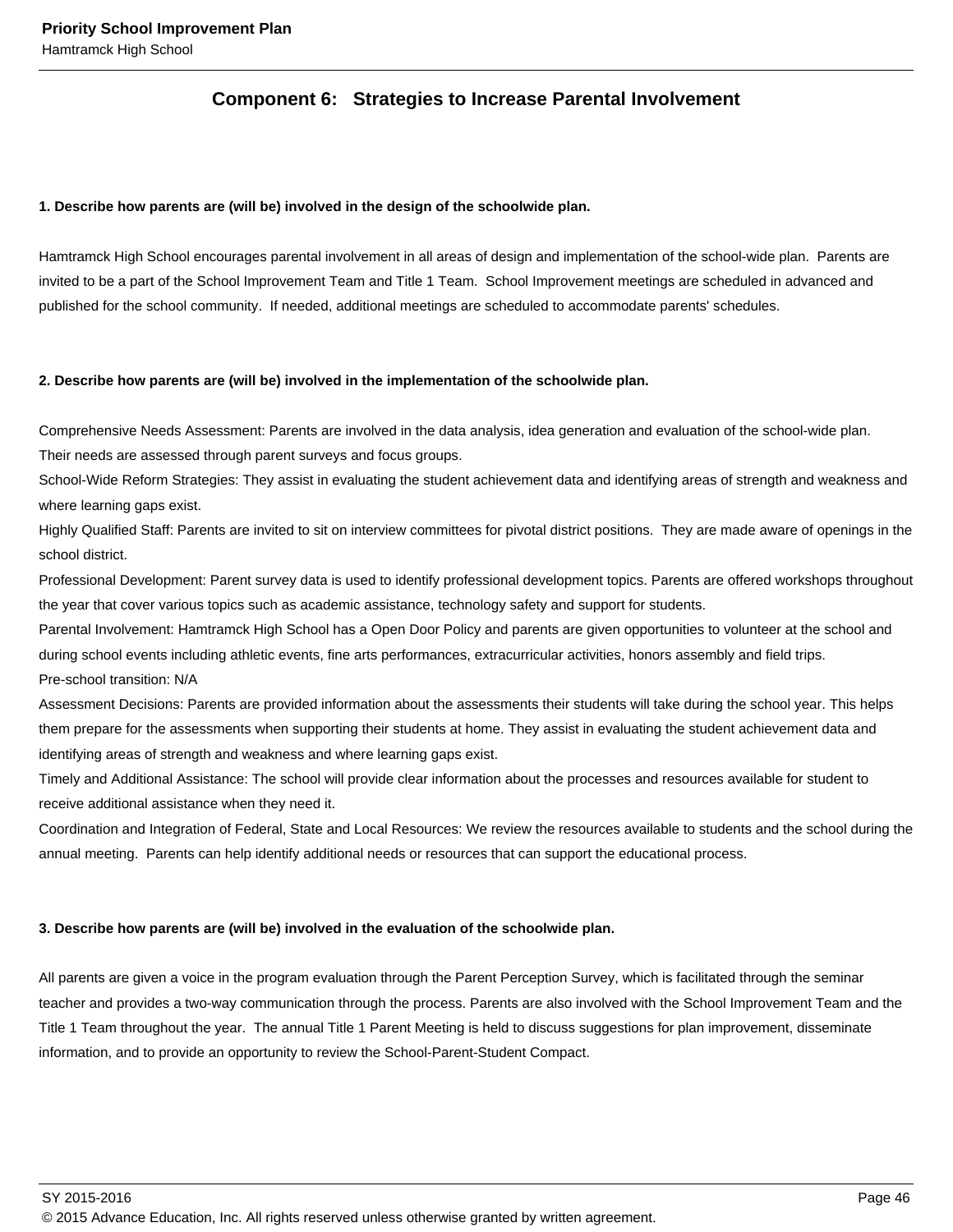Hamtramck High School

| Label | Assurance                                                                                                                                                                     | <b>Response</b> | <b>Comment</b>           | <b>Attachment</b>                           |
|-------|-------------------------------------------------------------------------------------------------------------------------------------------------------------------------------|-----------------|--------------------------|---------------------------------------------|
|       | 14. Does the school have a Title I Parent<br>Involvement policy that addresses how the<br>school carries out the required activities of<br>ESEA Section 1118 (c) through (f)? | Yes             | Please see attached plan | lTitle 1 Parent<br><b>Ilnvolvement Plan</b> |

#### **5. Describe how the school is carrying out the activities outlined in ESEA Section 1118 (e) 1-5, 14 and (f).**

Section 1118(e)(1): Assist parents in understanding of the State's content standards and assessments and how to monitor their child's progress:

School staff annually shares the State's content expectations with parents, the state's annual assessment (MEAP) with parents, and how to monitor their child's progress.

- A course guide for HHS is distributed in September during Curriculum Night.

- At Curriculum Night, parents are invited to their student's classroom where the teachers explain CCSS and how parents will be able to monitor the progress of their child during the school year (progress reports, report cards, MiStar Parent Connect, test results, Parent-Teacher conferences, classroom assessments, Mastery Grading, etc.).

Section 1118(e)(2): Provide materials and training to help parents work with their children:

Staff will provide parents with appropriate materials and offer training in our school to enable them to support their child's academic progress. These include:

- After-school activities are held throughout the year. The focus is to give parents strategies, skills, and instructional materials to increase their child's ability to become academically successful.

- Childcare will be provided and refreshments offered to encourage parental involvement at these monthly workshops.

- Some of the monthly activities include homework support, literacy strategies, and preparing for college and other forms of post-secondary education.

- Parents are provided additional training and materials at events throughout the year such as Curriculum Night as well as the FAFSA Information and Parent Association tables at Parent-Teacher Conferences.

Section 1118(e)(3): Train staff to build effective parent involvement

On-going professional development for staff on effective ways to increase parent involvement occurs annually.

- Staff professional development meetings will include opportunities to dialogue about strategies which help build effective parent involvement programs.

- The School Improvement Team and the Parent Association will explore ideas and implement strategies to increase parental involvement in the school.

Section 1118(e)(4): Collaborate with other programs to coordinate parent involvement:

Coordination with other programs for parent involvement includes:

- The school staff collaborates with the HOPE after-school program to coordinate parental involvement efforts.

- The school collaborates with Wayne Mediation and ACCESS, two non-profit agencies that provide support and parenting resources for parents.

- The school welcomes partner staff on a regular basis into the school and provides meeting space for workers to meet with parents.

SY 2015-2016 Page 47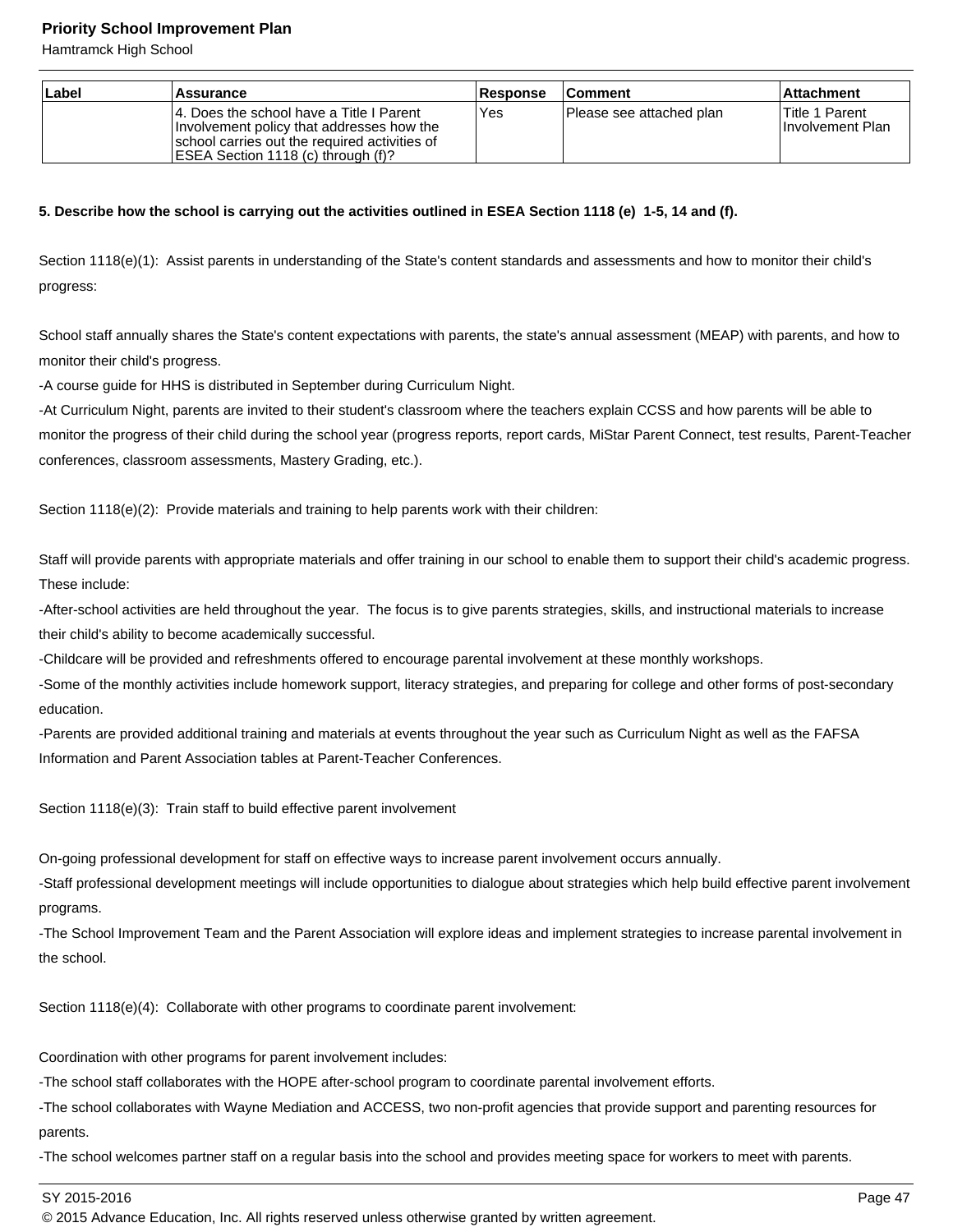Section 1118(e)(5): Provide information in a format and language that parents will understand:

Information is shared with parents in a language and format they can understand. Examples include:

- All teachers have a daily preparation period, which provides an opportunity for parents to meet and discuss any pressing concerns or issues in a timely manner as they arise.

- Parents can contribute their ideas about parent involvement at any time or manner that is most convenient (i.e. phone calls, emails, personal visits, handwritten notes).

Section 1118(e)(14) Provide other reasonable support for parent involvement as parents may request.

Staff provide opportunities for full parent participation:

- An annual Title 1 meeting, which includes a general session explaining Title 1 services to parents

- The Parental Involvement Plan and the School-Parent-Student Compact is shared with parents at the annual Title 1 meeting

- Teachers meet with parents in their classrooms giving a presentation on CCSS and course requirements during Curriculum Night

- Ways to monitor child progress are also shared with parents on Curriculum Night

- A minimum of three scheduled Parent-Teacher Conferences are held each year where teachers and parents discuss student progress, expectations, assessment information, and concerns

- The School-Parent-Student Compact will be signed by parents at the first Parent-Teacher Conference of the school year

- Parents are invited to attend informational meetings, which are offered at various and convenient times so all parents have an opportunity to participate. Childcare, translators, and transportation are offered.

#### **6. Describe how the parent involvement component of the schoolwide plan is (will be) evaluated.**

Analysis of the Parent Involvement Plan will take place annually by the School Improvement Team. Using evaluation tools, the effectiveness of the Parent Involvement Plan will be reviewed and revised. Parent survey responses will be reviewed as a part of the process including attendance and involvement metrics. This will be focused on increasing parental involvement through programming and outreach. Parents will also review and provide feedback for this plan at the annual Title 1 Meeting.

## **7. Describe how the results of the evaluation are (will be) used to improve the schoolwide program.**

The School Improvement Team will use the evaluation tools and results to identify strengths and weakness in current programming and update goals for parental involvement. These results will be shared with entire staff through the SLC data analysis protocol. This will ensure involvement from all building stakeholders in the parent engagement goals.

#### **8. Describe how the school-parent compact is developed.**

The School-Parent-Student Compact was developed as part of the school improvement planning team and was reviewed with staff and parents. The compact will be reviewed annually at the Title 1 Parent Meeting and will be a component of the annual registration packet.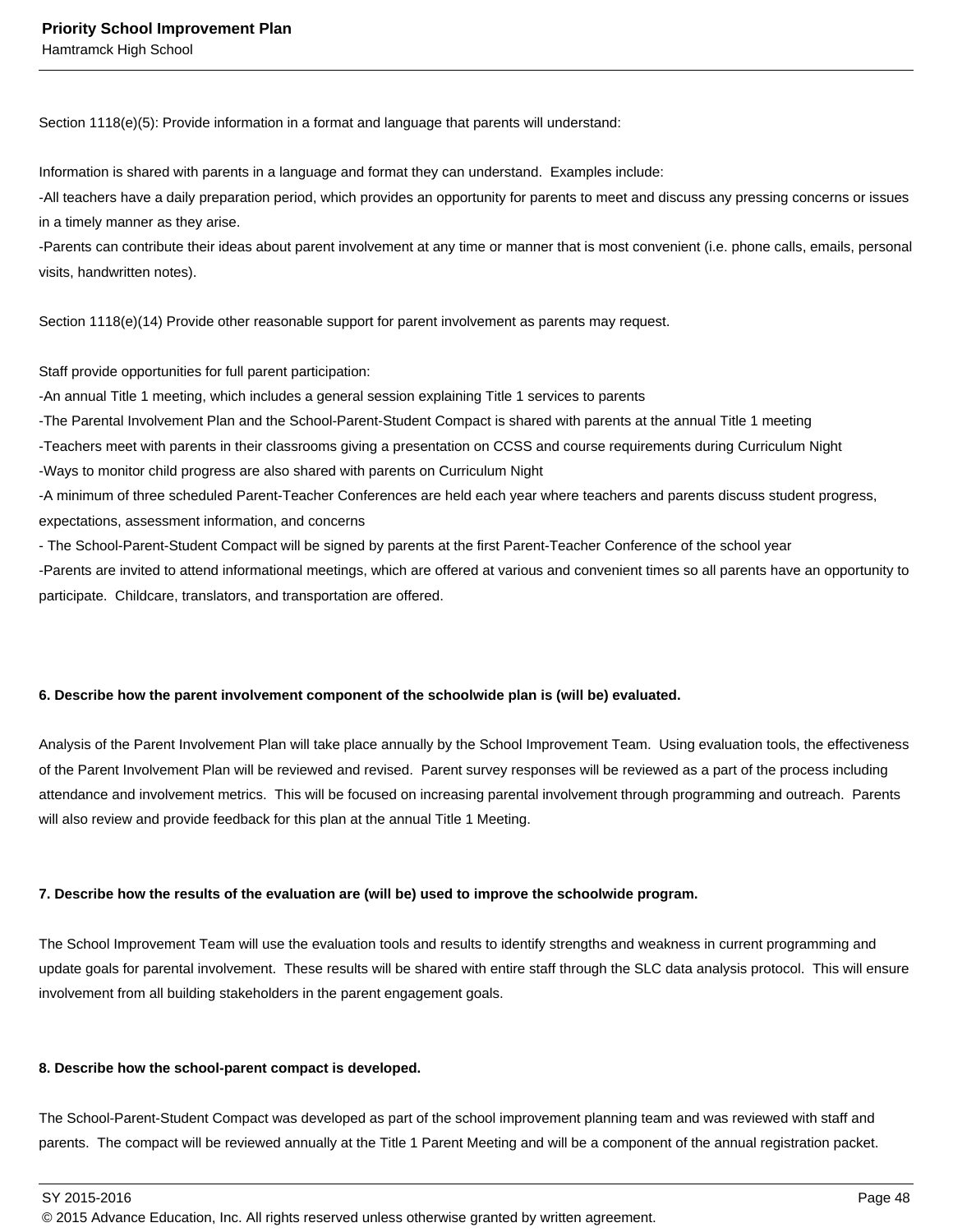#### **9. Describe how the School-Parent Compact is used at elementary-level parent teacher conferences.**

N/A

## **10. How is the School-Parent Compact shared with middle school or high school parents (depending on the grade span of the school)?**

The parent compact is shared at the Annual Title 1 Parent Meeting, during Parent Teacher Conferences, and during individual parent meetings. A copy of the School-Parent-Student Compact is also included in the district handbook and translated into languages currently spoken in the district.

| Labe | <b>Assurance</b>                                    | <b>Response</b> | Comment | <b>Attachment</b>                   |
|------|-----------------------------------------------------|-----------------|---------|-------------------------------------|
|      | The School's School-Parent Compact is<br>lattached. | Yes             |         | School. Parent.<br>lStudent Compact |

#### **11. Describe how the school provides individual student academic assessment results in a language the parents can understand.**

All information will be sent in a format or language that parents can easily understand. Any parents with disabilities will have the necessary accommodations to receive information, student achievement data, and any other school communications. All parents, regardless of disability or situation, are encouraged to be involved in their child's education. Migrant parents will be accommodated based on their individual needs and any potential movement of parents or students during the school year will be evaluated on a case by case basis. All parents will be provided full opportunities for participation regardless of disabilities, limited English proficiency or migratory status. Any parents requiring additional assistance such as language supports will be provided accommodations through staff members or written communications. There are ongoing supports for parents including counselors and seminar teachers.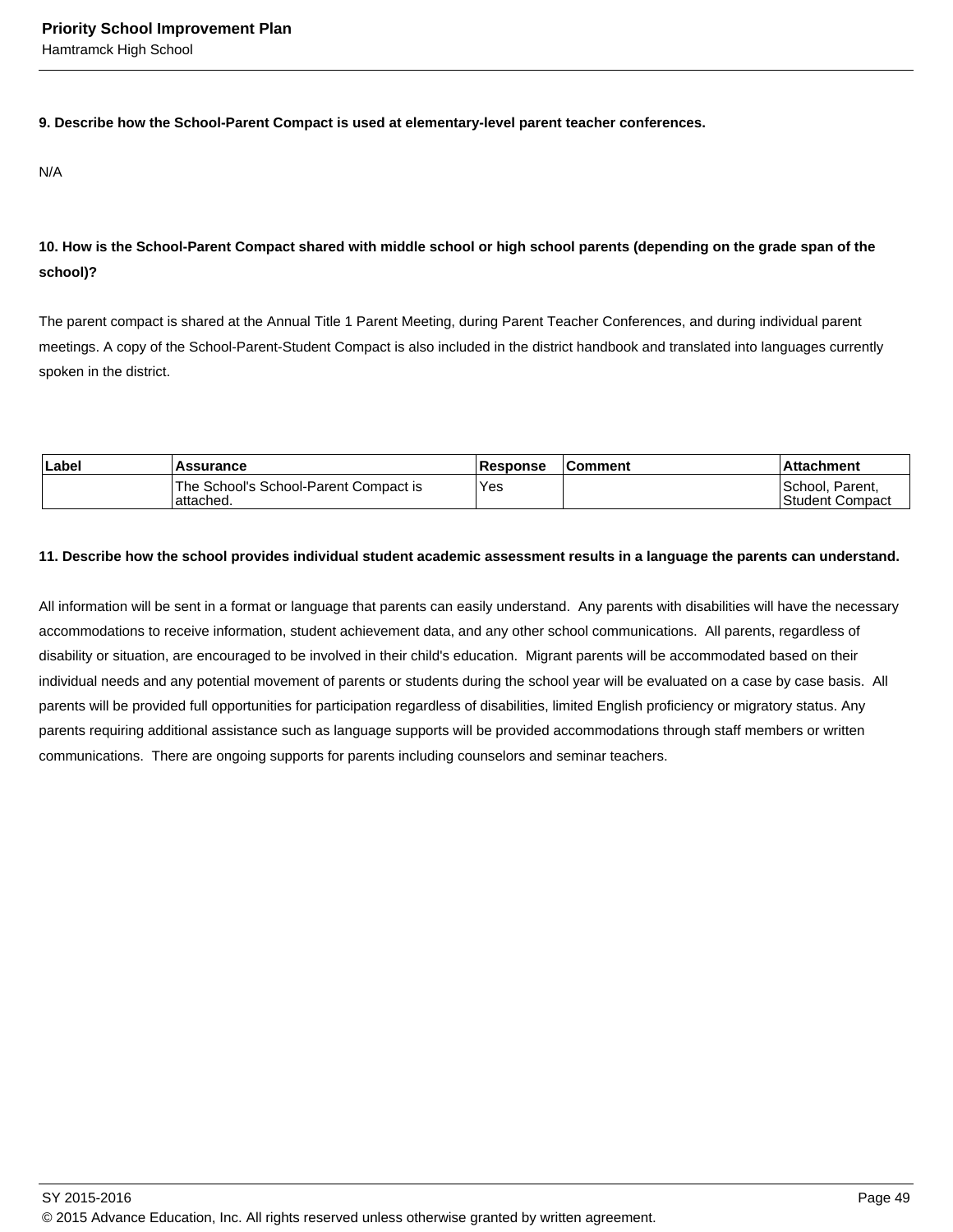## **Component 7: Preschool Transition Strategies**

## **1. In what ways does the school connect with preschool age children more than a once a year visitation to the kindergarten classroom?**

We currently host the Cosmos Kick-off during the early spring months. Middle school teachers from both feeder schools bring their students to the high school for a tour of the school and a variety of events to help prepare them for the high school transition. We also host a circle with focused high school and middle school students to help answer specific questions. These circles are called Transition Circles. Further, counselors spend additional time on site with middle school students to help them complete their Career Cruising EDP as a part of their scheduling experience

**2. What types of training does the school provide preschool parents and/or preschool teachers on the skills preschool age children will need when they enter kindergarten?** 

N/A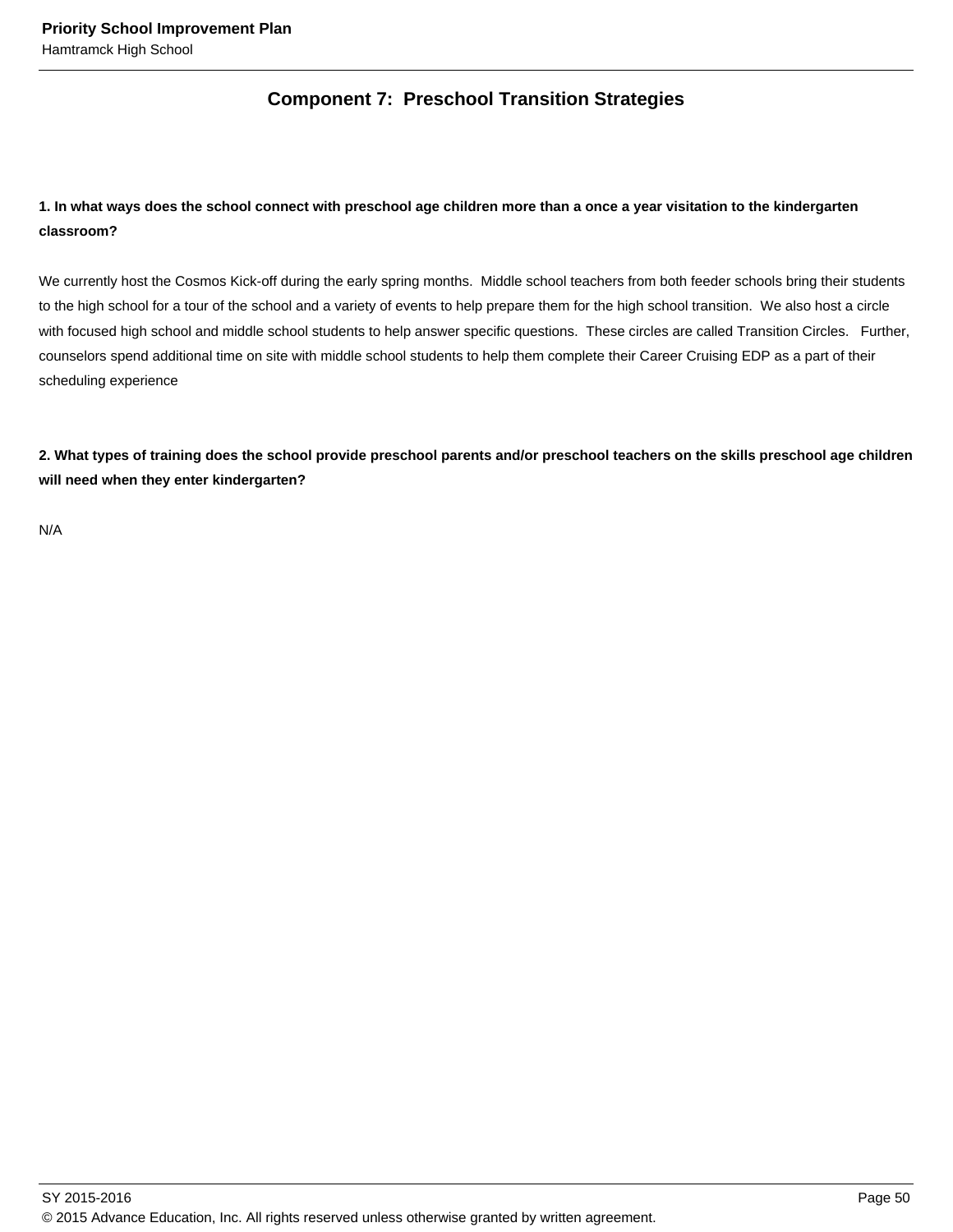## **Component 8: Teacher Participation in Making Assessment Decisions**

#### **1. How do teachers provide their input into the decisions regarding the use of school-based academic assessments?**

 There are three types of assessments used at the building . The mandated state assessments this year were MME, WIDA,and M Step. In 2015-216 the PSAT and SAT tests will be given. Beginning in the 2014-2015 school year, NWEA testing was conducted each semester. This is mandated at the district level. This data drives decisions based on the teacher input given in Small Learning Community meetings, Professional Learning Communities, School Improvement Team meetings, professional development, and IEP meetings. Teacher input into the decisions regarding assessment comes into place when the content area teams meet to create common annual assessments for each course. During these times the teachers decide which standards will be tested and how. Data is also evaluated by the School Improvement or teacher teams for placement for intervention, on a bi annual basis, or for more frequent interventions. A wide variety, including local assessments, are used for evaluation. The core content areas of science, social studies, and math have transitioned to bi level mastery because of teacher input.

## **2. How are teachers involved in student achievement data analysis for the purpose of improving the academic achievement of all students?**

All teachers are involved in analyzing the data from the MME. Following the analysis, they are involved in creating a plan to close the learning gaps in subject areas and in SLCs. Subject specific teachers analyze common annual assessments at the beginning and end of each semester and use the data to guide further instruction. This helps with intervention and placement for courses and individual support

If the assessment being analyzed is across the core subjects the building level team will meet to review all the data and decide on ways to implement strategies to close gaps. This is done through School Improvement Process and in SLCs. Teachers also participate in Professional Development quarter to participate in data analysis, including student achievement and other data, to see where the school stands as it relates to Common Core Standards and other relevant indicators. Teachers use these findings to create and adapt their lesson plans on a daily basis.

A data coach position was created and filled during the 2014-2915 school year. Individual teacher and student data from NWEA will be shared and studied throughout the 201502016 year. Each PLC writes, reviews, and implements Instructional Learning Cycles throughout the year.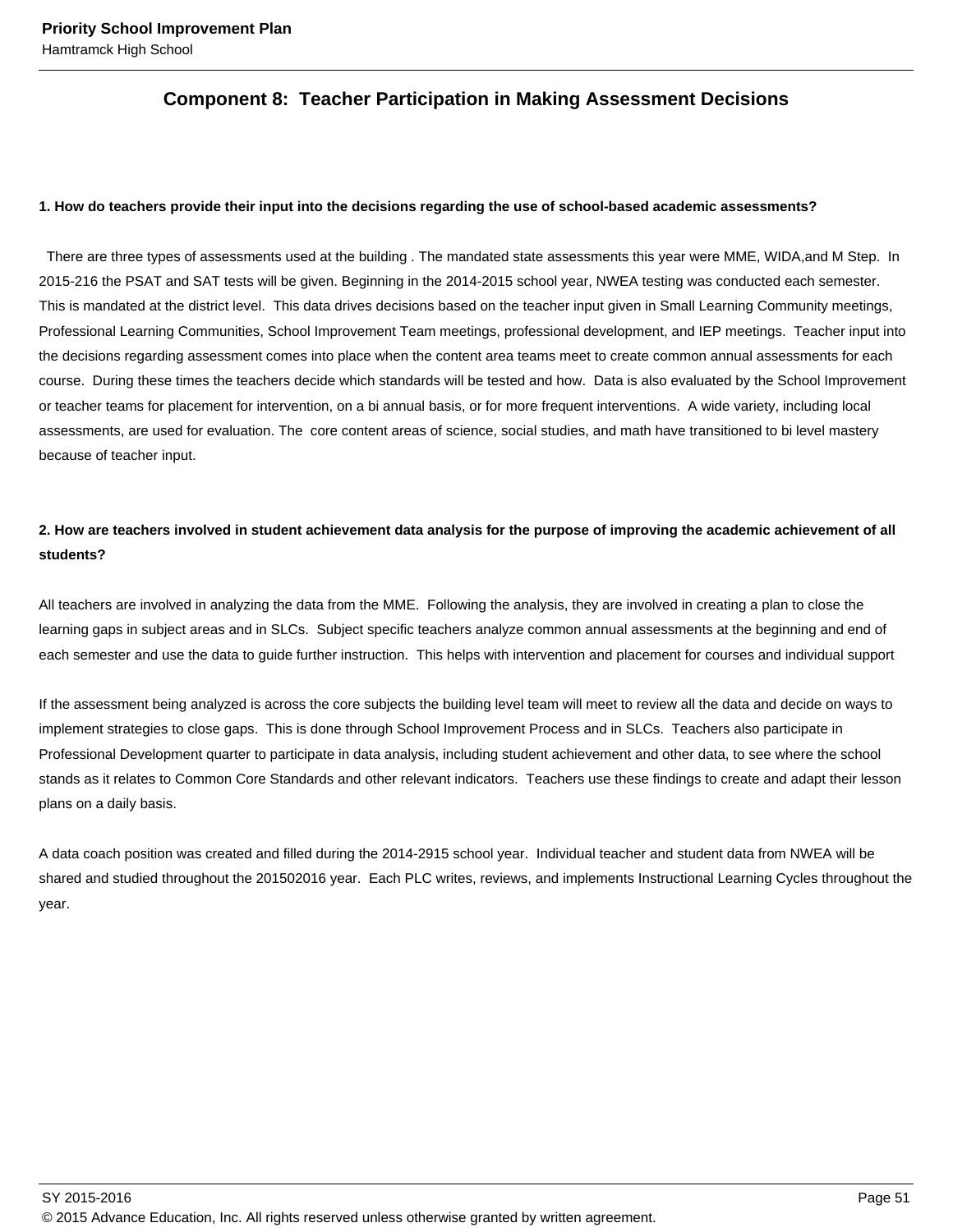## **Component 9: Timely and Additional Assistance to Students Having Difficulty Mastering the Standards**

**1. Describe the process to identify students who experience difficulty mastering the State's academic achievement assessment standards at an advanced or proficient level.**

Students are monitored through attendance data to provide interventions to keep them in the classroom. Also monitoring is done through common assessments, unit assessments, and WIDA. This year NWEA was also used to identify struggling students. Test results are evaluated to identify students who are not proficient or performing below benchmark standards. The following sources are used to identify students in the core subject areas.

Reading strategies are being researched for 2015-2016 will be used for grades 9-11. The ELA and Literacy curriculums monitor student progress quarterly and bi-annually through common building assessments. Students who are receiving interventions such as Lexia or Failure Free Reading are monitored by monthly reports.

Math: NWEA will be used for grades 9-11. The common assessments and Bi level Mastery Grading allow teachers to monitor individual achievement on a quarterly and weekly basis based on standards mastered.

Social Studies: MME and common assessments, and Bi Level Mastery Grading allow teachers to monitor individual achievement on a quarterly and weekly basis based on standards mastered.

Science: Explore, NWEA will be used for grades 9-11. The common assessments and Mastery Grading allow teachers to monitor individual achievement on a quarterly and weekly basis based on standards mastered.

Writing: Explore, Plan, WIDA and MME for placement. NWEA will be used for grades 9-11. The ELA and Literacy curriculum monitor student progress quarterly and bi-annually through common building assessments.

All content area courses participate in Instructional Learning Cycles that off immediate data and information on short term learning that will help students become more proficient.

Students will also be identified through a mix of teacher observation and referral to our 31A staff members. This process allows for other factors such as behavior, course attainment and 31A indicators to be taking into account with prescribing proper support for students.

Identification and Exit Criteria:

All of the assistance is provided for students who are experiencing difficulty meetings the State academic standards. Entrance guidelines, such as a 3 or 4 on MEAP or scoring below college readiness standards on Explore, or identification through 31A at risk indicators as used to identify 9th grade students. ELL students are monitored for growth and proficiency on WIDA and continue to receive services until they score proficient. SE students are monitored for progress on their IEP goals and their proficiency scores on MEAP and MME. Supports are provided on an individual basis and are part of the decision of the IEP team. Student currently in the building are reviewed on above indicators and common assessments or teacher referral data. Progress monitoring is done quarterly within departments and SLCs. Students who are scoring proficient will be exited and if they are still experiencing difficultly they will continue with targeted assistance and/or receive additional

SY 2015-2016 Page 52

<sup>© 2015</sup> Advance Education, Inc. All rights reserved unless otherwise granted by written agreement.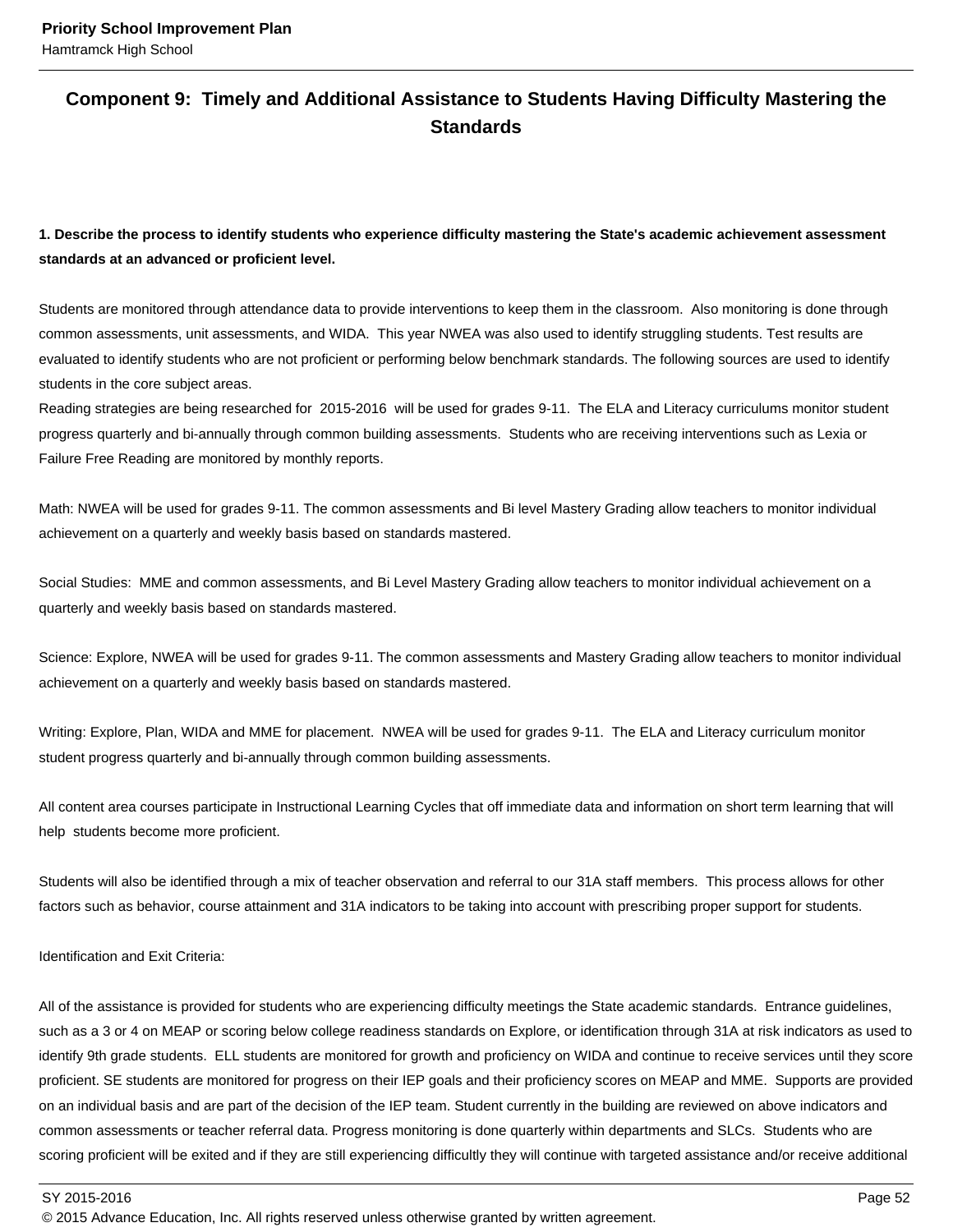supports.

## **2. How is timely, effective, additional assistance provided to students who are experiencing difficulty mastering the State's academic achievement assessment standards at an advanced or proficient level?**

Hamtramck High School provides many opportunities for students who are experiencing difficulty mastering the State's academic achievement assessment standards. Identified students receive additional assistance in specific targeted areas. For additional support, classroom teachers provide differentiated instruction with flexible grouping, small group interventions, and after-school tutoring.

#### Reading:

First Things First Literacy course for 9th grade students- focused on increasing reading strategies and skill building during daily instruction. Support is delivered by classroom teachers throughout the course which is completed prior to beginning English 9 coursework. Failure Free Reading and Lexia provide more targeted reading and vocabulary intervention for small groups or individual students who are identified through testing, teacher recommendation or IEP supports. This is supported by ELL and Special Education Instructors on an ongoing basis througout the year.

ELL and Math paraprofessionals work with small teams of students to provide push in supports in ELL classrooms. This support is provided throughout the year as student needs dictate.

ELL Summer Bridge programming provides targeted ELL students support in reading, writing and overall literacy skills. Students work between 12-16 hours per week, for four weeks, in the summer to support and improve all areas of language acquisition. Courses are led by highly qualified teachers and supported by ELL paraprofessionals.

Math: Carnegie Math is an ongoing program supported in both Algebra 1 and Geometry. Highly qualified teachers use it as a support for the daily curriculum and to extend student learning,

Benchmark Cafe- where students can receive instruction on standards/skills gaps in math. Program happens four days per week during students' lunch periods and is supported through ACCESS, building partner.

Math paraprofessionals are assigned to support at-risk students and provide support in both the classroom and while working with Carnegie Cognative Tutor, Social Studies: After school tutoring, flexible grouping and summer school.

Bi Level Mastery Grading allows students the opportunity to monitor their own learning and provides a mechanism for re-teaching standards for all students. Provided by classroom teacher and supported in the Benchmark Cafe.

Double blocked schedule in Algebra 1 and Geometry: Classroom teachers in Algebra 1 and Geometry are provided extended time during the school year to work with students on course material. This is supported by the general fund.

Science: After school tutoring, flexible grouping and summer school. Additional supports for classroom instruction for student through science kits primarily used in Physical Science and Biology to support and extend learning for all students. Mastery Grading allows students the opportunity to monitor their own learning and provides a mechanism for re-teaching standards for all students. Provided by classroom teacher and supported in the Benchmark Cafe.

Writing: First Things First Literacy course for 10th grade students- focused on improving writing skills and overall literacy skill building. Course is provided by highly qualified ELA instructor prior to entering English 10 course.

Credit Recovery is offered primarily during the summer months but also during the school year as need dictates. This course is supported by a highly qualified staff member an is offered as extended day during the school year. E2020 is the platform that students use and the

SY 2015-2016 Page 53

<sup>© 2015</sup> Advance Education, Inc. All rights reserved unless otherwise granted by written agreement.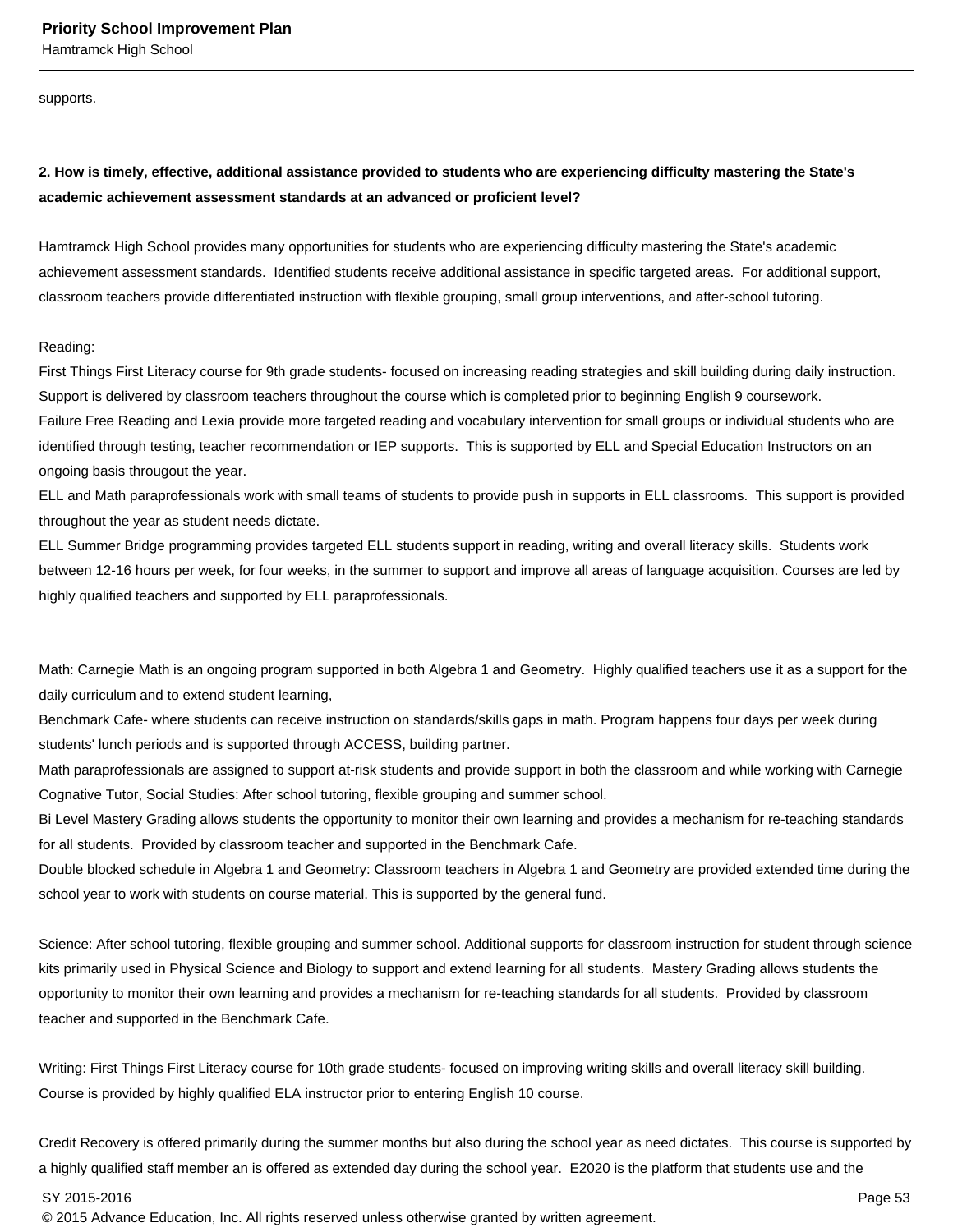teacher provides assistance and monitors students' progress.

Sheltered ELL instruction provides students, who are learning English, access to high school content expectations in classes that are taught by highly qualified ELL teachers. These courses integrate language acquisition within course content framework.

Identification and Exit Criteria:

All of the assistance is provided for students who are experiencing difficulty meetings the State academic standards. Entrance guidelines, such as a 3 or 4 on MEAP or scoring below college readiness standards on Explore, or identification through 31A at risk indicators as used to identify 9th grade students. ELL students are monitored for growth and proficiency on WIDA and continue to receive services until they score proficient. SE students are monitored for progress on their IEP goals and their proficiency scores on MEAP and MME. Supports are provided on an individual basis and are part of the decision of the IEP team. Student currently in the building are reviewed on above indicators and common assessments or teacher referral data. Progress monitoring is done quarterly within departments and SLCs. Students who are scoring proficient will be exited and if they are still experiencing difficultly they will continue with targeted assistance and/or receive additional supports.

#### **3. How are students' individual needs being addressed through differentiated instruction in the classroom?**

Differentiated instruction is available to our students in a variety of ways.

Reading: Small group instruction and ability/flexible groupings are used in all classrooms. ELA teachers are instituting Leveled Libraries in all classrooms at all grade levels. Modified lessons and/or assignment are made available to those who need it.

Math: Small group instruction and ability/flexible groupings are used in all classrooms. Mastery grading in math, science, and social studies allows for re-teaching prior to retesting. There are modified lessons and assessments for students with special needs. Math students have the Carnegie Cognitive Tutor Program and the use of graphing calculators. Modified lessons and/or assignment are made available to those who need it.

Science: Science students have hands-on instruction through science kits. All teachers use small group intervention and flexible grouping in their classrooms. Experiments are used in all science courses. Modified lessons and/or assignment are made available to those who need it.

Social Studies: Small group instruction and ability/flexible groupings are used in all classrooms. Modified lessons and/or assignment are made available to those who need it. Teacher have incorporated field trips and PBL into their curriculum.

Writing: Small group instruction and ability/flexible groupings are used in all classrooms. ELA teachers use Peer Conferencing and Student/Teacher conferencing to work on focus correction areas. Modified lessons and/or assignment are made available to those who need it.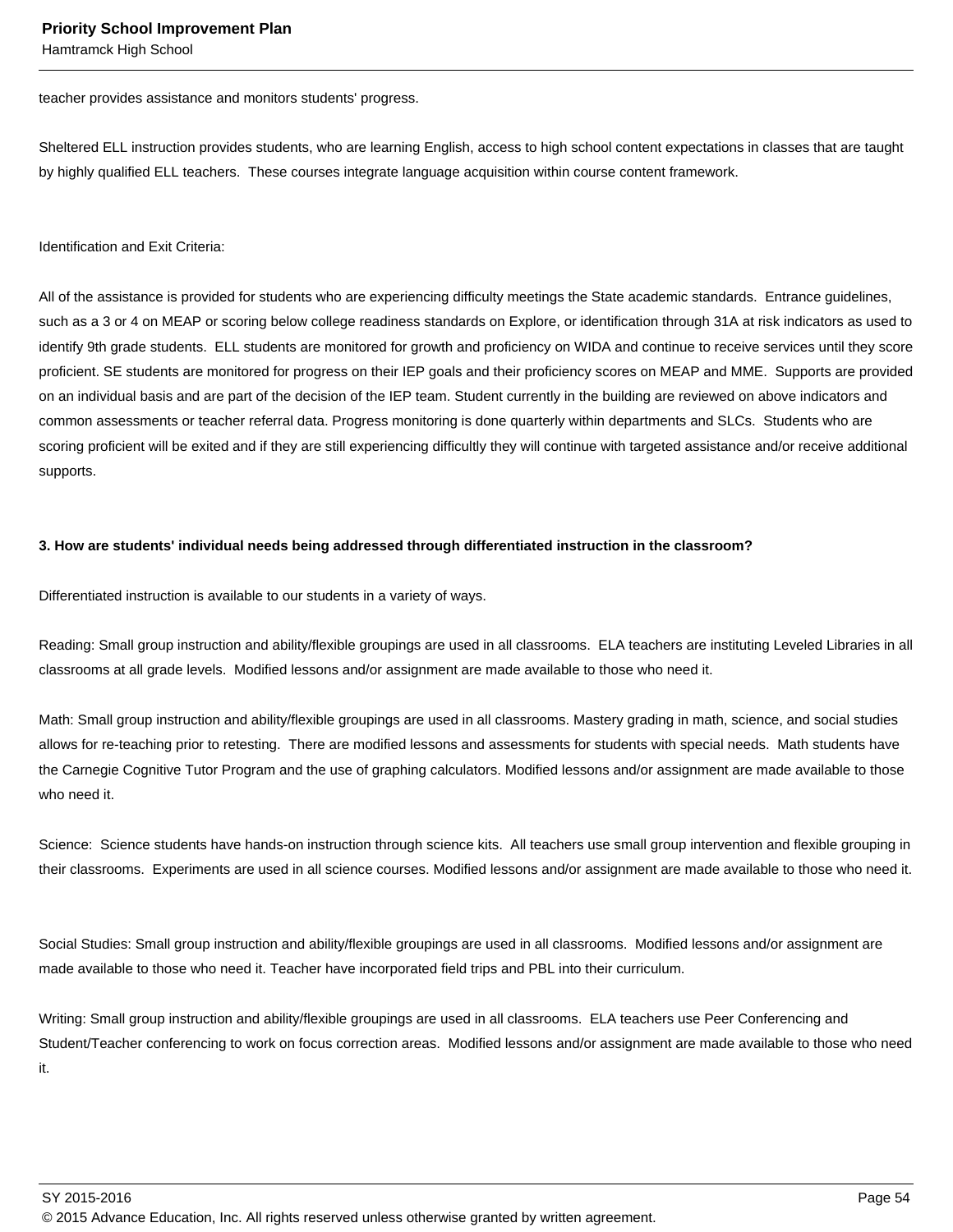## **Component 10: Coordination and Integration of Federal, State and Local Programs and Resources**

**1. In what ways are the programs coordinated and integrated toward the achievement of the schoolwide goals? Include a LIST of the State, local and Federal programs/resources that will be supporting the schoolwide program.**

State, Federal, and local programs are coordinated in the school wide program to support the achievement of the school wide goals of increasing proficiency in all five subject areas.

General Fund: Small Learning Community Meetings (SLCs), resources and basis supplies for classroom

I. Title 1: Title 1 Intervention Specialist, paraprofessionals in ELL and Math, Summer School, & Leveled Libraries

II. Title II: Professional development for SIOP, Professional development for student engagement strategies & building academic vocabulary.

III. Section 31A: Star Intervention program, Literacy supports, Credit Recovery program (after school), mental health services- Community Circles, school clinic, Social Worker.

IV. Grants: Benchmark Cafe, Kaplan Test Preparation, Wayne Mediation: Community Circles, Institute for Research and Reform in Education: Professional Development on Professional Learning Communities,

## **2. Describe how the school will use the resources from Title I and other State, local and Federal sources to implement the ten required schoolwide components.**

Resources used to implement the required school wide components:

1. Comprehensive Needs Assessment: Title I and General Funds

 The CNA is supported by the general fund through SIT meeting times and supplies. The resources needed to support the outcomes from the CNA, such as supplies for programs or funded positions, are then accessed through Title 1.

#### 2. Schoolwide Reform Strategies: Title 1, Title IIA, Grants and General Funds

The school wide plan is streamlined across the different programming and funding sources.

The majority of the school wide interventions are supported by general fund such as the Twelve Power Strategies and extended time in Algebra 1 and Geometry. Title 1 funded programs include student academic supports such as STAR Intervention and the Student Interventionist who have a caseload of students to support. Title 1 also supports extended learning opportunities, classroom paraprofessionals and supports for science interventions. Additional federal dollars such as Title 3 support our ELL Summer Bridge programming and 31A provides dollars for the First Things First Literacy programming, and Credit Recovery.

3. Instruction by Highly Qualified Staff: Title IIA, Grants and General Funds

The general fund, Title 1 and 31A support the highly qualified staff members at the building level.

<sup>© 2015</sup> Advance Education, Inc. All rights reserved unless otherwise granted by written agreement.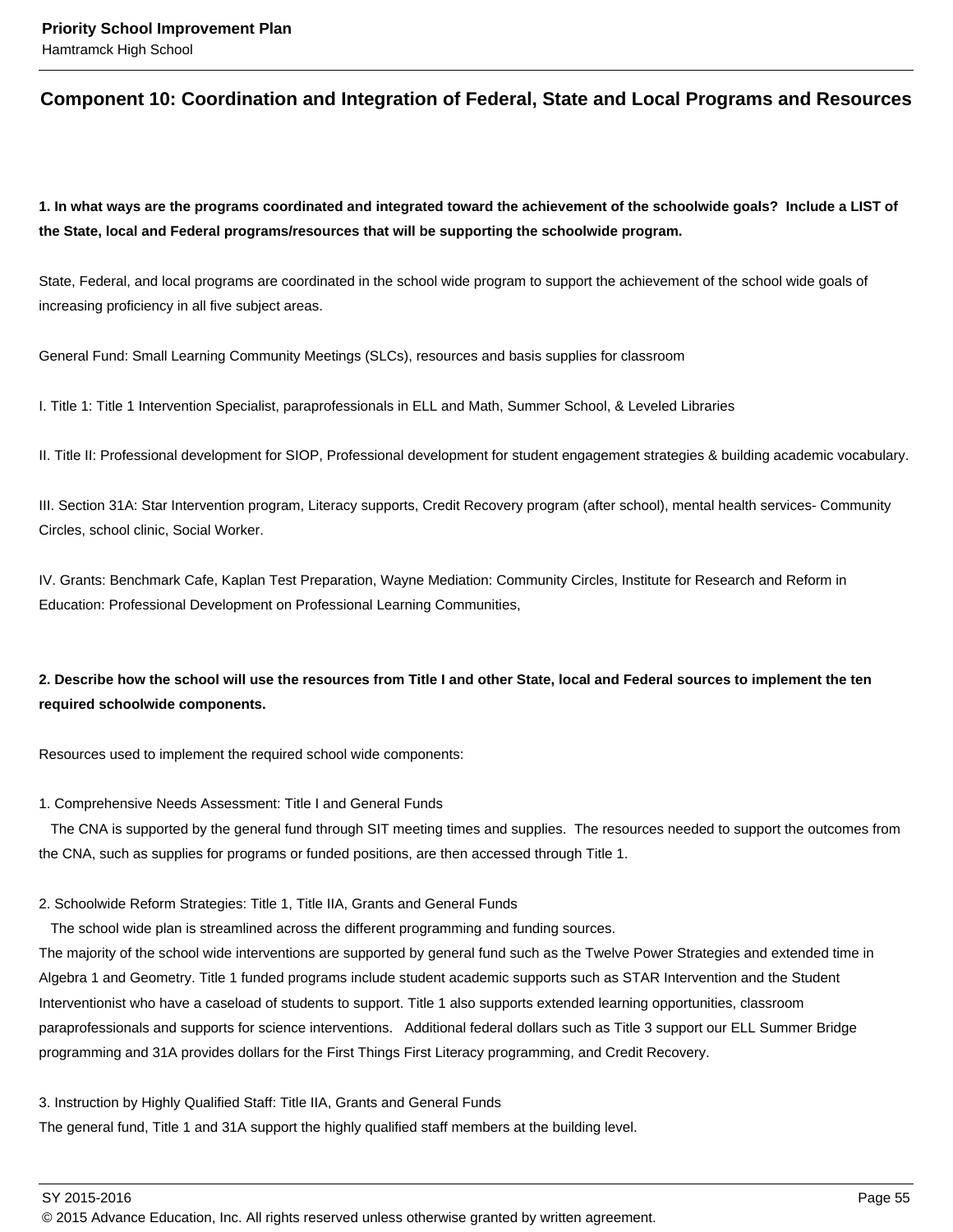4. Strategies to Attract Highly Qualified Teachers: Title 1, Title IIA, Grants and General Funds

Title 1 and general funds are used to support on-going professional development offered to highly qualified staff. Building supports are done through building funds or outside agency donations.

5. High Quality and Ongoing Professional Development: Title IIA, Grants and General Funds

Professional development is supported through Title II and general fund in alignment with the school wide plan. This includes offerings for staff from the county (Wayne RESA) and other workshops were appropriate or applicable to job changes, supports or individual teacher needs.

6. Strategies to Increase Parental Involvement: Title 1, Grants and General Funds

Parental involvement activities and supplies will be supported through Title 1 Parental Involvment funds and through support of outside agencies. This will include parent meetings, parent classes and events in the late summer for families.

7. Preschool Transition Strategies: General Fund N/A 8th grade orientation is supported by the general fund.

#### 8. Teacher Participation in Making Assessment Decisions: Title I, General Fund

 SIT meetings and the SLC team meetings where assessment decisions are made are supported by the general fund. Title 1 is used to provide support programming or training.

9. Timely and Additional Assistance to Students Having Difficulty Mastering the Standards: Title 1, 31A and General Funds Programming for students is supported by Title 1, 31A and general funds including extending the courses, credit recovery programming costs, and salary costs for support personnel.

10. Coordination and Integration of Federal, State, and Local Programs and Resources: Title 1, Title IIA, 31A, Grants and General Funds

Evaluation: General Funds

**3. How does the school coordinate and integrate the following Federal, State and local programs and services in a manner applicable to the grade level to support achievement of the schoolwide goals: violence prevention programs, nutrition programs, housing programs, Head Start, adult education, vocational and technical education, and job training.** 

Hamtramck High School will utilize funds from Title 1, Title IIA, 31A, Grants and General Funds to ensure that a wide spectrum of support

SY 2015-2016 Page 56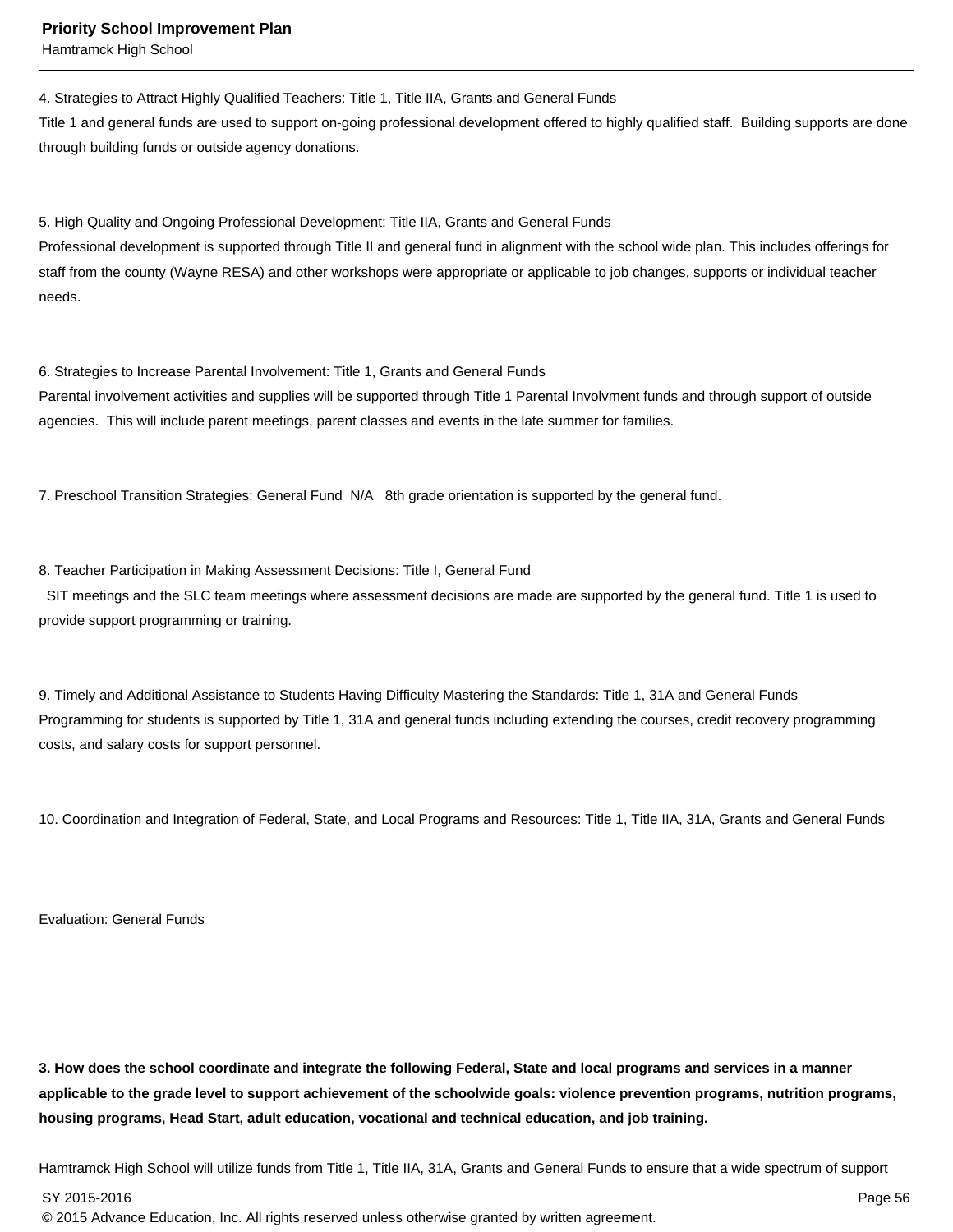service are available to support the achievement of the school wide goals.

Additional support from the following federal programs also provide supports:

#### Nutritional Programs:

Through state and federal programming all students at Hamtramck High School are provided with a free breakfast and lunch regardless of status. Student who stay in after school programming are provided with snacks during programming. All food provided to student meets the Michigan Department of Education nutritional value requirements. (Grants)

#### Housing Programs:

Information regarding the McKinney-Vento Homeless Act is provided to all parents during registration and again at orientation. Literature is posted in the office with district Homeless Liaison contact information visible. The Homeless Liaison works with the community in providing resources to families in need. (General Fund, 31A)

#### Parental Involvement Programs:

Workshops and events are planned to educate and assist families of Hamtramck. The events cover a wide range of topics from academic supports, student supports and technology/internet safety. The events are scheduled throughout the year with the input of the School Improvement Team. (Title 1A and General Fund)